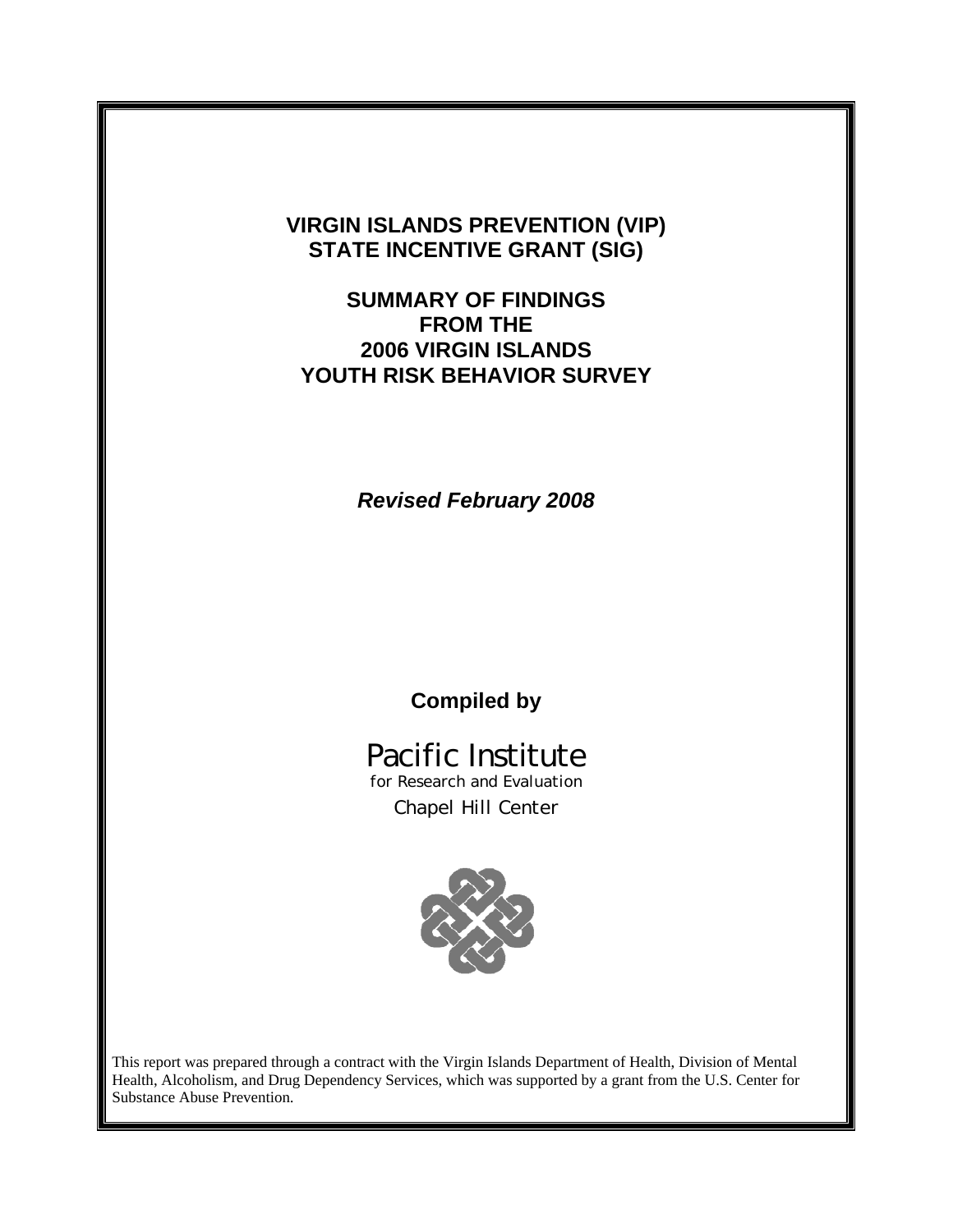## **VIRGIN ISLANDS PREVENTION (VIP) STATE INCENTIVE GRANT (SIG)**

## **SUMMARY OF FINDINGS FROM THE 2006 VIRGIN ISLANDS YOUTH RISK BEHAVIOR SURVEY**

Al Stein-Seroussi, Ph.D.

Paul Brodish, M.S.P.H.

*Pacific Institute for Research and Evaluation* 

Paul Abney, Ph.D.

*University of the Virgin Islands*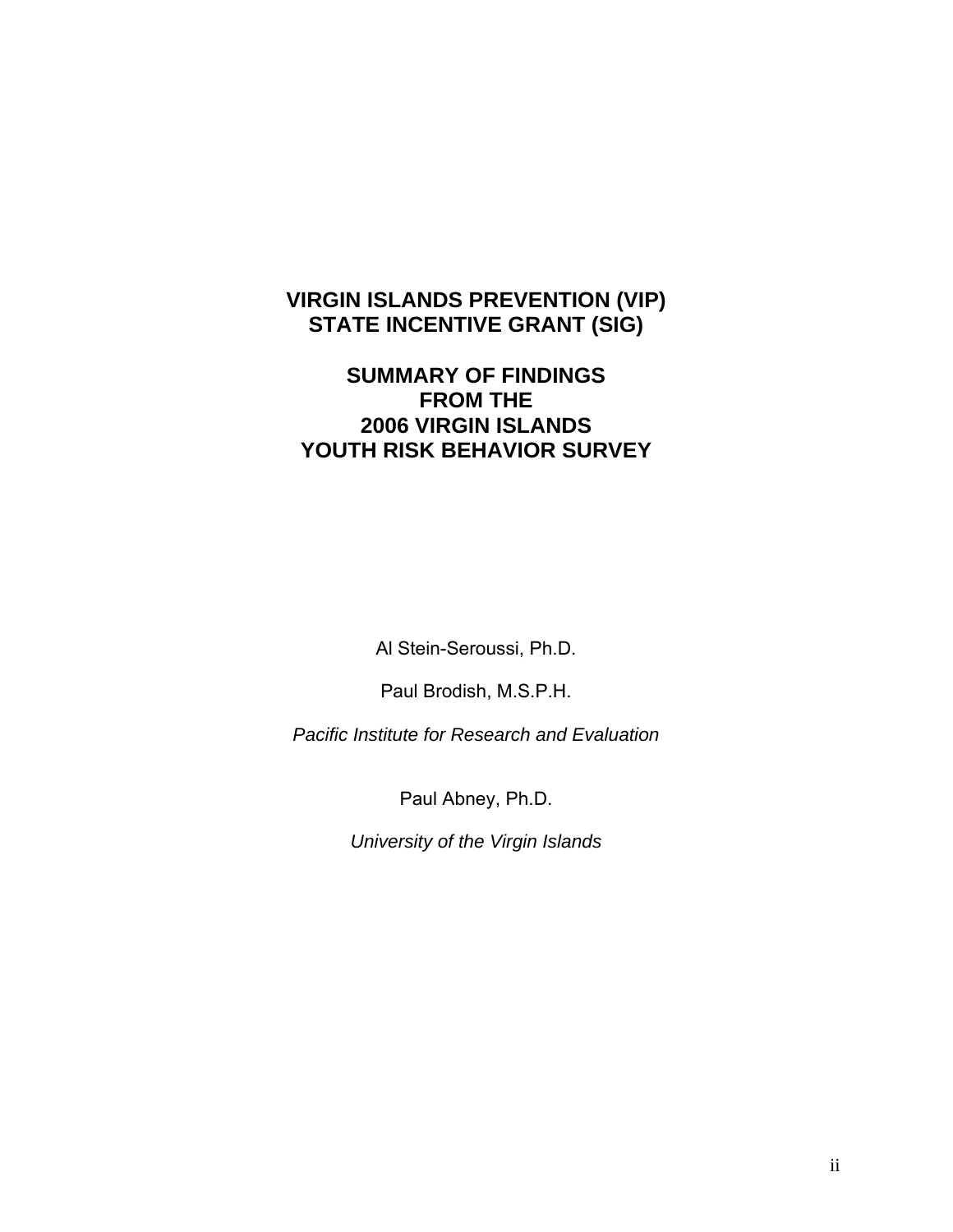# **Table of Contents**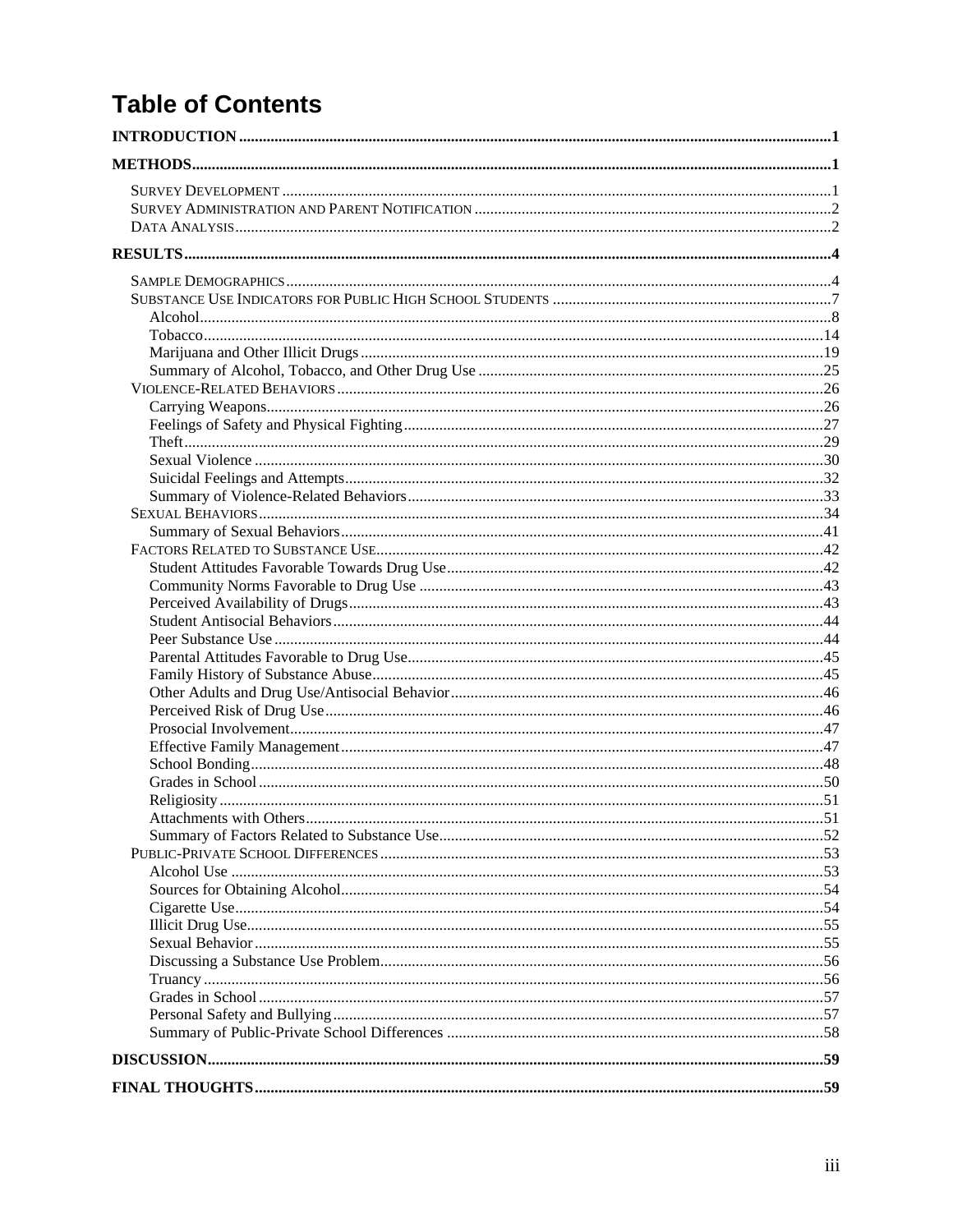## <span id="page-3-0"></span>**Introduction**

In 2003 the Virgin Islands Territory received a US Center for Substance Abuse Prevention (CSAP) State Incentive Grant (SIG) program grant to develop and implement a comprehensive initiative to prevent substance abuse among youths ages 12 to 17. Activated in the spring of 2005, the VIP SIG is being administered by the Virgin Islands Department of Health, Division of Mental Health, Alcoholism, and Drug Dependency Services (DMHADDS, *the Division*), in cooperation with the Governor's Office and key Territory Departments and local agencies that are involved in substance abuse prevention. The primary tasks of the VIP SIG are to assess the prevention needs and resources of the Virgin Islands; to develop a strategic plan for prevention based on data from the needs assessment; to enhance the capacity of prevention stakeholders (including government agencies and local service providers) to implement evidence-based prevention strategies; and to evaluate those strategies. To assist with this project, the Division is contracting with the Chapel Hill Center of the Pacific Institute for Research and Evaluation (PIRE) to conduct the needs and resources assessments and the project evaluation. PIRE, in turn, is working with the University of the Virgin Islands (UVI) to assist with the needs and resources assessments and the evaluation.

One component of the SIG needs assessment was the 2006 Virgin Islands Youth Risk Behavior Survey (VI YRBS), a cross-sectional school-based survey designed to estimate the prevalence of risk behaviors as well as attitudes and assets associated with these behaviors among youths in grades 9-12 in the US Virgin Islands. This report summarizes findings from the 2006 VI YRBS. As a current, primary data source, this survey fills an important gap in our knowledge about the prevalence of various risk and protective behaviors among Virgin Islands youths. Risk behaviors can have adverse health effects and interfere with natural developmental and maturation processes during the critical period of adolescence, while protective personal, family, and social factors may lead to more positive decisions and/or buffer against these adverse effects. It is hoped that the information obtained from this and future surveys will help the Virgin Islands identify, track, and better understand important adolescent public health problems so that more effective programs and policies can be developed.

## **Methods**

## *Survey Development*

The 2006 VI YRBS contained items which were drawn from the biennial Centers for Disease Control and Prevention (CDC) YRBS and from CSAP's Substance Abuse Risk and Protective Factor (SARPF) Student Survey, also known as the Communities That Care (CTC) Survey. Although the CDC YRBS includes items assessing a variety of health behaviors (e.g., nutrition and exercise), we included only those items related to substance use because the VI YRBS survey is funded through the SPF SIG, which focuses on substance use prevention. By including items drawn directly from the CDC YRBS, the current survey is comparable to past (and potentially future) administrations of the CDC survey.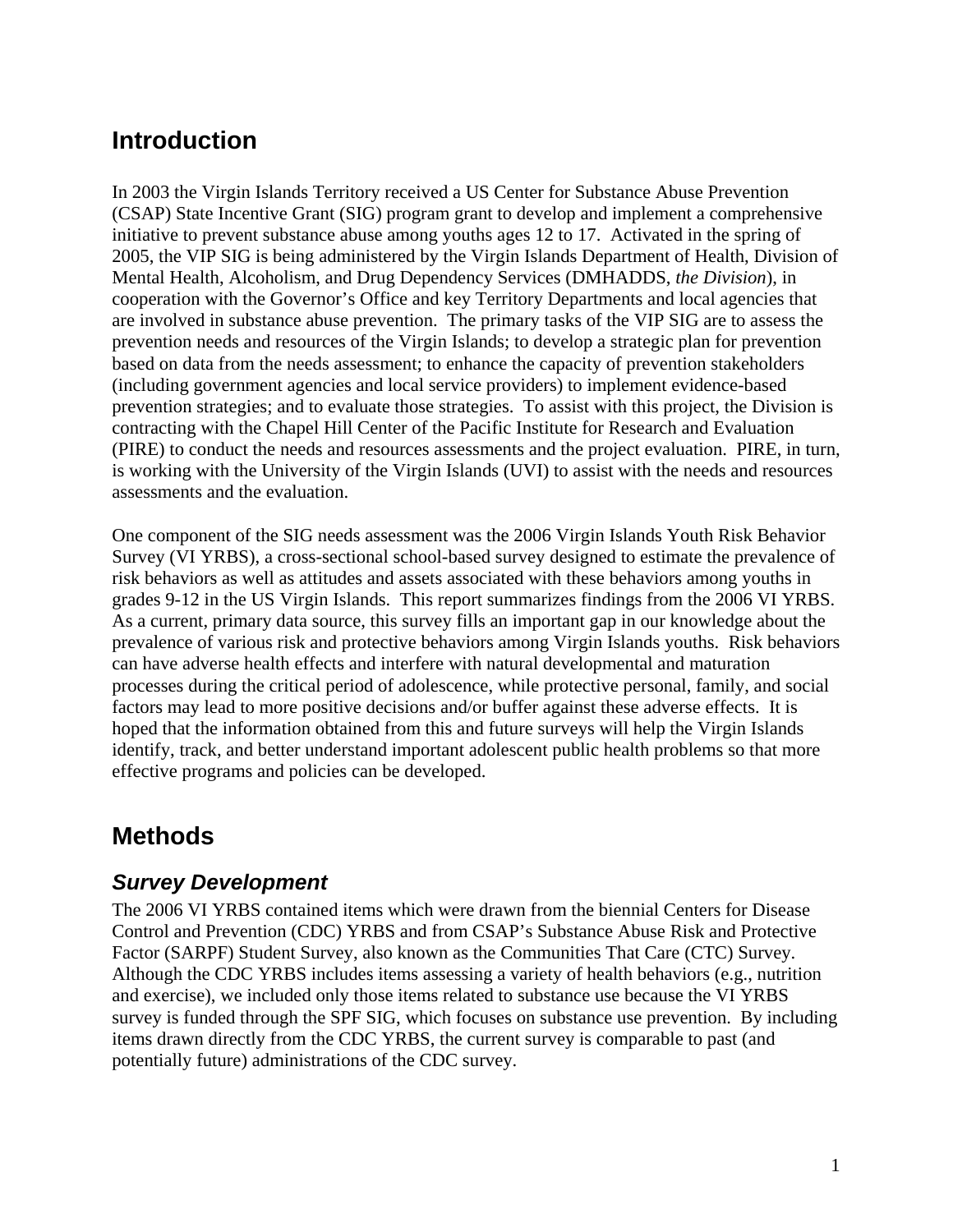<span id="page-4-0"></span>The VI YRBS survey consisted of 112 items on demographic characteristics (8), personal safety (14), bullying (2), suicidal feelings (4), substance use (23), sexual behavior (7), attitudes/perceptions regarding substances (12), and risk and protective behaviors and attitudes (42). Substance use items asked about use of alcohol, tobacco, and other drugs (ATODs), including marijuana, cocaine, heroin, hallucinogens, methamphetamine, steroids, and injectable drugs. Questions were asked about dosage and frequency of use, such as current (past 30 day) use, lifetime use, early onset (before age 13) use, daily or heavy (more than 10 cigarettes per day) cigarette use, exposure to secondhand smoke, and binge alcohol use (5 or more drinks on a single occasion). Risk factor scales included items assessing students' perceived substance availability, family antisocial behaviors and substance use, peer and parental attitudes favorable to substance use, number of friends who were substance users, antisocial behaviors, and carrying a handgun on school property. Other risks, such as sources for obtaining alcohol and the presence of a family member with a severe alcohol or drug problem, were also assessed. Protective factor scales included family-level factors (parental support, discipline, guidance, and clear family rules and expectations); individual-level factors (involvement in clubs/volunteering, positive attitudes towards school, and positive peer and adult role models and associations); and community-level factors (expectations of discipline via local law enforcement). The Virgin Islands SIG Prevention Advisory Council (PAC) and onsite evaluators reviewed the instrument for cultural appropriateness and made minor changes to item wording where necessary.

## *Survey Administration and Parent Notification*

The VI YRBS was jointly administered by DMHADDS and the Virgin Islands Department of Education in May, 2006. These two agencies, PIRE, and UVI developed the sampling and logistics plans for administering the survey. The survey was administered in all classes to students in all public high schools (St. Croix Central High School, St. Croix Educational Complex, Charlotte Amalie High School, and Ivanna Eudora Kent High School) and to students in grades 9 – 12 in four of the largest private/parochial schools (Seventh Day Adventist, Country Day School, Good Hope School [all three on St. Croix], and St. John School of Gift Hill). (It should be noted that we are uncertain whether the current sample is directly comparable to CDC YRBS samples because the CDC utilizes a different sampling technique. However, because we attempted a census sample, and because the CDC must also obtain a near-census sample, the likelihood that the two samples would be comparable is very high.)

The survey and the survey administration process underwent initial review by the PIRE internal Institutional Review Board (IRB) in March, 2006. The Division mailed notification letters to the parents of each high school student, informing them of the nature of this voluntary survey and giving them the chance to have their child opt out. The schools sent the same letter home with each student. In addition, the Division placed ads in local newspapers informing parents of the survey and instructing them on how to decline their children's participation, if they wished. School teachers administered the surveys to homerooms classes. On the day of the survey, student assent was obtained directly from the student. The Division mailed completed surveys to PIRE, where they were scanned into a software program for cleaning and analysis.

## *Data Analysis*

The sample subset for analysis included all surveys with valid age, race, and gender data. Analyses were performed separately on the public and private high school students in order to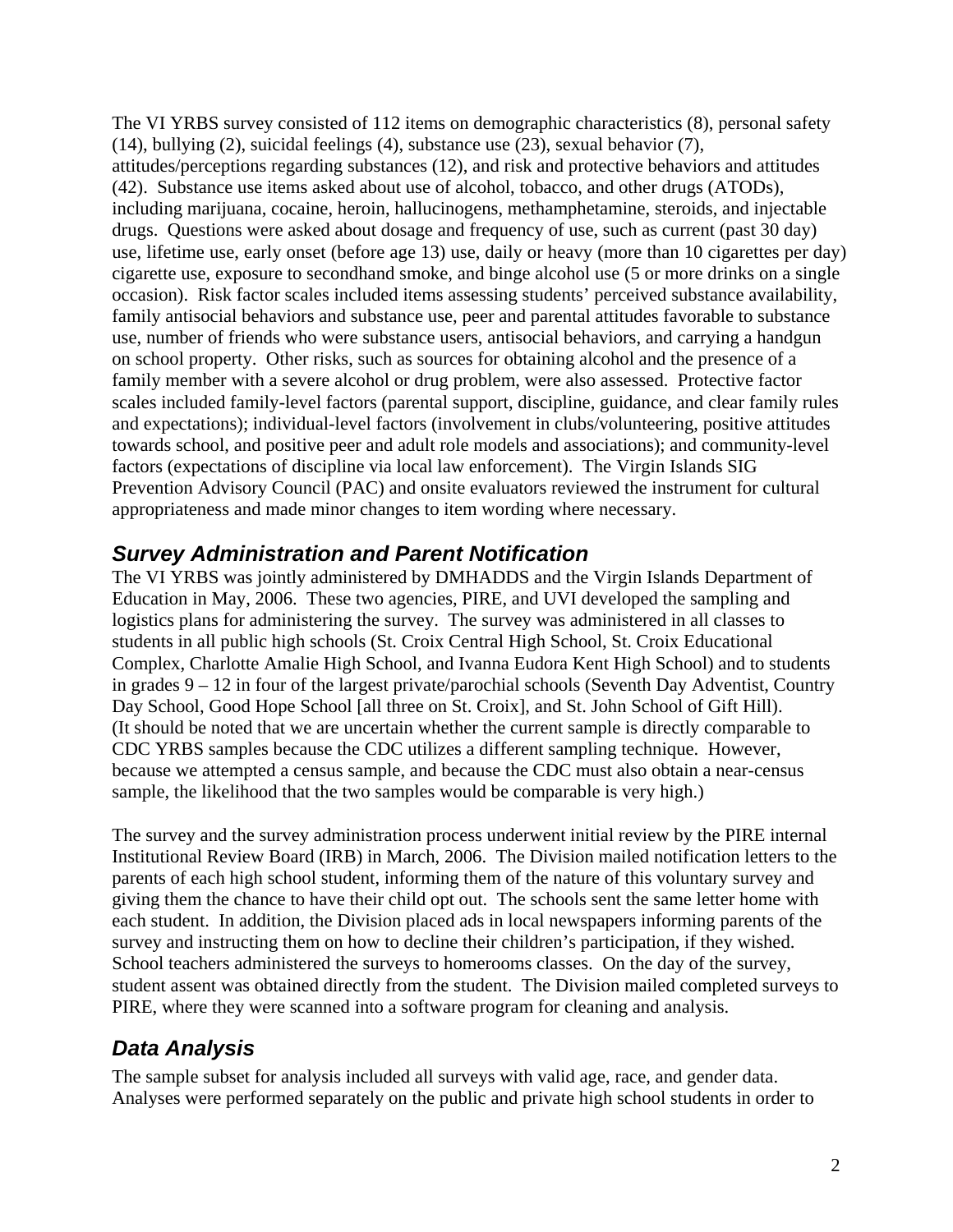provide more accurate comparisons to CDC normative data for the US mainland population and previous administrations of the YRBS in the Virgin Islands (the CDC survey is only conducted in public high schools). Sample weights (grade, race, gender-adjusted) were applied at the individual student level to the public high school subset by first determining the proportions of students in the survey sample by each grade, race, and gender combination (grade x race x gender cross-products). Next, the actual proportions of students by grade, race, and gender in the public high school population were obtained from NCES data for the most recent school year (2004-2005). Finally, weights were derived for each possible combination of grade, race, and gender as simply the ratio of the actual population grade-race-gender cross-product to the sample grade-race-gender cross-product. All public school subsample analyses were then weighted by this weight variable. Weights were not used to analyze private/parochial student data.

A note should be made regarding racial categorization of the sample. Race was assessed with a single survey item: "How do you describe yourself? (Select one or more responses)." Possible responses were American Indian or Alaska Native, Asian, Black or African American, Hispanic or Latino/Latina, Native Hawaiian or Other Pacific Islander, and White. This item thus resulted in multiple race combinations, which proved problematic. Since the comparator proportions for weighting the data were derived from the NCES database, which uses five mutually exclusive race categories (American Indian/Alaskan, Asian, Black, Hispanic, and White), we had to apply a decision rule which would convert the multiple race categories from our survey data (approximately 5% of the public school student sample) to similar mutually exclusive race categories. If a student indicated a race/ethnicity of American Indian or Alaska Native; Asian; Native Hawaiian or Other Pacific Islander; any combinations of these three race/ethnicities, he/she was designated as Other race. If a student indicated he/she was one of these three race/ethnicities plus White or Black, he/she was designated as Other race. If a student indicated he/she was Hispanic or any combination of Hispanic and another race/ethnicity, he/she was counted as Hispanic. If a student indicated he/she was both White and Black, he/she was counted as Black. And if a student did not provide a response to the question, he/she was designated Black on the assumption that he/she would most likely be the majority race/ethnicity of Black.

We used the US population as a standard for comparison on indicators where possible. Survey data for white students were not provided in the graphs by race/ethnicity because the number of white students in the sample was too low to generate reliable population estimates. Substance use indicators were organized by type (i.e., most commonly-used substances, followed by less commonly-used substances), and within type by more common use patterns (e.g., past 30-day use) and then less common but more dangerous use patterns (heavy use, binge use, daily use). Where possible, indicators were graphed using the same scale ranges (0 to 50 percent, for example) to allow for easier comparisons across indicators. However, in cases where prevalence rates were very low or very high, scales had to be adjusted to a more appropriate range to visualize small group differences or to accommodate the full range of data.

In survey research samples are drawn from a larger population of individuals because we are rarely able to survey all members of the population. Measurements of the sample characteristics are used to estimate the same characteristics in the population. Despite the best efforts of the researchers to capture large representative samples, sample data are never completely accurate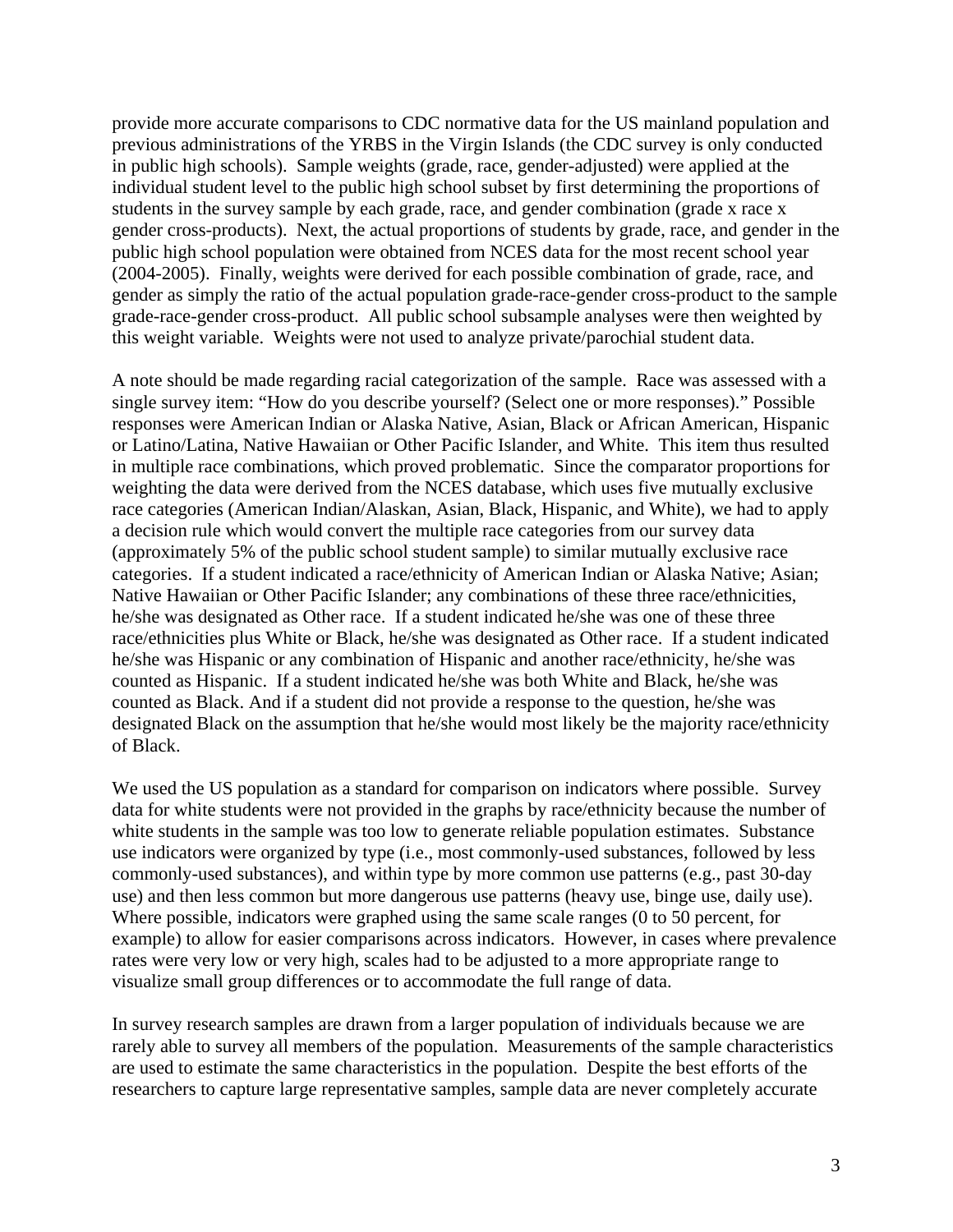<span id="page-6-0"></span>reflections of the population. The precision of our estimate is based on a number of factors, including the measurement techniques, the size of the sample, and the proportion of the population that demonstrates the characteristic being measured. Thus, depending on these factors, some estimates of the population are more precise than others. We express this level of precision, or the confidence we have that our estimate is the true value in the population from which the sample was drawn, as a confidence interval (CI). Wider CIs indicate lesser precision, and narrower CIs indicate greater precision. The true population is likely to lie anywhere between the low and high confidence limits. $<sup>1</sup>$  $<sup>1</sup>$  $<sup>1</sup>$ </sup>

For all the substance use graphs in this report, we include CIs (the vertical lines at the tops of the bars bounded by the low and high limits) to show how precise our estimates are. (The one exception is for data from the 2001 VI YRBS. Because the response rates were unacceptably low, CDC did not generate CIs. Thus, the 2001 data do not reflect the overall population—they simply reflect the sample from which they were drawn.)

In addition to showing how precise sample estimates are, CIs can be used to determine whether there are differences between groups. If the CIs for two groups (e.g., males and females) are overlapping, it generally means that there is no difference between the groups—even if the estimate itself appears to be different. If, on the other hand, the CIs do not overlap, or only overlap slightly, it means that the two groups are likely to be different from one another. The reader will note that because CIs depend in part on sample size and on the number of persons reporting the particular characteristic being measured, when the characteristic is rare (e.g., very low rates of use) or in subgroups with fewer members (e.g., Hispanic students), these CIs are very wide. Such data should be interpreted with caution because the estimates are clearly imprecise.

Most of the survey questions, including all of the CDC-derived questions, were dichotomized to yes/no responses (i.e., behavior present/absent), and then the proportion responding 'yes' was calculated. Simple weighted frequencies were computed on these survey items to allow generalization of results to the Virgin Islands public high school population. Confidence intervals on proportions were calculated using the Fleiss method (Fleiss, Levin, & Paik, 2003). For risk and protective factors scales and other continuous measures, weighted mean scale scores were computed. Trend lines were plotted to compare Virgin Islands and US mainland trends from 1993 to [2](#page-6-2)005/2006.<sup>2</sup> Subgroup analyses were performed by gender, grade, and race. All analyses were performed in SAS Version 9.1.3.

## **Results**

 $\overline{a}$ 

## *Sample Demographics*

After excluding nine duplicate surveys (data entry errors), there were 3303 student surveys returned, 2962 of which were from public school students. Assuming that all enrolled public high school students (n=4771) were available to take the survey, this number represented a public high school student response rate of 62%. There were 3251 student surveys with valid,

<span id="page-6-1"></span><sup>&</sup>lt;sup>1</sup> In fact, our analyses allow us to say that we are 95% sure that the true population value lies between the CIs.<br><sup>2</sup> Data from the 2006 VI VDBS were plotted as 2005 data on the trand graphs to make direct comparisons t

<span id="page-6-2"></span> $2$  Data from the 2006 VI YRBS were plotted as 2005 data on the trend graphs to make direct comparisons to the most recent available US data; the CDC YRBS survey is biennial and no data were available for 2006.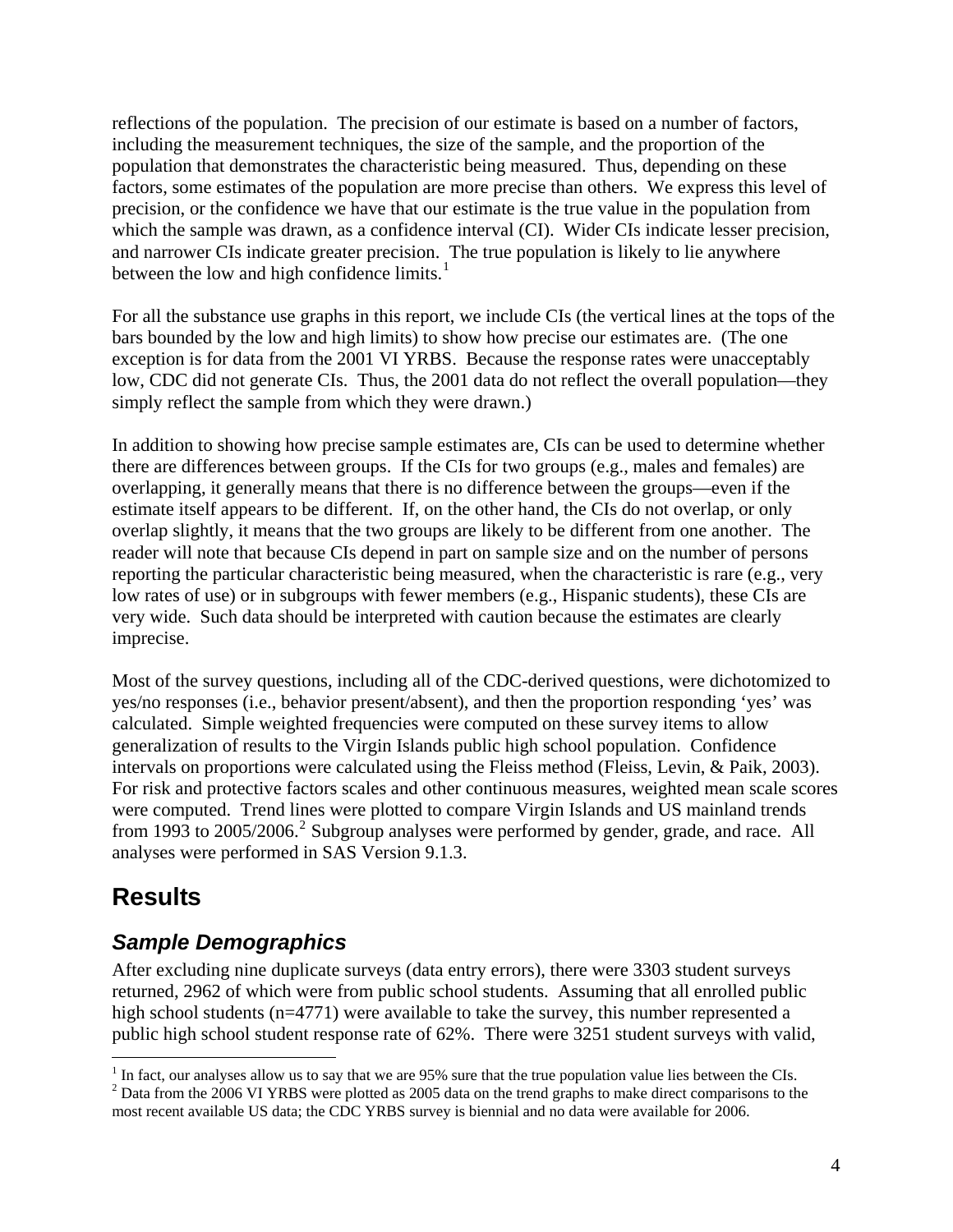non-missing grade, sex, and race responses, 90% (n=2919) from students in the four public high schools and 10% (n=332) from students in the four private/parochial high schools. These students constituted the analysis dataset. Demographic characteristics of the overall student sample and subsamples are summarized in Table 1.

|                                      | Public<br>Students in<br>Analyses<br>$(n = 2,919)$ | Private<br>Students in<br>Analyses<br>$(n = 332)$ |        | All Students<br>in Analyses<br>$(n = 3,251)$ | All Students<br>Surveyed<br>$(n = 3,303)$ |
|--------------------------------------|----------------------------------------------------|---------------------------------------------------|--------|----------------------------------------------|-------------------------------------------|
| Age, median years, (SD)              | 16 (1.24)                                          | 16(1.18)                                          |        | 16 (1.23)                                    | 16 (1.24)                                 |
| range                                | $12 - 18$                                          | $14 - 18$                                         |        | $12 - 18$                                    | $12 - 18$                                 |
| Sex, n (%) male                      | 1226 (42.0)                                        | 159 (47.9)                                        | $\ast$ | 1,385 (42.6)                                 | 1,402 (42.8)                              |
| Grade, $n$ $(\%)$                    |                                                    |                                                   |        |                                              |                                           |
| 9 <sup>th</sup>                      | 1,010 (34.6)                                       | 91(27.4)                                          | $\ast$ | 1,101(33.9)                                  | 1,102(33.6)                               |
| $10^{\text{th}}$                     | 724 (24.8)                                         | 90(27.1)                                          |        | 814 (25.0)                                   | 816 (24.9)                                |
| $11^{\rm th}$                        | 698 (23.9)                                         | 92(27.7)                                          |        | 790 (24.3)                                   | 797 (24.3)                                |
| $12^{th}$                            | 487 (16.7)                                         | 59 (17.8)                                         |        | 546 (16.8)                                   | 549 (16.7)                                |
| Race/ethnicity, n (%)                |                                                    |                                                   |        |                                              |                                           |
| African American                     | 2,438 (83.5)                                       | 179 (53.9)                                        | $***$  | 2,617 (80.5)                                 | 2,652 (80.3)                              |
| Hispanic                             | 424 (14.5)                                         | 51(15.4)                                          |        | 475 (14.6)                                   | 481 (14.6)                                |
| White                                | 19(0.6)                                            | 87 (26.2)                                         |        | 106(3.3)                                     | 110(3.3)                                  |
| Other                                | 38(1.3)                                            | 15(4.5)                                           |        | 53 (1.6)                                     | 60(1.8)                                   |
| Language                             |                                                    |                                                   |        |                                              |                                           |
| English                              | 2,640 (91.6)                                       | 314 (95.2)                                        |        | 2,954 (91.9)                                 | 2,984 (91.7)                              |
| Spanish                              | 188(6.5)                                           | 11(3.3)                                           |        | 199(6.2)                                     | 200(6.2)                                  |
| Patois                               | 24(0.8)                                            | 1(0.3)                                            |        | 25(0.8)                                      | 27(0.8)                                   |
| Arabic                               | 7(0.2)                                             | 1(0.3)                                            |        | 8(0.2)                                       | 12(0.4)                                   |
| Other                                | 24(0.8)                                            | 3(0.9)                                            |        | 27(0.8)                                      | 30(0.9)                                   |
| Mother's education level             |                                                    |                                                   | $***$  |                                              |                                           |
| Completed grade school or less       | 108(3.8)                                           | 5(1.5)                                            |        | 113(3.5)                                     | 114(3.5)                                  |
| Some high school                     | 350 (12.2)                                         | 20(6.1)                                           |        | 370 (11.6)                                   | 375 (11.6)                                |
| Completed high school                | 903 (31.5)                                         | 51 (15.5)                                         |        | 954 (29.9)                                   | 962 (29.8)                                |
| Some college                         | 359 (12.5)                                         | 58 (17.6)                                         |        | 417 (13.1)                                   | 424 (13.1)                                |
| Completed college                    | 508 (17.7)                                         | 107 (32.5)                                        |        | 615 (19.3)                                   | 621 (19.2)                                |
| Graduate or professional school      | 170(5.9)                                           | 64 (19.4)                                         |        | 234 (7.3)                                    | 239 (7.4)                                 |
| Not sure<br>Father's education Level | 465 (16.2)                                         | 24 ( 7.3)                                         |        | 489 (15.3)                                   | 498 (15.4)                                |
| Completed grade school or less       | 144(5.0)                                           | 6(1.8)                                            | $\ast$ | 150(4.7)                                     | 150(4.7)                                  |
| Some high school                     | 345 (12.1)                                         | 23(7.0)                                           |        | 368 (11.6)                                   | 370 (11.5)                                |
| Completed high school                | 819 (28.7)                                         | 53 (16.2)                                         |        | 872 (27.4)                                   | 880 (27.3)                                |
| Some college                         | 148(5.2)                                           | 53 (16.2)                                         |        | 201(6.3)                                     | 202(6.3)                                  |
| Completed college                    | 346 (12.1)                                         | 73 (22.3)                                         |        | 419 (13.2)                                   | 428 (13.3)                                |
| Graduate or professional school      | 141(5.0)                                           | 74 (22.6)                                         |        | 215(6.8)                                     | 219(6.8)                                  |
| Not sure                             | 908 (31.8)                                         | 46 (14.0)                                         |        | 954 (30.0)                                   | 970 (30.1)                                |
| Sexual orientation                   |                                                    |                                                   |        |                                              |                                           |
| Heterosexual                         | 2,756 (96.2)                                       | 312 (94.6)                                        | $***$  | 3,068(96.1)                                  | 3,101 (95.9)                              |
| <b>Bisexual</b>                      | 30(1.0)                                            | 13(3.9)                                           |        | 43 ( 1.4)                                    | 44 ( 1.4)                                 |
| Gay or lesbian                       | 13(0.4)                                            | 0(0.0)                                            |        | 13(0.4)                                      | 16(0.5)                                   |
| Not sure                             | 65(2.3)                                            | 5(1.5)                                            |        | 70(2.2)                                      | 72 (2.2)                                  |

|  | Table 1. Demographic Characteristics of the 2006 VI YRBS High School Survey Sample |  |  |
|--|------------------------------------------------------------------------------------|--|--|
|  |                                                                                    |  |  |

Significant difference between public and private/parochial schools: \*p<.05; \*\*p<.01; \*\*\*p<.001. Note: for non-dichotomous characteristics, significance test is the Cochran-Mantel-Haenszel Statistic (based on table scores) for a difference in the distributions of students across categories.

The median age was 16 with a range of 12 to 18; 43% were males; 34% were  $9<sup>th</sup>$  graders but only 17% were 12<sup>th</sup> graders; and 80% were African-American, 15% Hispanic, 3% White, and 2% classified as other race. The vast majority (91%) were English-speaking. Thirty percent of mothers and 27% of fathers had completed a high school education, and 19% of mothers and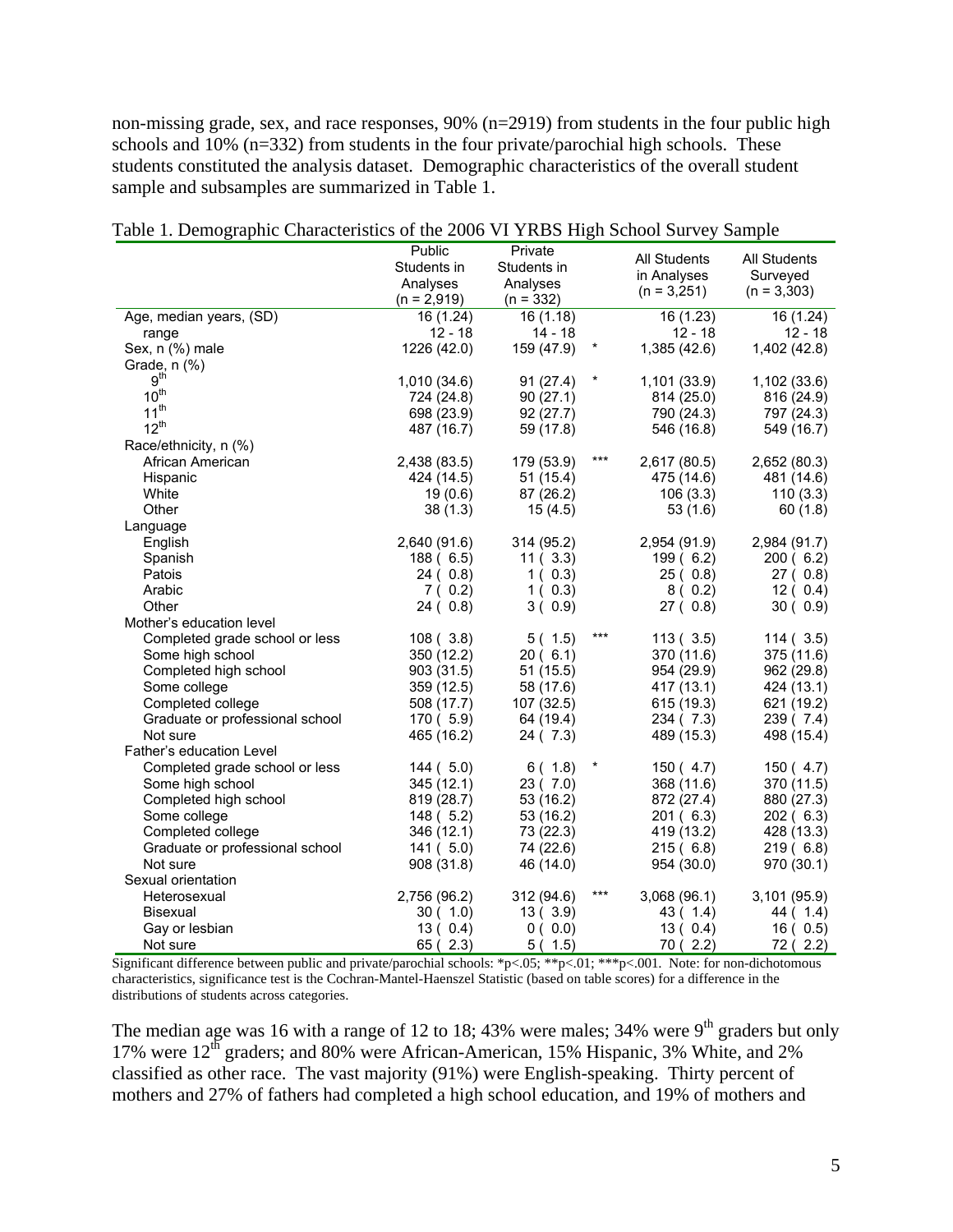13% of fathers had completed college, although twice the percentage of students (30.0%) reported being unsure of their father's educational status versus their mother's educational status (15.3%). Ninety-six percent of students reported a heterosexual orientation. Private/parochial school students, compared to public school students, were more likely to be male, upper classmen, non African-American, have mothers and fathers with more education, and report a bisexual orientation.

Looking at the public high school subset, 61% (n=2919) of the estimated 4771 Virgin Islands public high school students (NCES 2005-2006 estimated census) in the four targeted public high schools were surveyed. As indicated in Table 2, 2006 VIYRBS sample characteristics were fairly similar to those of two prior YRBS surveys in the Territory (2001 and 2003) and fairly representative of the 2005-2006 Virgin Islands public high schools population. Nevertheless, weighting allowed for correction of some slight differences, such as the 2006 VI YRBS oversampling of females,  $11<sup>th</sup>$  graders, whites, and other races and under-sampling of  $12<sup>th</sup>$  graders.<sup>3</sup> Caution is warranted when directly comparing demographic characteristics to prior CDC YRBS surveys because it is unclear from the description of its methodology whether the CDC employs valid sex, race, and grade data as an inclusion criterion during its data cleaning and editing processes (Brener et al., 2004). We employed this criterion to the 2006 YRBS survey sample because valid sex, race and grade data were needed in order to apply weights and because the analysis subsample is of primary interest in this report, i.e., the subsample whose data we compared to prior years' CDC data in the trend figures of this report.

Table 2. Sex, Grade, and Race Composition of Recent CDC YRBS Public High School Survey Samples, the 2006 YRBS Public High School Survey Sample, and the Public High School Student Population

|                   |      |        |                 |           |                  |           | African |       |       | Other | Multiple |
|-------------------|------|--------|-----------------|-----------|------------------|-----------|---------|-------|-------|-------|----------|
|                   | Male | Female | q <sup>th</sup> | $10^{th}$ | $11^{\text{th}}$ | $12^{th}$ | Amer.   | Hisp. | White | races | races    |
| <b>YRBS 2001</b>  | 43.3 | 56.7   | 26.7            | 30.3      | 24.0             | 19.0      | 81.4    | 14.5  | 0.5   | 1.8   | 1.7      |
| <b>YRBS 2003</b>  | 43.3 | 56.1   | 33.7            | 29.3      | 20.6             | 15.8      | 79.4    | 16.5  | 0.4   | 1.9   | 1.0      |
| <b>YRBS 2006*</b> | 42.0 | 58.1   | 34.6            | 24.7      | 24.0             | 16.7      | 87.2    | 10.9  | 1.3   | 0.7   | NА       |
| VI Public HS**    | 47.0 | 53.0   | 37.7            | 22.3      | 20.0             | 20.0      | 87.0    | 11.8  | 0.6   | 0.5   | ΝA       |

\*Subset of public high school students with valid sex, race and grade data

\*\*From NCES 2005-2006

Numbers are percentages.

 $\overline{a}$ 

<span id="page-8-0"></span> $3$  Data for white students are not provided in this report, however, because the number of white students in the sample was too low to generate reliable population estimates.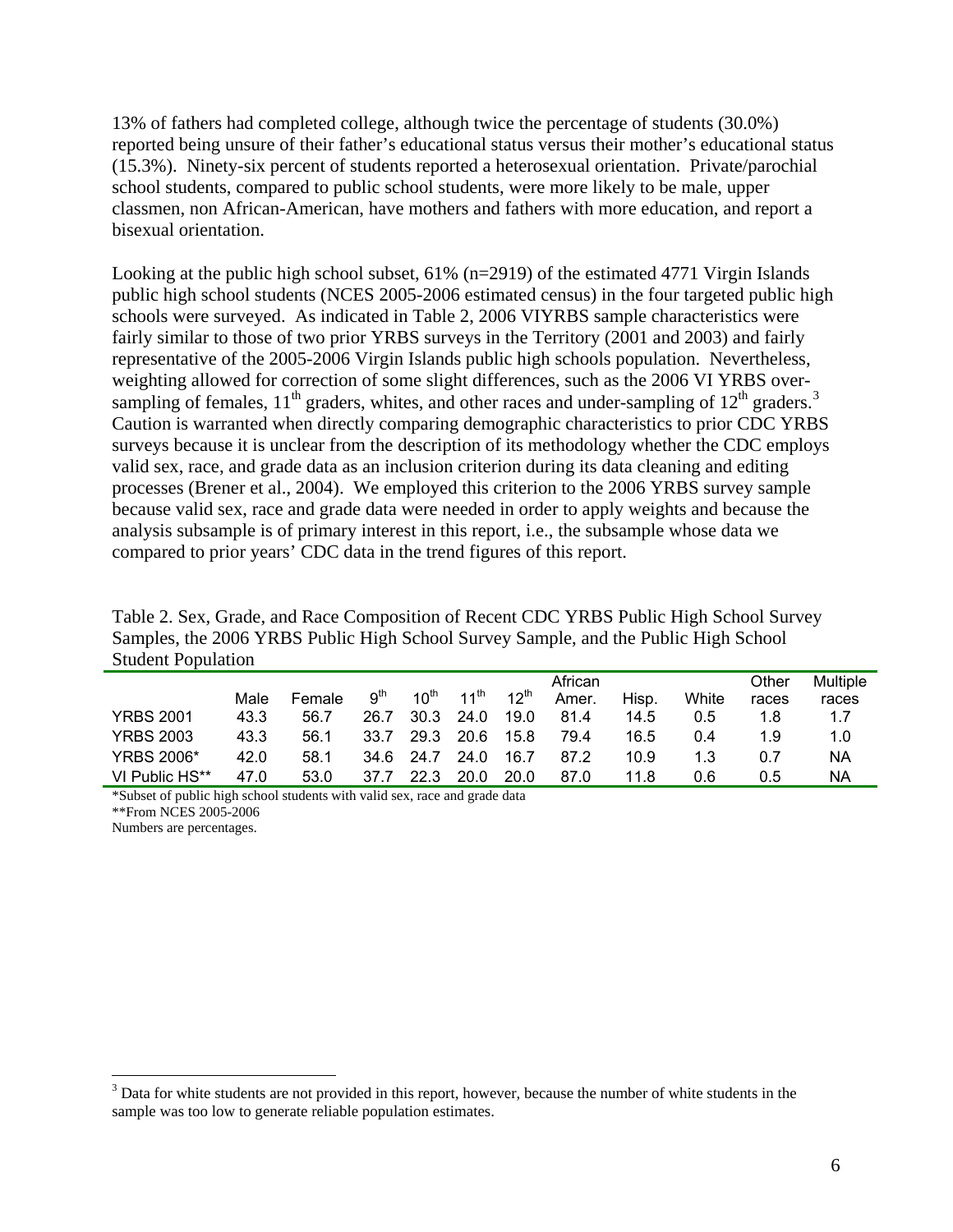### <span id="page-9-0"></span>*Substance Use Indicators for Public High School Students*

Alcohol is the substance most commonly used by Virgin Island public high school students (41.6% in 2006), followed by marijuana (17.7% in 2006) (Figure 1). Since the last reporting period (2003), there appears to have been a significant rise in current alcohol use and a slight rise in marijuana use, both disconcerting trends. Smoking rates have remained less than 10% and have declined in 2006 to 3.1%. Binge drinking rates (binge drinking is defined as five or more drinks on a single occasion) have remained consistently between 10% and 15%.



Figure 1. Current (Past 30-Day) Substance Use among Youths in Grades 9-12, Virgin Islands, 1993-2006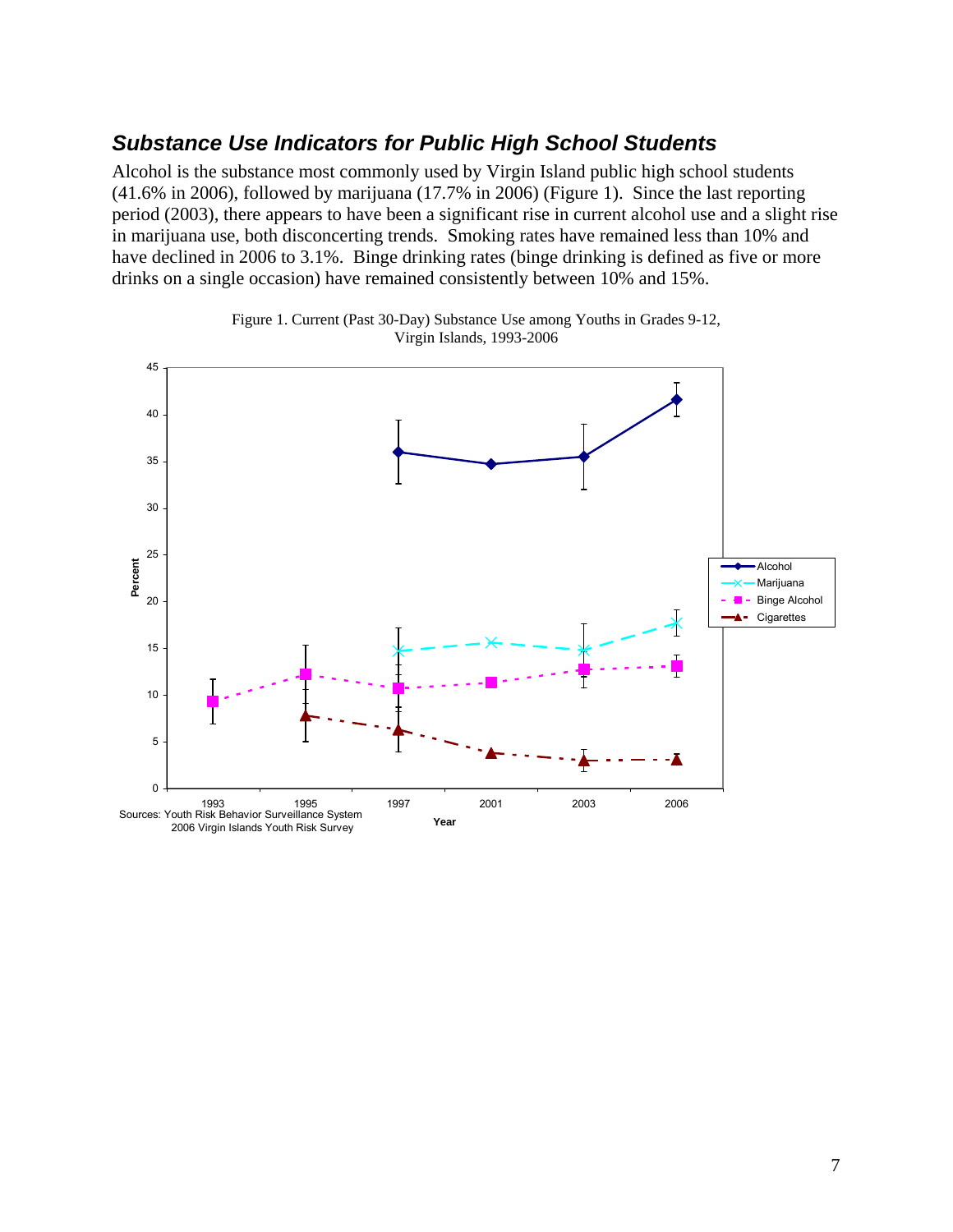#### <span id="page-10-0"></span>**Alcohol**

Figures 2 through 13 provide information about alcohol use among Virgin Islands public high school students. Current alcohol use among Virgin Islands public high school students appears to have risen sharply in recent years, with rates increasing from 35.5% in 2003 to 41.6% in 2006 (Figure 2). In fact, 2006 rates were equivalent to those on the US mainland. As shown in Figure 3,  $12<sup>th</sup>$  graders (48.7%) and Hispanic students (48.3%) reported the highest rates of use.



Figure 2. Current (Past 30-Day) Alcohol Use among Youths in Grades 9-12, Virgin Islands and US, 1993-2005

Figure 3. Current (Past 30-Day) Alcohol Use among Youths in Grades 9-12, by Gender, Grade, and Race, Virgin Islands, 2006



Source: 2006 Virgin Islands Youth Risk Behavior Survey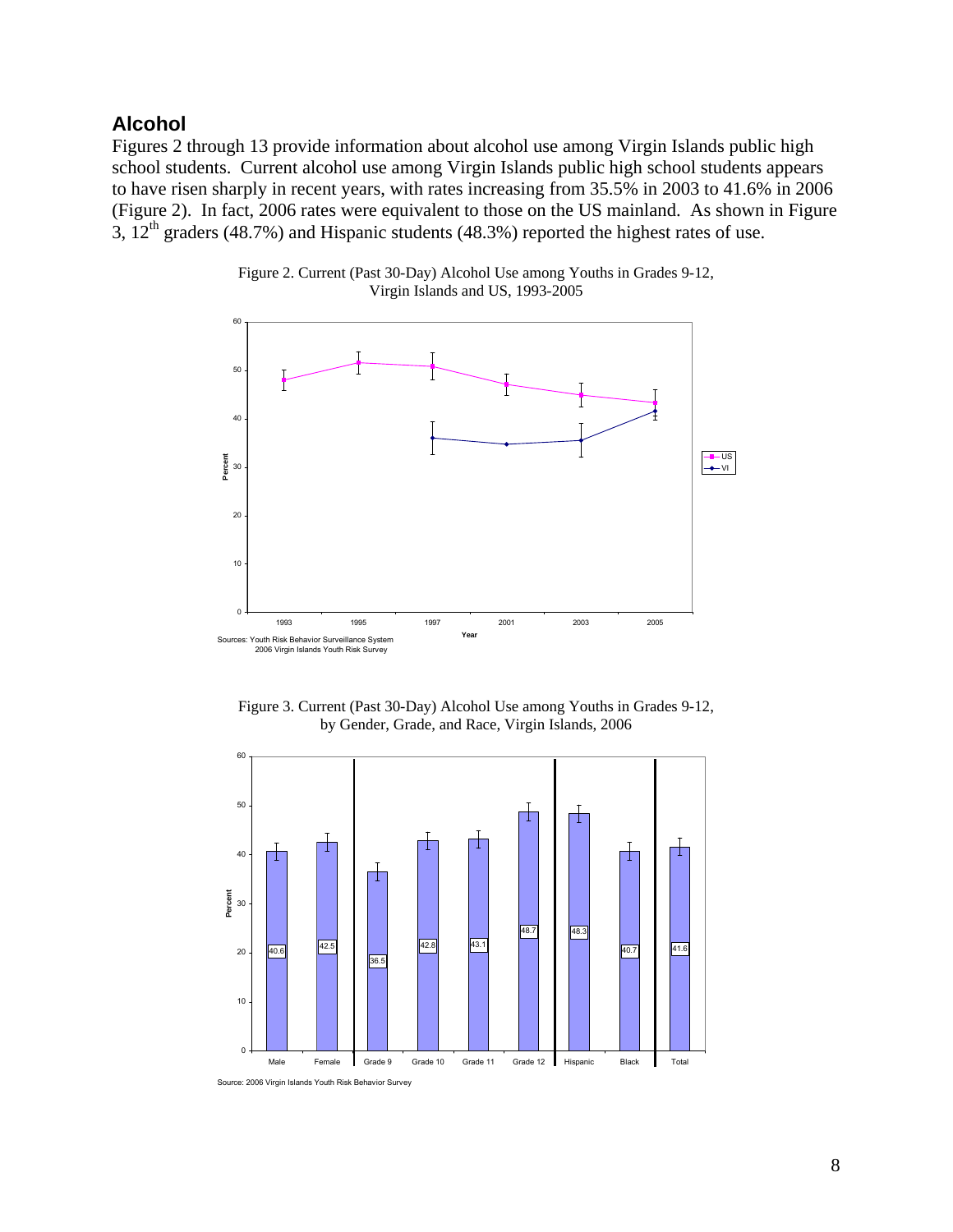Since the mid-1990's, Virgin Islands youth have been more likely than US youth to try alcohol before age 13, and the difference has been increasing over time as the rates of early use have decreased in the US (Figure 4). In 2006, 37.3% of Virgin Islands youth reported early use of alcohol, compared to  $25.6\%$  of US youth. As seen in Figure 5, males and  $9<sup>th</sup>$  graders were most likely to report early alcohol use (40.4% and 43.8%, respectively). Ninth graders may be more likely to report early alcohol use because of a recall bias—that is, their memories of first use may be better than students who are older.



Figure 4. First Alcohol Use Before Age 13 among Youths in Grades 9-12, Virgin Islands and US, 1993-2005

Figure 5. First Alcohol Use Before Age 13 among Youths in Grades 9-12, by Gender, Grade, and Race, Virgin Islands, 2006

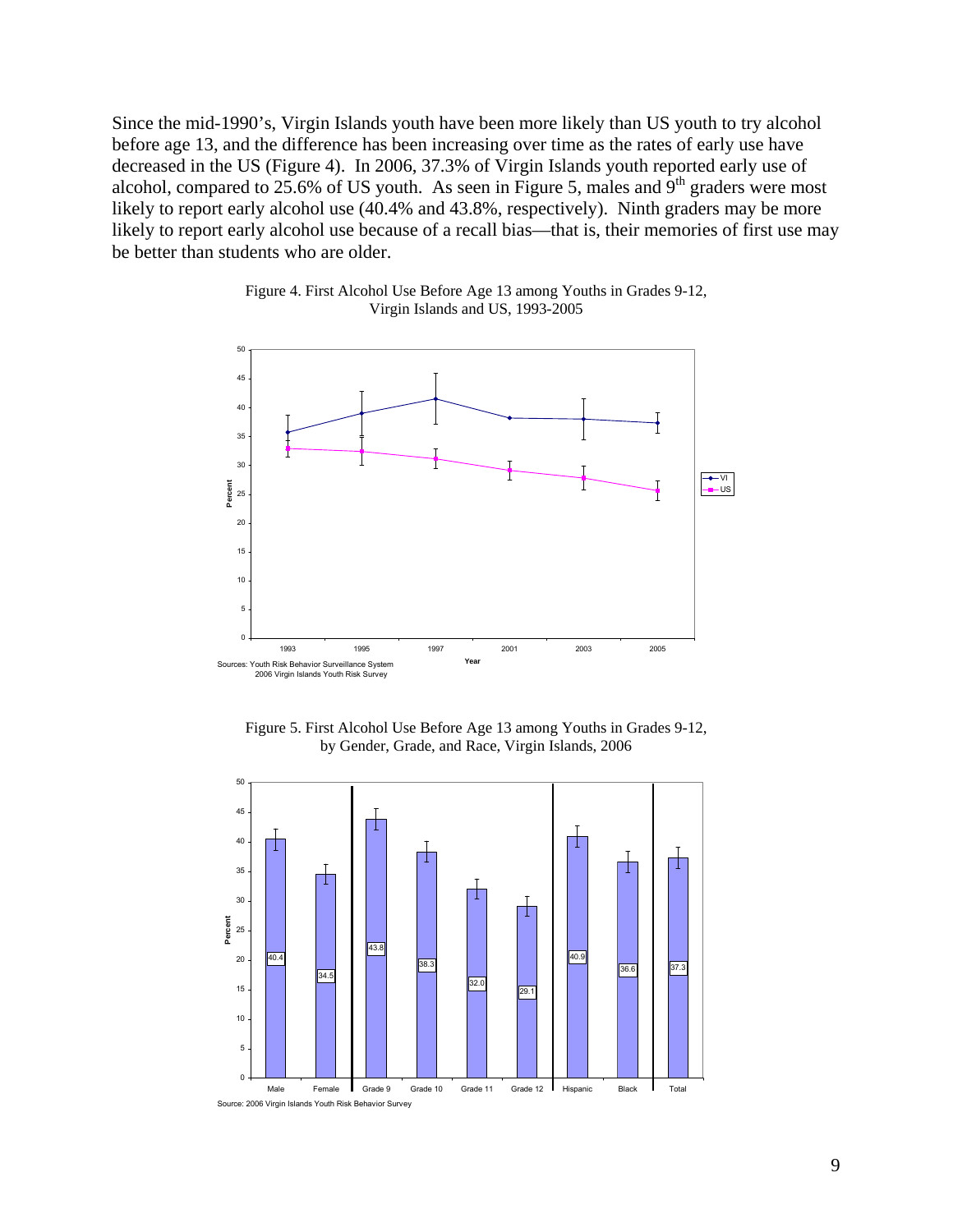Binge alcohol use rates have remained much lower among Virgin Islands public high school students compared to US students, although US rates have been steadily declining and Virgin Islands rates have been slightly increasing (Figure 6). In 2006, Virgin Islands binge rates were 13.1%, compared to US rates of 25.5%. As shown in Figure 7, binge drinking rates were higher among males (15.4%),  $12<sup>th</sup>$  graders (18.1%), and Hispanic students (20.1%).



Figure 6. Binge Alcohol Use\* among Youths in Grades 9-12, Virgin Islands and US, 1993-2005





Source: 2006 Virgin Islands Youth Risk Behavior Survey \*Defined as five or more drinks on a single occasion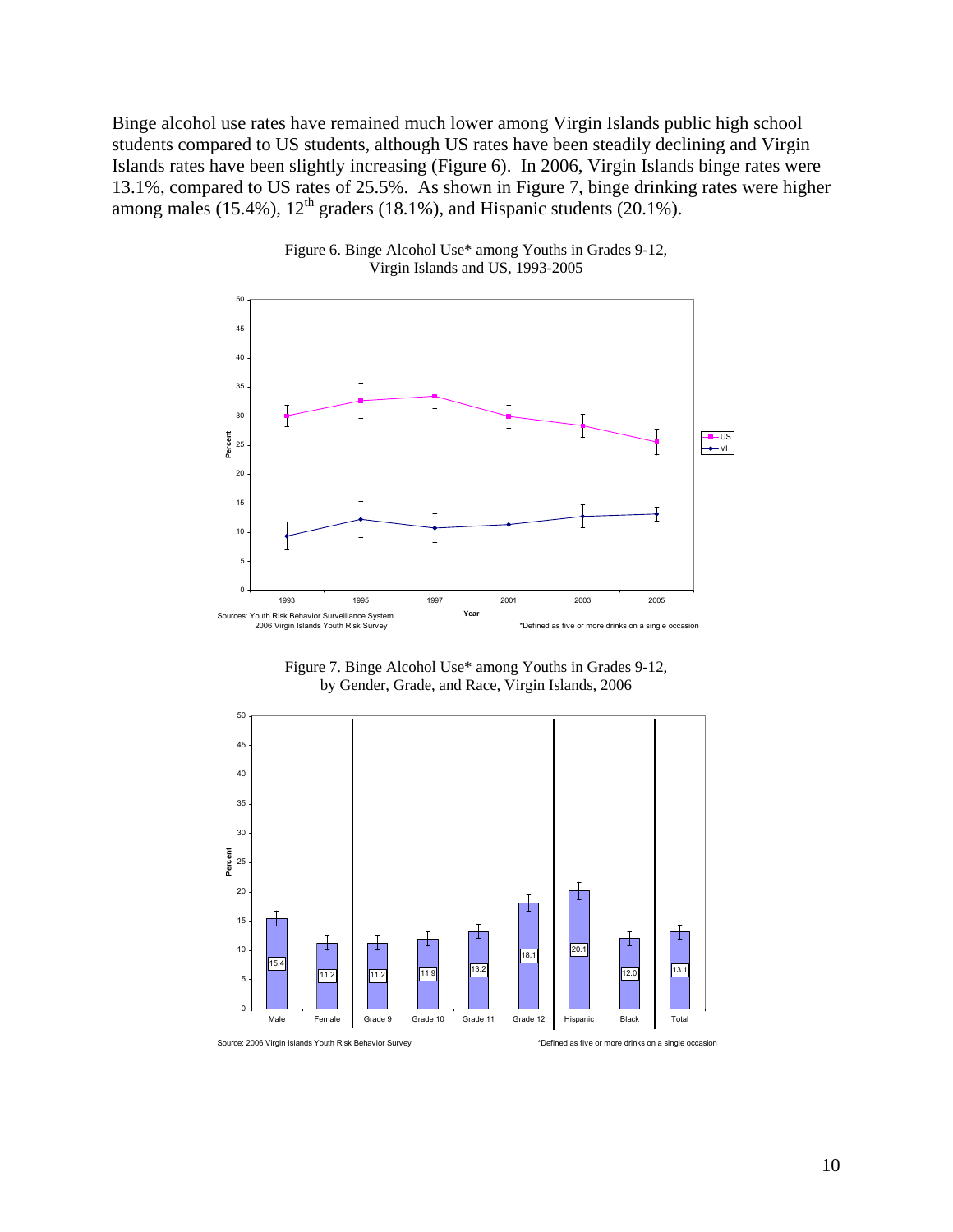Rates of public high school student drinking and driving appear to be declining in the US but increasing in the Virgin Islands, to the point where they were nearly identical (about 9%) in 2006 (Figure 8). As seen in Figure 9, rates of drinking and driving were higher among males (12.2%) and  $12^{th}$  graders (15.2%).



Figure 8. Driving After Drinking among Youths in Grades 9-12, Virgin Islands and US, 1993-2005

Figure 9. Driving After Drinking among Youths in Grades 9-12, by Gender, Grade, and Race, Virgin Islands, 2006



Source: 2006 Virgin Islands Youth Risk Behavior Survey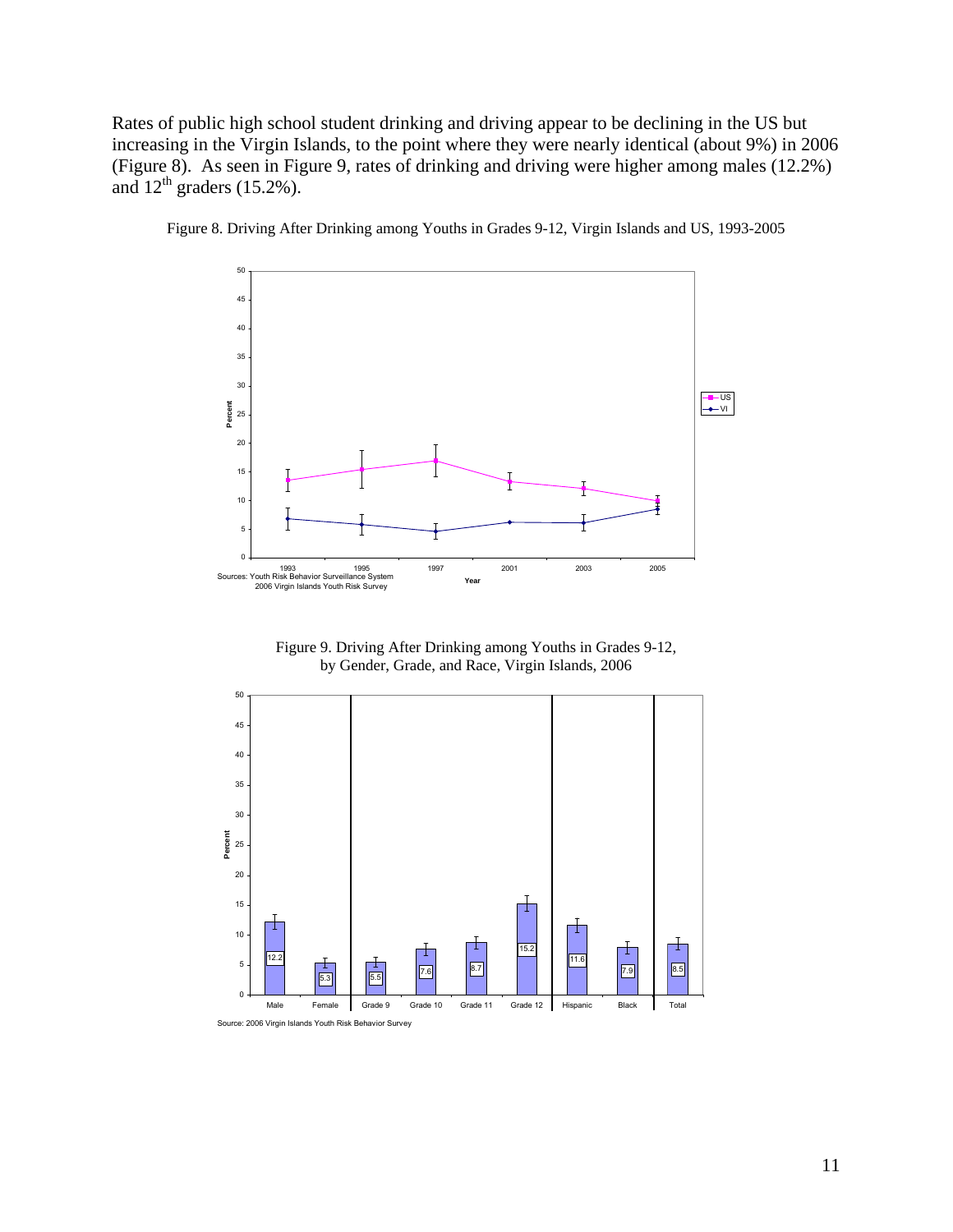Rates of public high school students being a passenger in a car with a drinking driver were lower in the Virgin Islands and showed a declining trend in the both the US and the Virgin Islands (Figure 10). In 2006, 20.6% of Virgin Islands youth rode in a car with a drinking driver compared to 28.5% of US youth. As shown in Figure 11, rates were higher among males  $(23.1\%)$ ,  $12^{th}$  graders (24.4%), and Hispanic students (26.5%).



Figure 10. Riding in a Car with a Drinking Driver among Youths in Grades 9-12, Virgin Islands and US, 1993-2005

Figure 11. Riding in a Car with a Drinking Driver among Youths in Grades 9-12, by Gender, Grade, and Race, Virgin Islands, 2006

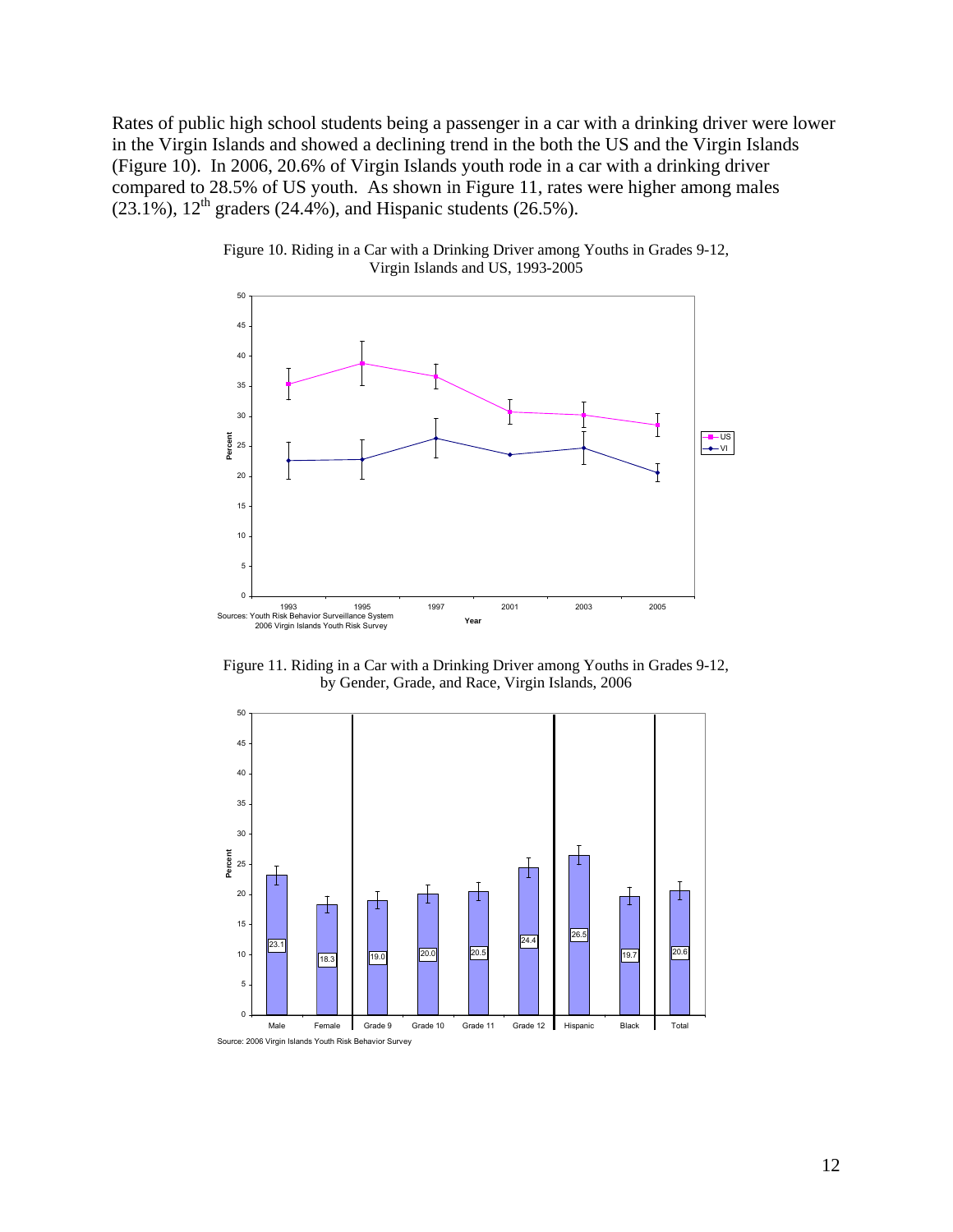Rates of current alcohol use on school property were relatively low (less than 10%) among all subgroups with overlapping confidence bands, although males, 10<sup>th</sup> graders, and Hispanic students reported higher rates of this behavior (Figure 12).



Figure 12. Current (Past 30-Day) Alcohol Use on School Property among Youths in Grades 9-12, by Gender, Grade, and Race, Virgin Islands, 2006

Finally, we asked students where they obtain alcohol. As shown in Figure 13, students who drank alcohol in the last 30 days were most likely to obtain it from someone else who gave it to them (30%), a store (22%), or from home (21%).



Figure 13. Sources for Obtaining Alcohol among Current Users, Youths in Grades 9-12, Virgin Islands, 2006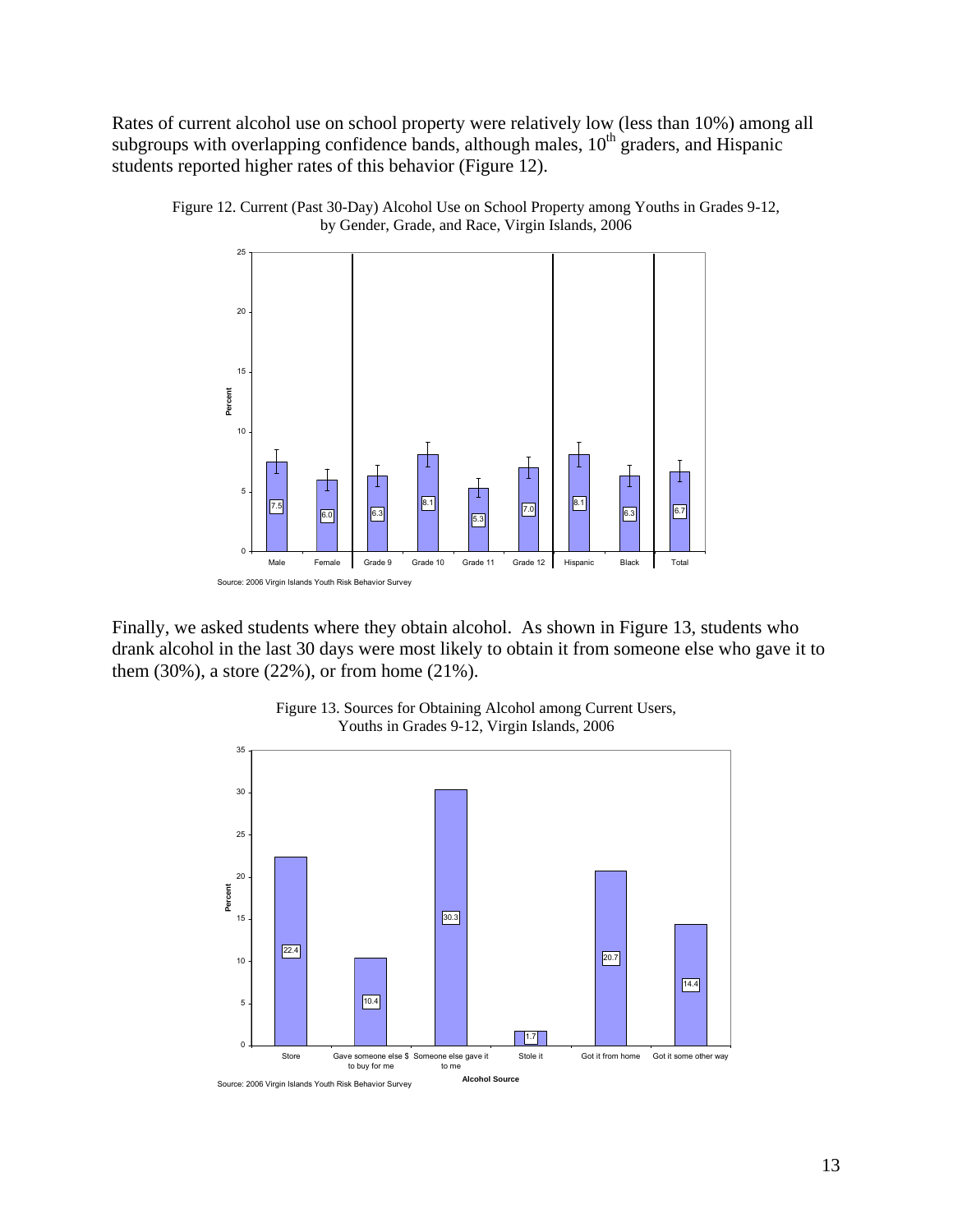#### <span id="page-16-0"></span>**Tobacco**

Figures 14 through 23 provide information about tobacco use among Virgin Islands public high school students. Figure 14 shows that current cigarette use among Virgin Islands public high school students has been much lower than US youth since at least 1995. In 2006, 3.1% of Virgin Islands youth used cigarettes, compared to 23.0% of US youth. Use rates were higher among Hispanic students and lower among  $11<sup>th</sup>$  graders, although these rates were all less than 7% (Figure 15).



Figure 14. Current (Past 30-Day) Cigarette Use among Youths in Grades 9-12, Virgin Islands and US, 1993-2005

Figure 15. Current Cigarette Use among Youths in Grades 9-12, by Gender, Grade, and Race, Virgin Islands, 2006



Source: 2006 Virgin Islands Youth Risk Behavior Survey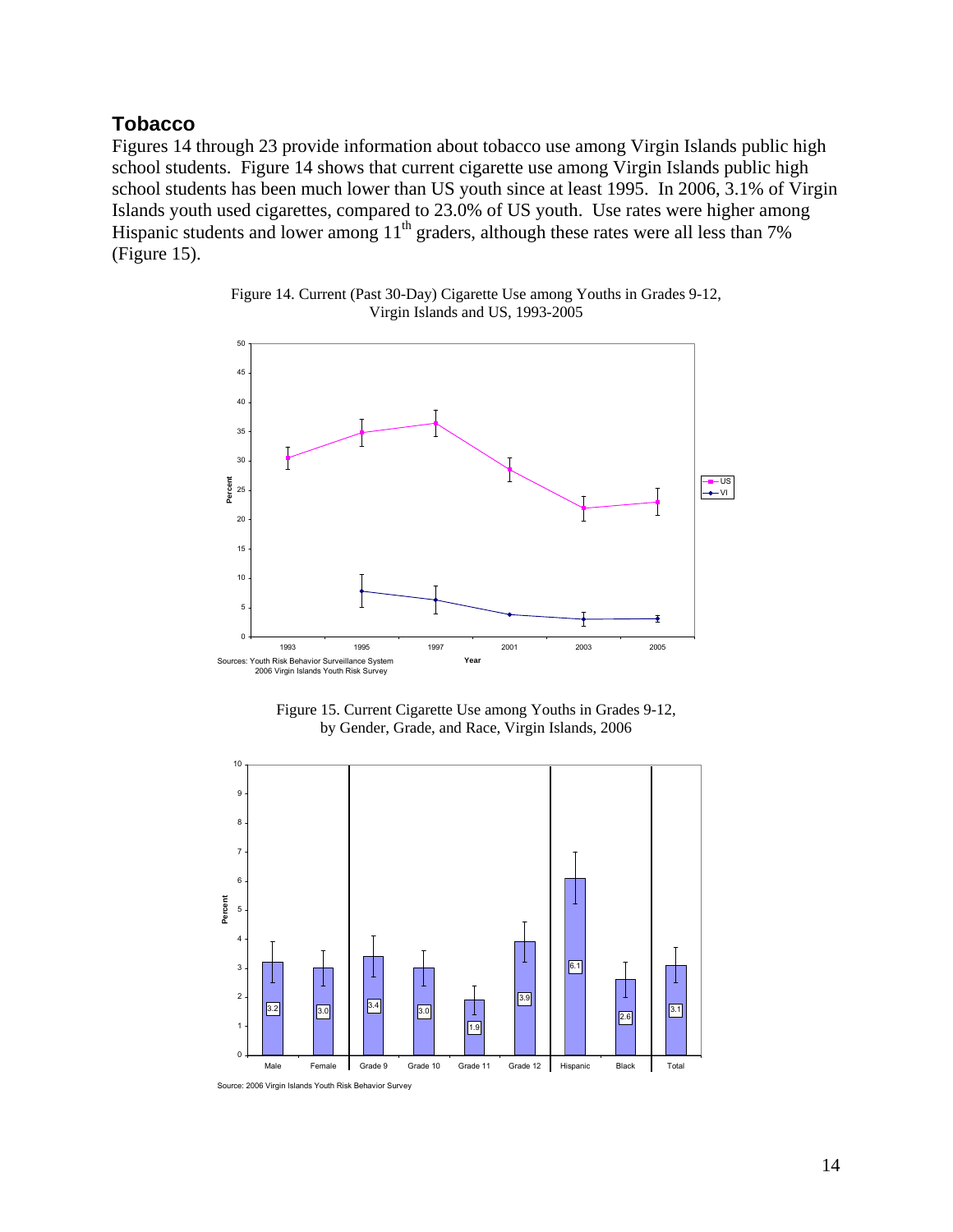Unlike the situation with alcohol use, Virgin Islands public high school students consistently reported lower rates of first using cigarettes before age 13, compared to US mainland students (Figure 16). In 2006, 6.0% of Virgin Islands youth reported early cigarette use, compared to 16.0% of US youth. Early use appears to be declining in both the Virgin Islands and US. As shown in Figure 17, early cigarette use rates were highest among Hispanic students (10.8%).



Figure 16. First Cigarette Use Before Age 13 among Youths in Grades 9-12, Virgin Islands and US, 1993-2005

Figure 17. First Cigarette Use Before Age 13 among Youths in Grades 9-12, by Gender, Grade, and Race, Virgin Islands, 2006

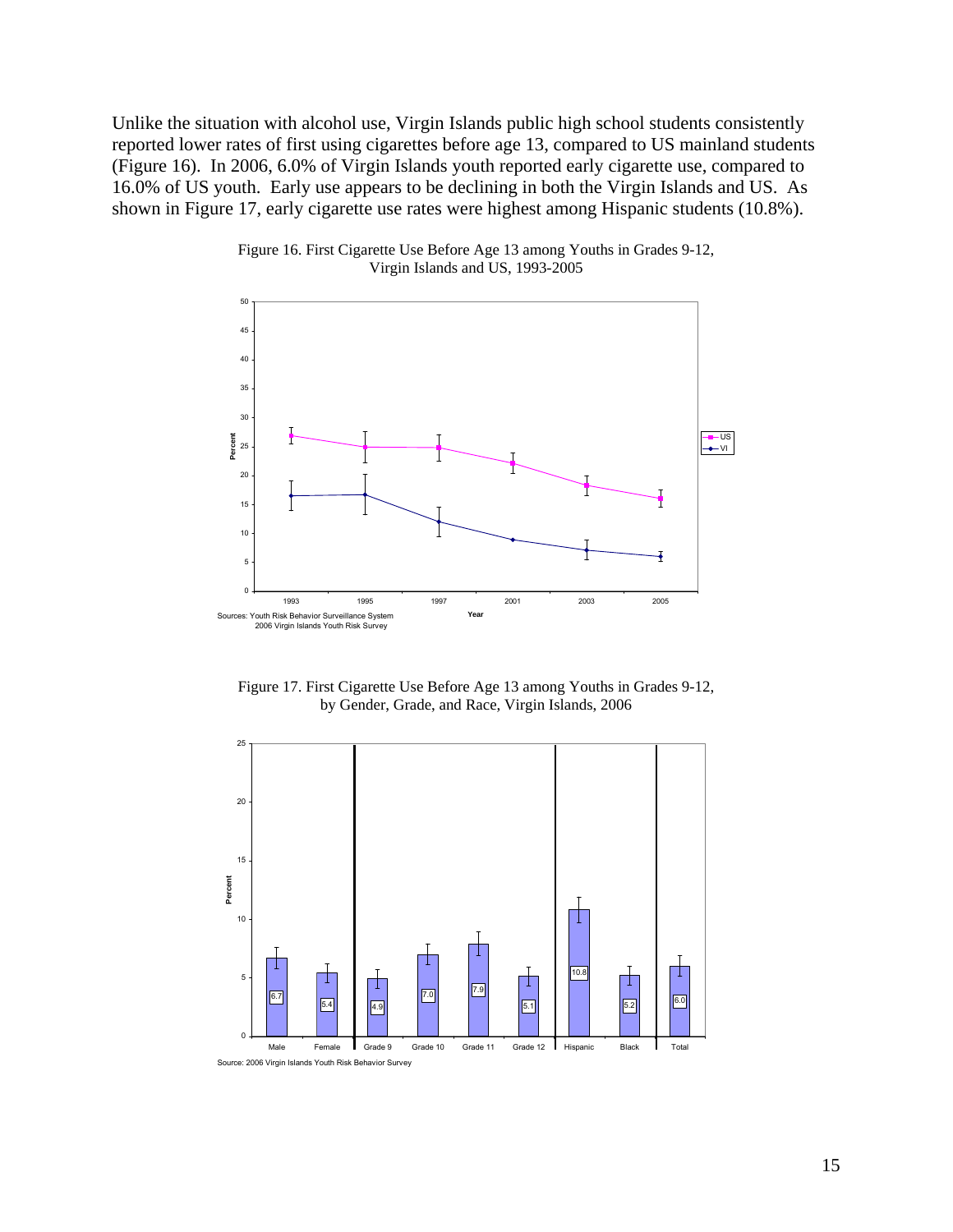Daily cigarette use (smoked on at least 20 of the past 30 days), an indicator of nicotine addiction, was very rare among Virgin Islands public high school students, compared to US public high school students (Figure 18). Because there were extremely low rates (less than 1%) and wide, overlapping confidence bands for this indicator, no subgroups could be identified as having higher daily use rates (Figure 19).





Figure 19. Daily Cigarette Use (on at least 20 days during the month) among Youths in Grades 9-12, by Gender, Grade, and Race, Virgin Islands, 2006

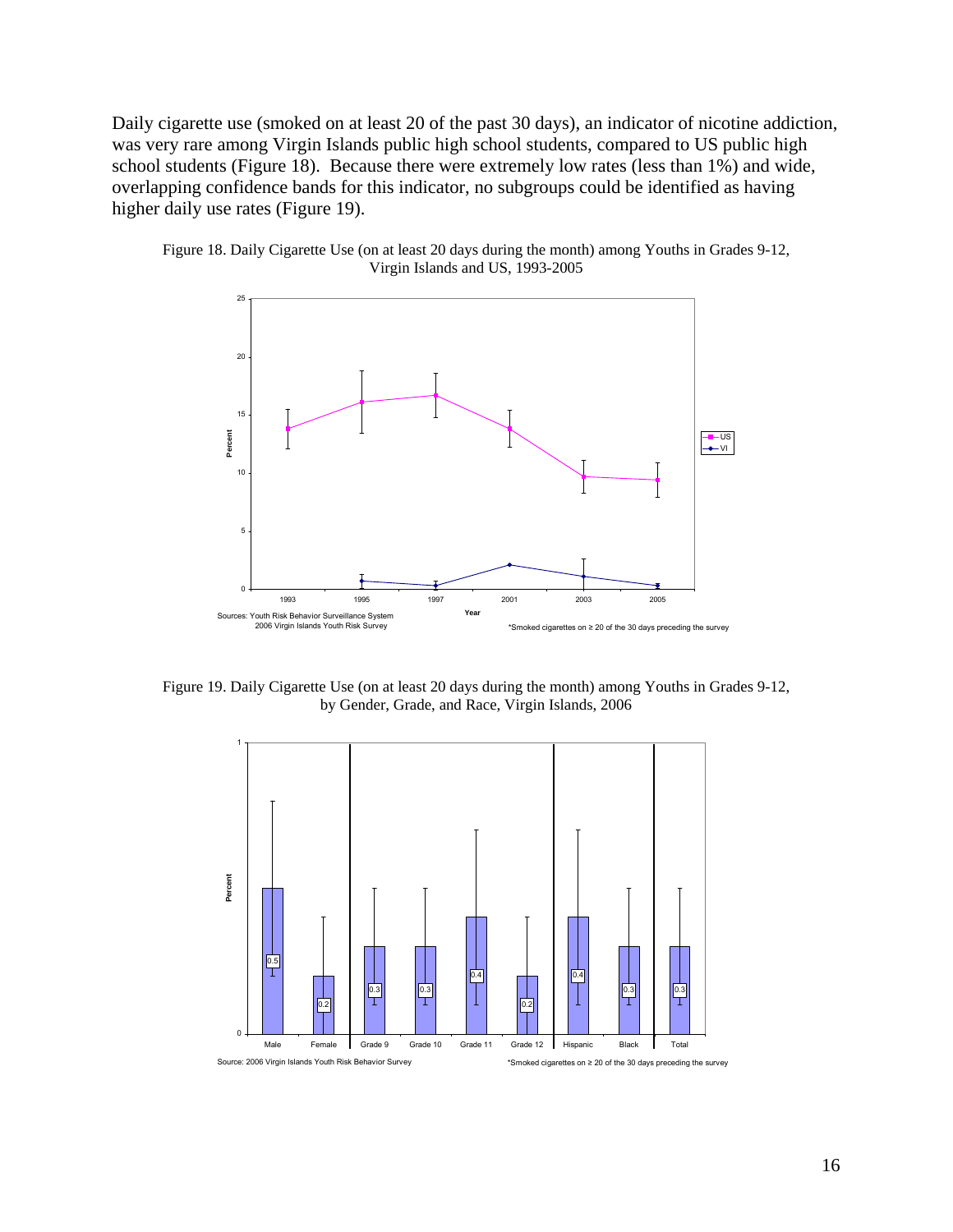Figure 20 shows that heavy cigarette use (more than 10 cigarettes per day), was almost four times more frequent among males compared to females (16.9% vs. 4.6%, respectively), and more frequent among  $9<sup>th</sup>$  and  $11<sup>th</sup>$  graders (13.4% and 18.2%, respectively). Heavy use rates were lowest among  $12<sup>th</sup>$  graders (4.5%). Trend data for this indicator were unavailable.





On average, over half (56%) of adolescents who had smoked cigarettes during the past year reported stopping smoking for one or more days because they were trying to quit smoking, and over 60% of respondents in the following groups reported doing so: males,  $10^{th}$  and  $11^{th}$  graders, and Hispanic students (Figure21). Again, trend data for this indicator were unavailable.

Figure 21. Youths in Grades 9-12 Who Smoked During the Past Year and Stopped Smoking for One or More Days Because They Were Trying to Quit, by Gender, Grade, and Race, Virgin Islands, 2006

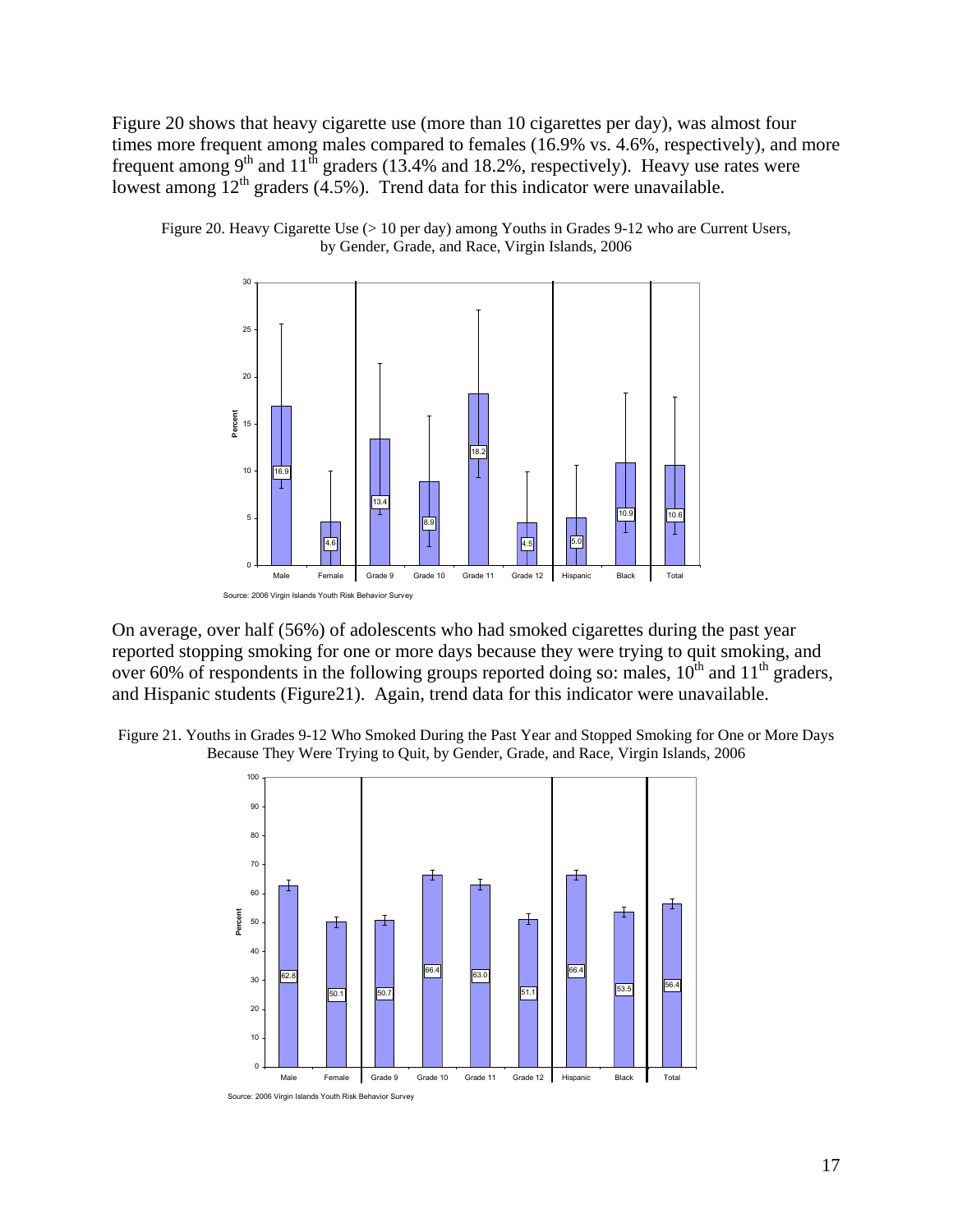Figure 22 indicates that smokeless tobacco use rates were also much lower among Virgin Islands public high school students compared to US students (0.7% vs. 8.0%, respectively, in 2006). Due to the extremely low use rates and very wide, overlapping confidence bands about the estimates, we were unable to determine which subgroups had higher use rates (Figure 23).



Figure 22. Current (Past 30-Day) Smokeless Tobacco Use among Youths in Grades 9-12, Virgin Islands and US, 1997-2005

Figure 23. Current Smokeless Tobacco Use among Youths in Grades 9-12, by Gender, Grade, and Race, Virgin Islands, 2006

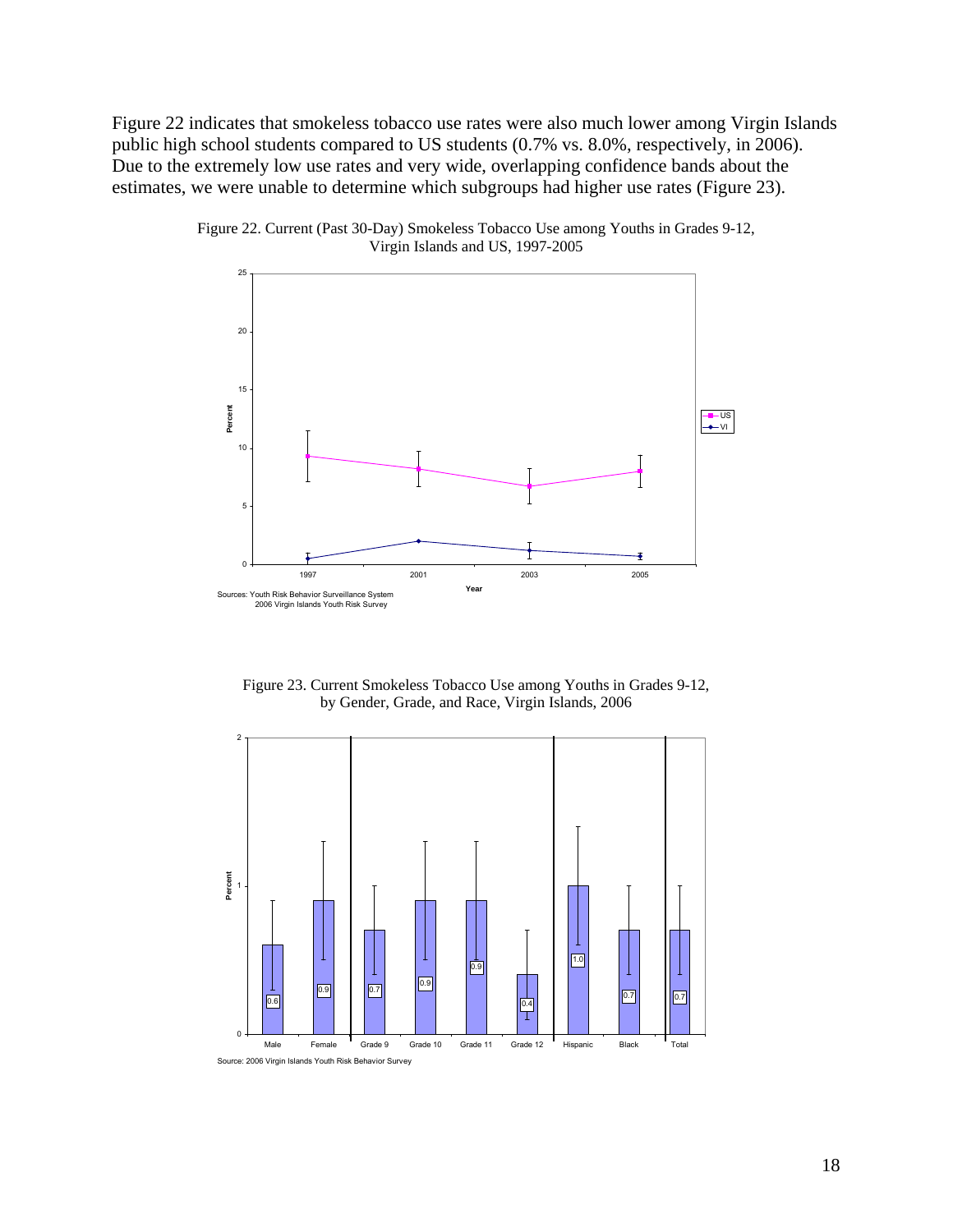#### <span id="page-21-0"></span>**Marijuana and Other Illicit Drugs**

Figures 24 through 35 provide information about marijuana and other illicit drug use. Current (past 30-day) marijuana use rates among public high school students in the Virgin Islands appear to have increased since 2003 and were nearly equivalent to US rates, standing at 17.7% in 2006 (Figure 24). Males were nearly twice as likely to report current marijuana use compared to females (23.4% vs. 12.7%, respectively), and tenth graders reported slightly higher current use rates (20.2%) compared to students in other grades (Figure 25).





Figure 25. Current (Past 30-Day) Marijuana Use among Youths in Grades 9-12, by Gender, Grade, and Race, Virgin Islands, 2006



Source: 2006 Virgin Islands Youth Risk Behavior Survey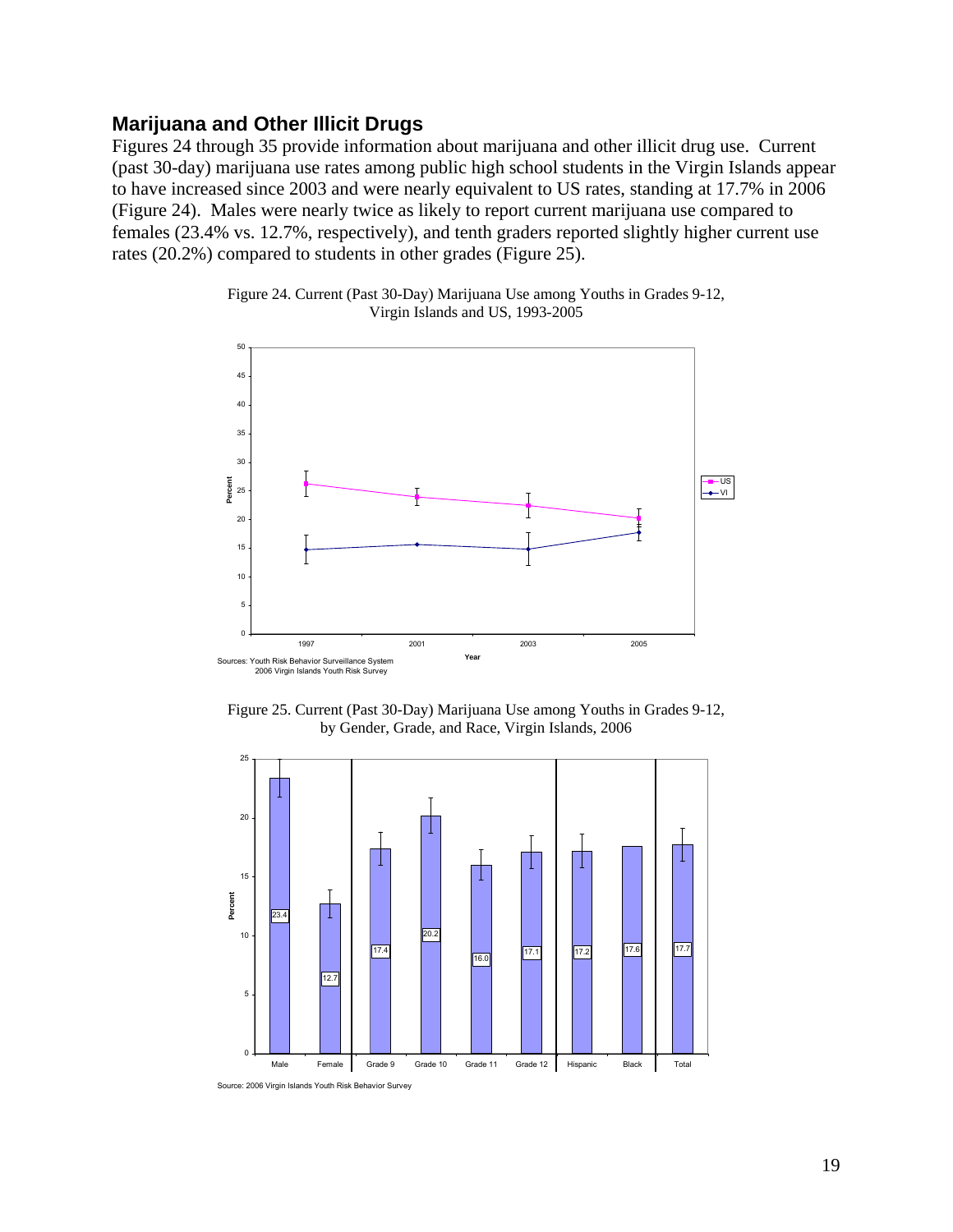Virgin Islands youth consistently reported higher rates of first marijuana use before age 13 compared to US youth (Figure 26). In 2006, 14.0% of Virgin Islands youth reported early marijuana use, compared to 8.7% of US youth. Males reported early use more frequently than the other subgroups (18.7%); females (9.8%) and Hispanic students (10.6%) less frequently (Figure 27).



Figure 26. First Used Marijuana Before Age 13 among Youths in Grades 9-12, Virgin Islands and US, 1993-2005

Figure 27. First Used Marijuana Before Age 13 among Youths in Grades 9-12, by Gender, Grade, and Race, Virgin Islands, 2006



20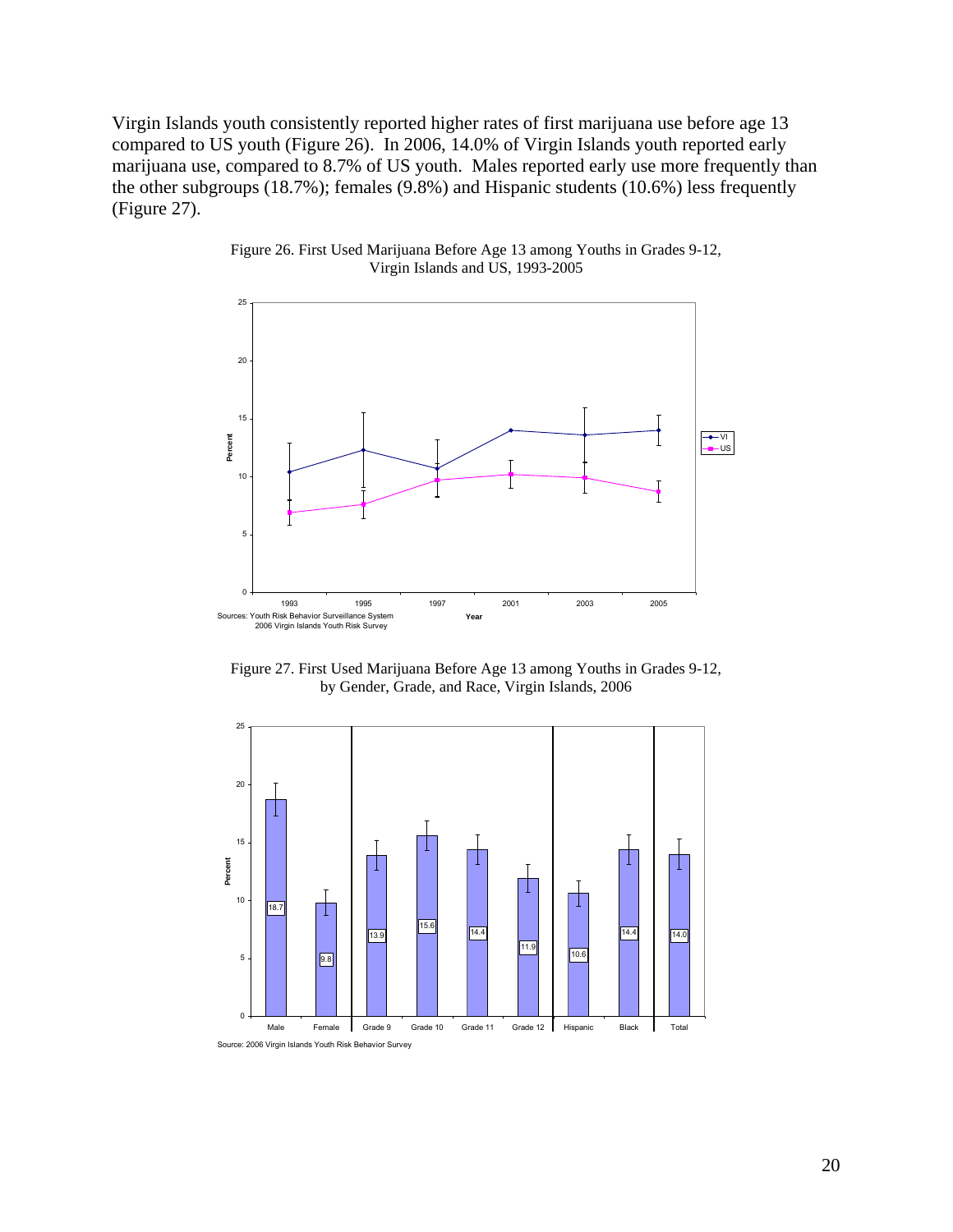As seen in Figure 28, rates of driving a car after smoking marijuana were highest among males (11.7%). For riding in a car with someone who had smoked marijuana (Figure 29), there were few subgroup differences. Males reported slightly higher rates than females (28.4% vs. 25.3%, respectively) and 9<sup>th</sup> graders reported lower rates than other grades (23.5%). Trend data were not available for these two indicators.



Figure 28. Youths in Grades 9-12 Who Drove a Car after Smoking Marijuana, by Gender, Grade, and Race, Virgin Islands, 2006

Figure 29. Youths in Grades 9-12 Who Rode in a Car with Someone Who Had Smoked Marijuana, by Gender, Grade, and Race, Virgin Islands, 2006

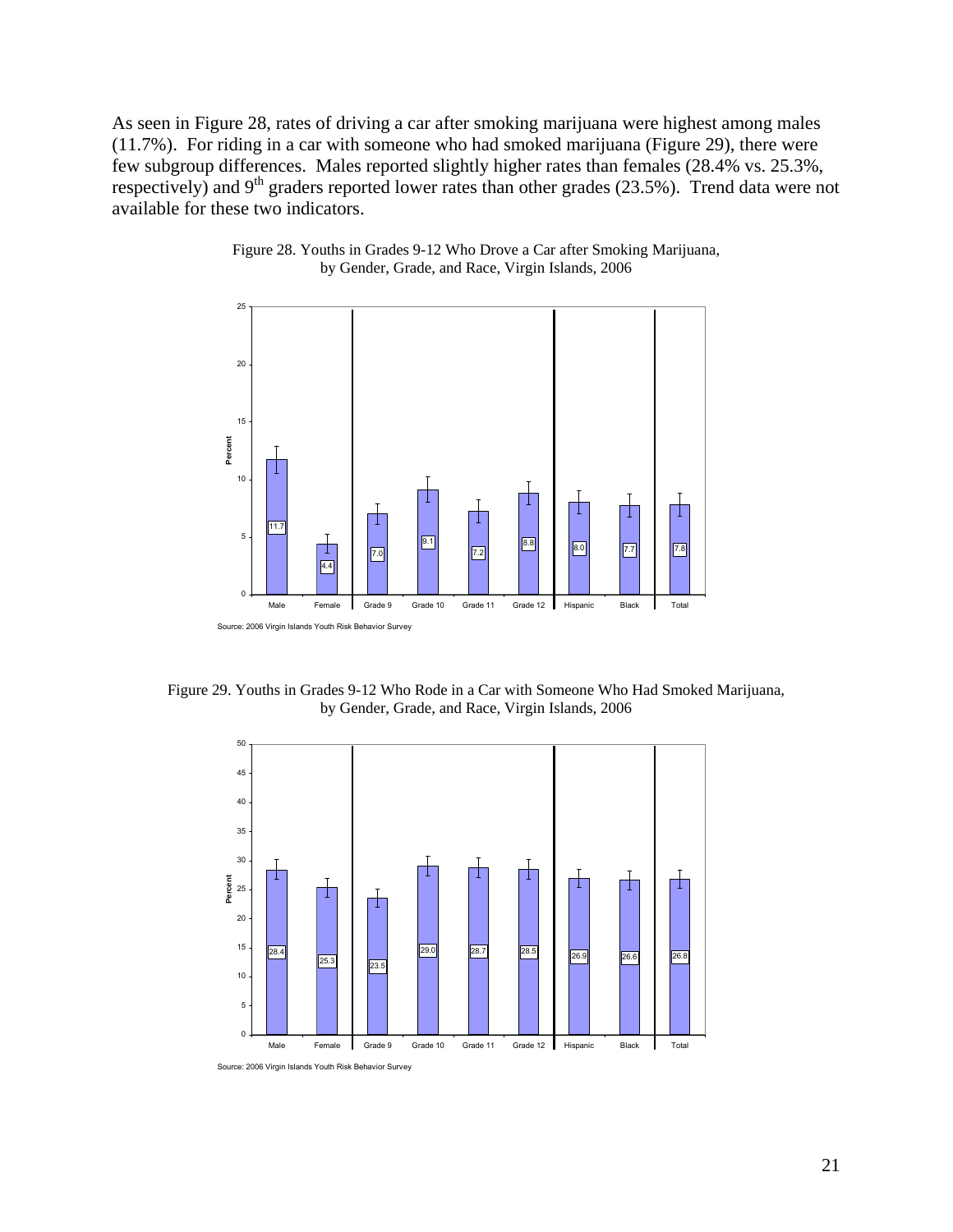While relatively few students reported using marijuana on school property in the past 30 days, rates appear to be increasing in the Virgin Islands but decreasing in the US. In the Virgin Islands, rates increased from 4.0% in 1997 to 6.4% in 2006; in contrast they decreased from a high of 8.8% in 1995 to 4.5% in 2005 (Figure 30). In the Virgin Islands in 2006, males  $(8.8\%)$ ,  $10^{th}$ graders (7.8%), and Hispanic students (7.9%) were more likely to report using marijuana on school property than other subgroups (Figure 31).





Figure 31. Current (Past 30-Day) Marijuana Use on School Property among Youths in Grades 9-12, by Gender, Grade, and Race, Virgin Islands, 2006

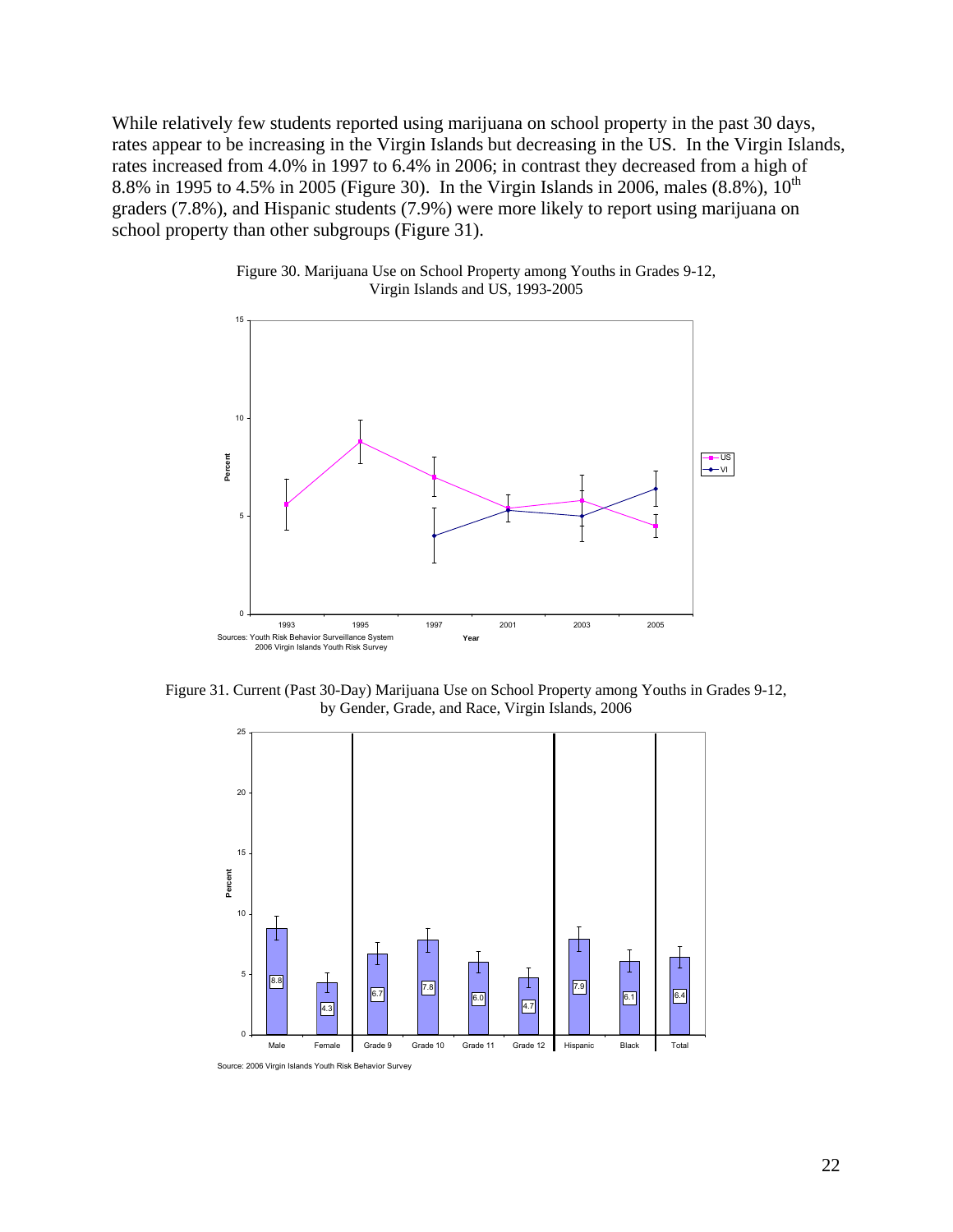Figure 32 shows that 12.4% of Virgin Islands students used marijuana and fonta together in 2006. Use was higher among males (15.5%),  $10^{th}$  graders (also 15.5%), and Hispanic students (15.1%).





Figure 33 shows that fewer than 2% of Virgin Islands high school students reported ever using hallucinogens or methamphetamines, and that the rates are lower than the US rates of these drugs. Thus, it appears that higher rates of early marijuana use among Virgin Islands youth did not translate into higher rates of other illicit drug use.



Figure 33. Lifetime Hallucinogen and Methamphetamine Use Among Youths in Grades 9-12, Virgin Islands and US, 2005/2006

Sources: 2005 Youth Risk Behavior Surveillance System & 2006 Virgin Islands Youth Risk Survey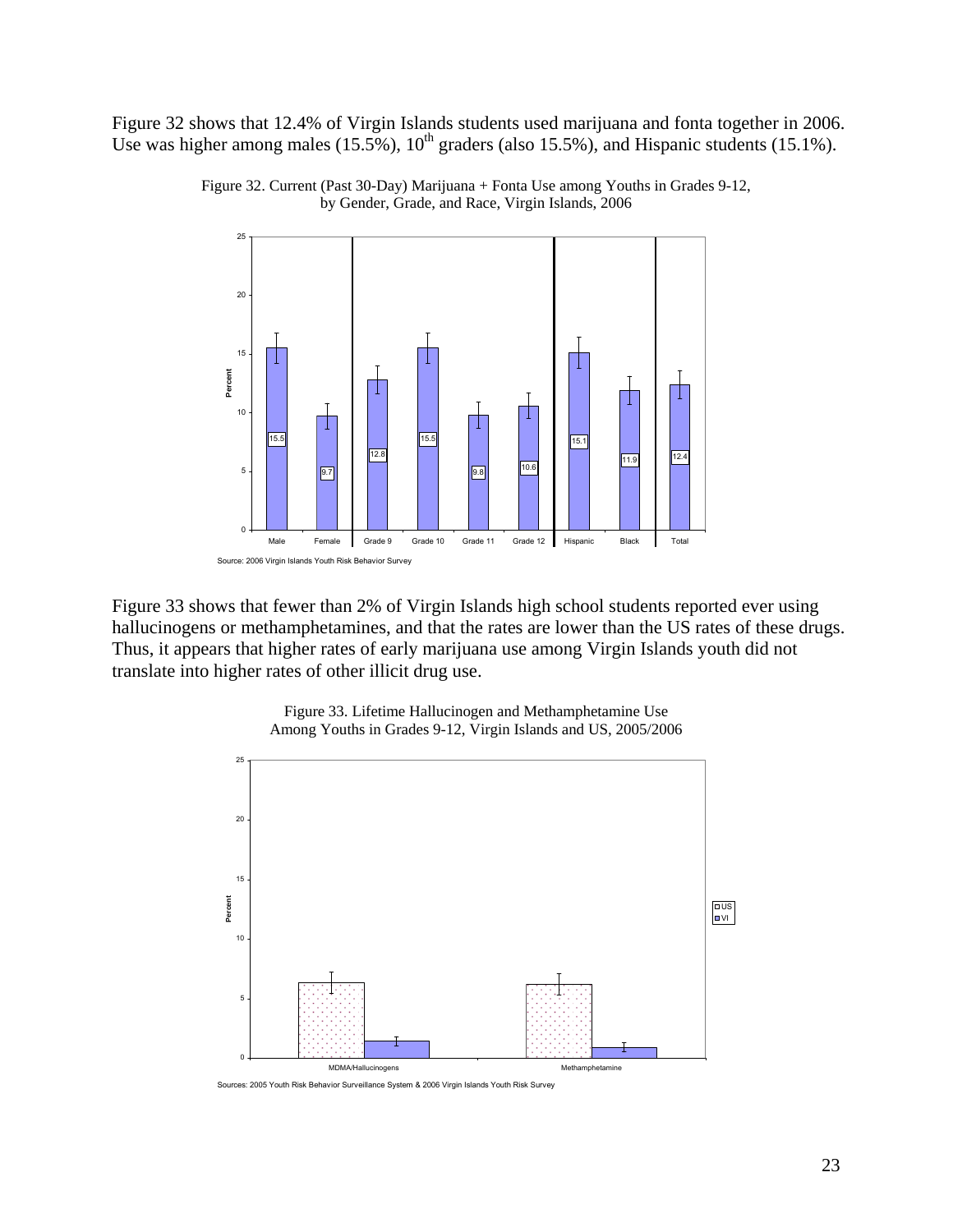In subgroup analyses, the rates of hallucinogen and methamphetamine use were very low and confidence limits overlapping, so we could not tell with sufficient confidence whether any particular group reported higher use rates (Figures 34 and 35).



Figure 34. Lifetime Hallucinogen Use among Youths in Grades 9-12, by Gender, Grade, and Race, Virgin Islands, 2006

Figure 35. Lifetime Methamphetamine Use among Youths in Grades 9-12, by Gender, Grade, and Race, Virgin Islands, 2006

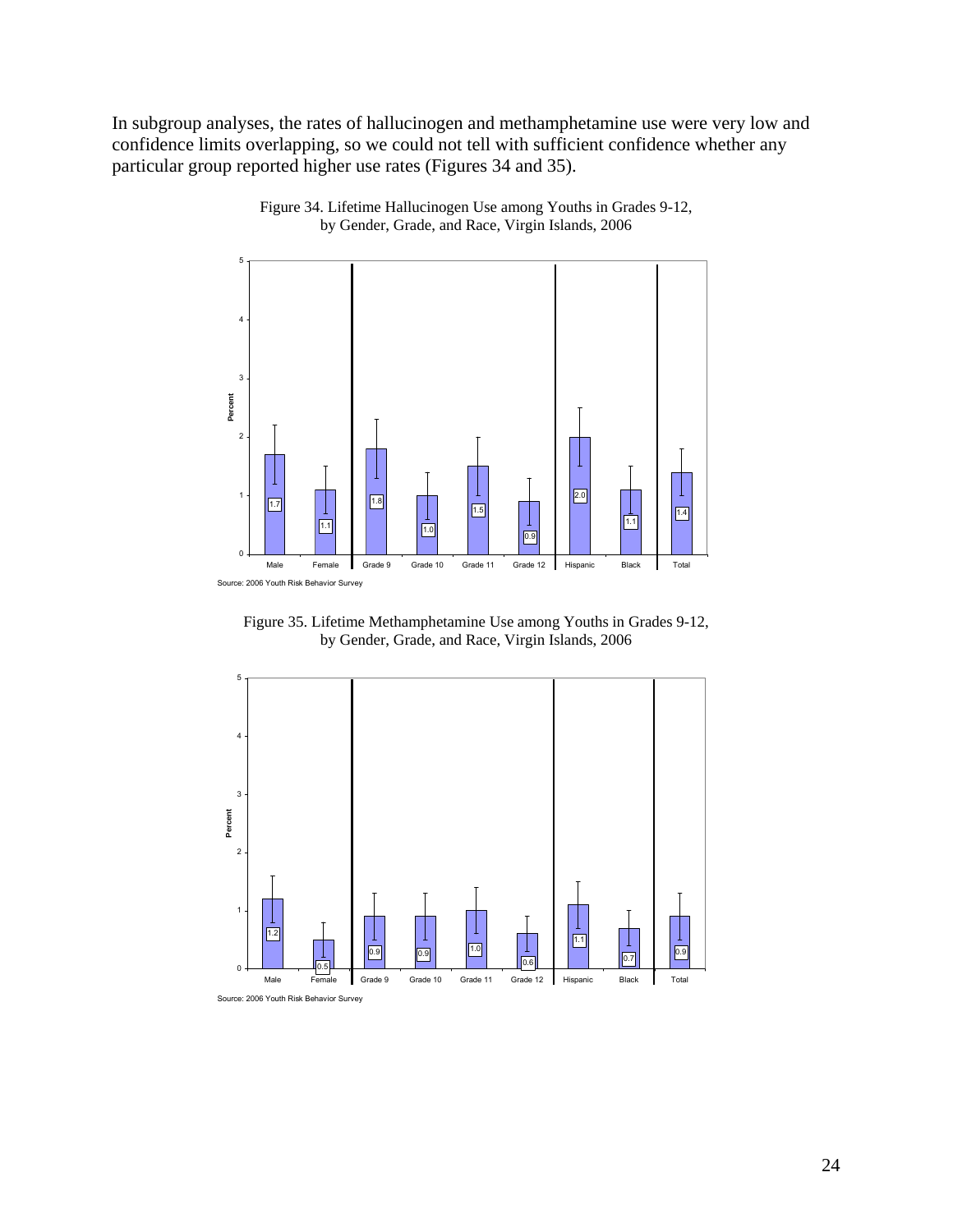#### <span id="page-27-0"></span>**Summary of Alcohol, Tobacco, and Other Drug Use**

Alcohol is the most commonly used substance among Virgin Islands high school students, with 2006 use rates of about 42%. Virgin Islands students reported initiating alcohol use earlier compared to students on the US mainland. However, this early use did not translate into higher rates of current use, binge use, drinking and driving, or being a passenger with a drinking driver, compared to US youths. Notable unfavorable trends were a recent (since 2003) increase in both current alcohol use and driving after drinking to rates equivalent to those in the US. Current use rates were higher among  $12<sup>th</sup>$  graders and Hispanic students. High risk subgroups for risky alcohol use, such as binge drinking and drinking and driving included males,  $12<sup>th</sup>$  graders, and Hispanic students.

Cigarette use rates among Virgin Islands high school students were generally lower than rates in the US (3.1% vs. 23.0%). Males reported heavy use rates which were much higher compared to females. More than half of those who had smoked during the past year had tried to quit for at least one day.

Since 2003, current marijuana use rates in the Virgin Islands appear to have increased and become equivalent to US rates. Rates of current use among males were twice those for females, and  $10<sup>th</sup>$  graders were also more likely to be current users. Virgin Islands youth consistently reported higher rates of first marijuana before age 13, compared to US youths, with males again at higher risk for early use. Males and  $10<sup>th</sup>$  graders also showed higher rates of risky use, such as driving a car after smoking marijuana and combined use of marijuana and fonta. Hispanic students also reported high levels of this combined use. Use on school property was higher among males,  $10<sup>th</sup>$  graders, and Hispanic students. As with alcohol, however, higher rates of early marijuana use did not translate into higher rates of current marijuana use or to use of other illicit drugs, compared to US youths.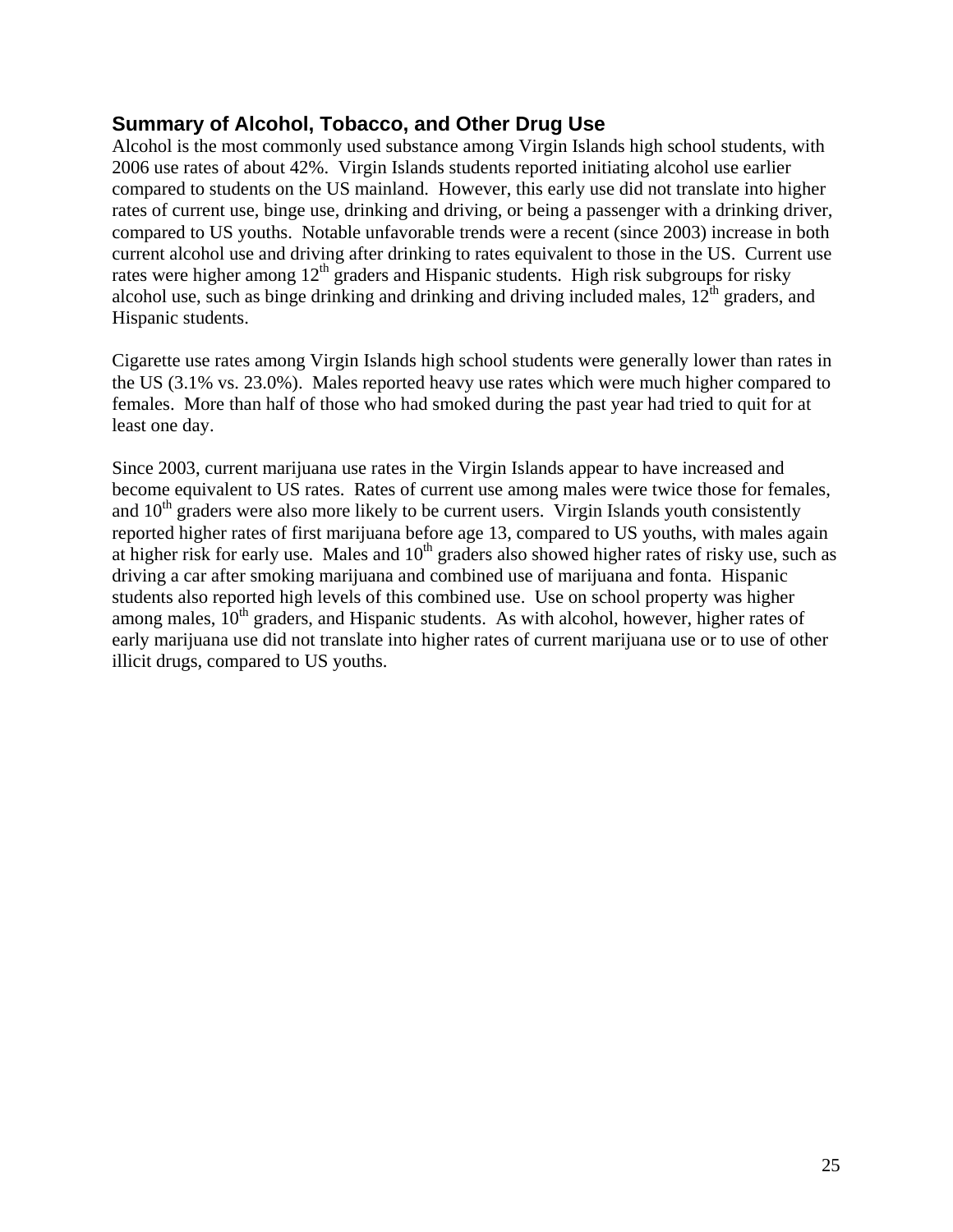### <span id="page-28-0"></span>*Violence-Related Behaviors*

#### **Carrying Weapons**

Rates of carrying a weapon on school property had been equivalent and decreasing among Virgin Islands and US students through 2003 (Figure 36). However, Virgin Islands rates increased from 7.3% in 2003 to 13.2% in 2006. As shown in Figures 37 and 38, rates for both weapons and handguns were higher among males,  $9<sup>th</sup>$  graders and  $10<sup>th</sup>$  graders, and Hispanic students.

> Figure 36. Percentage of Youths in Grades 9-12 Who Carried a Weapon on School Property in the Past 30 Days, Virgin Islands and US, 1993-2005



Figure 37. Percentage of Youths in Grades 9-12 Who Carried a Weapon on School Property in the Past 30 Days, by Gender, Grade, and Race, Virgin Islands, 2006



Source: 2006 Virgin Islands Youth Risk Behavior Survey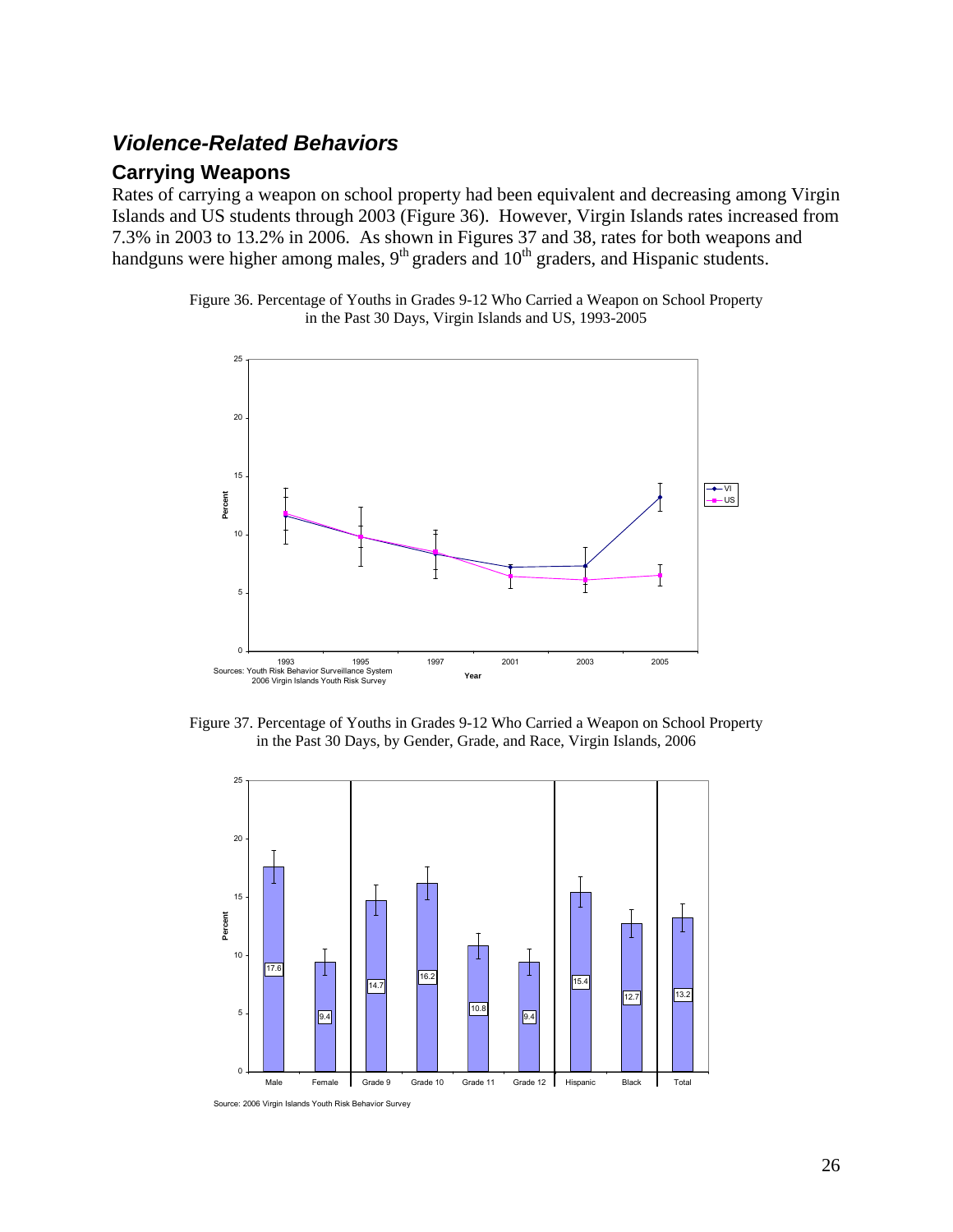

<span id="page-29-0"></span>Figure 38. Percentage of Youths in Grades 9-12 Who Carried a Handgun to School in the Past Year, by Gender, Grade, and Race, Virgin Islands, 2006

#### **Feelings of Safety and Physical Fighting**

As indicated in Figures 39-41 school safety has been consistently a greater concern among Virgin Islands students than US students. In 2006, Virgin Islands students were more likely to report not attending school for personal safety reasons (8.5%), to have been threatened or injured on school property (12.1%), and to have been in a physical fight on school property (17.6%), compared to US students. Rates of physical fighting were about the same at 34.4% (Figure 42).

> Figure 39. Percentage of Youths in Grades 9-12 Who Did Not Attend School in the Past 30 Days Because They Felt it was Unsafe, Virgin Islands and US, 1993-2005

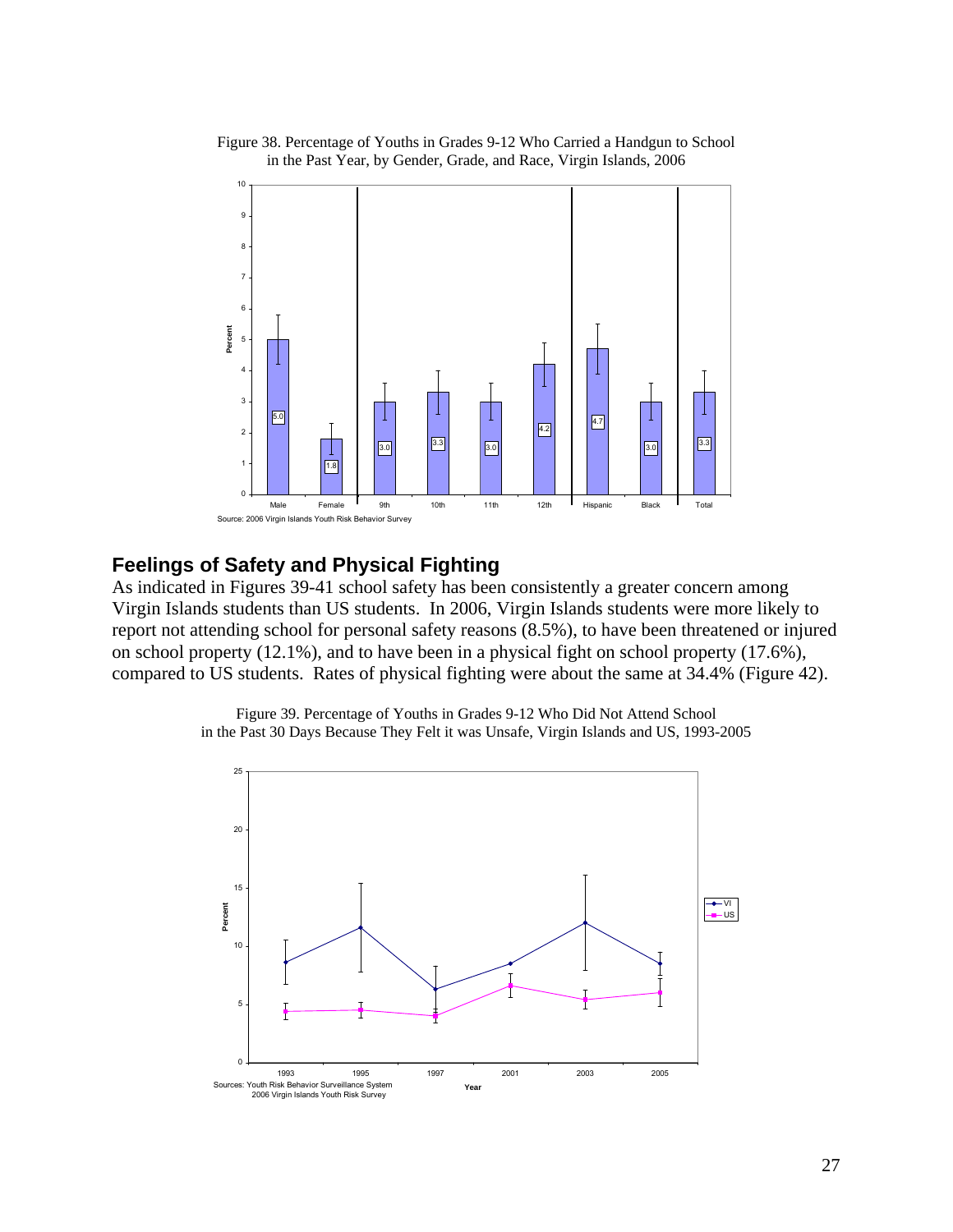#### Figure 40. Percentage of Youths in Grades 9-12 Who Were Threatened or Injured on School Property in the Past Year, Virgin Islands and US, 1993-2005



Figure 41. Percentage of Youths in Grades 9-12 Who Were in a Physical Fight on School Property in the Past Year, Virgin Islands and US, 1993-2005

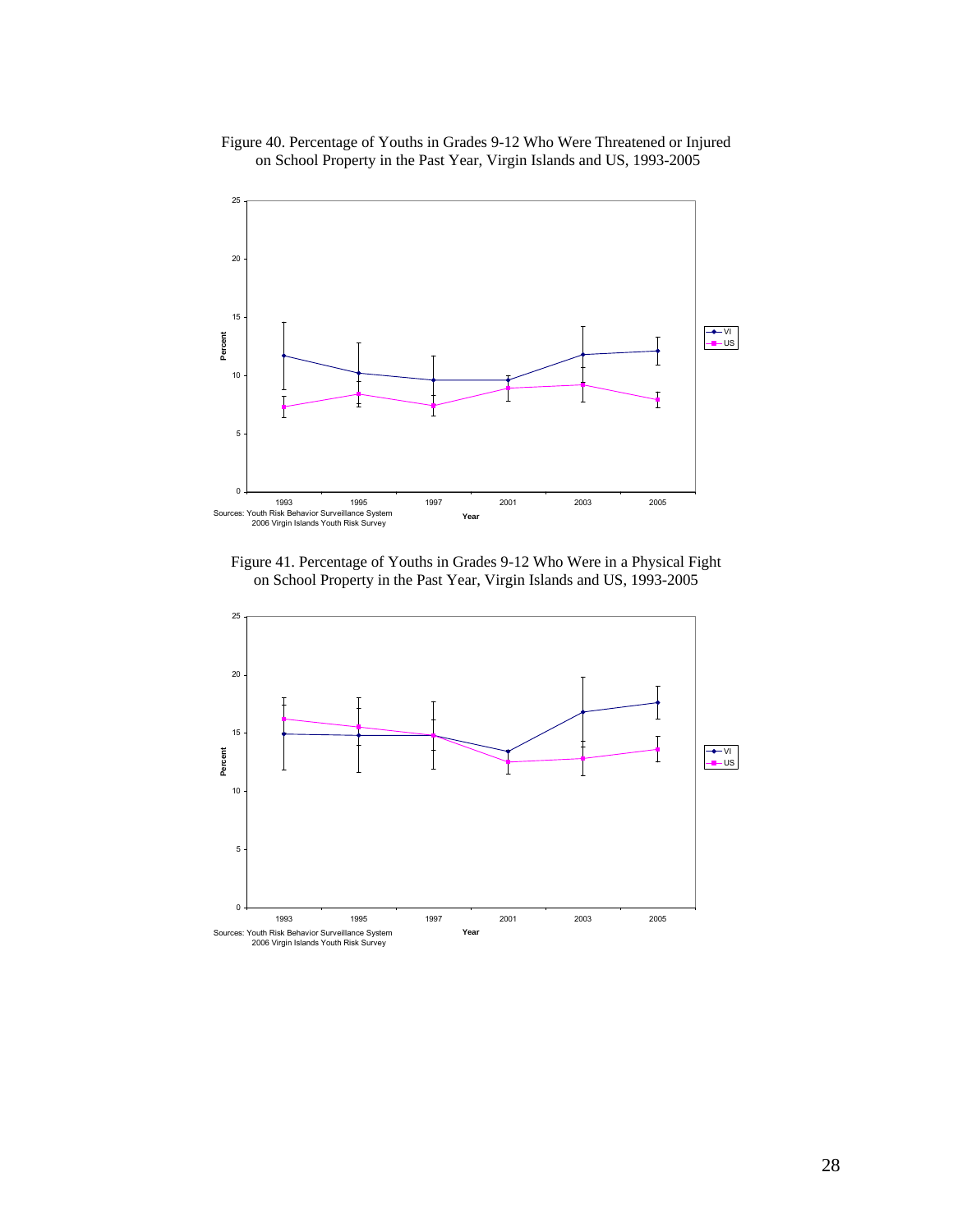

<span id="page-31-0"></span>Figure 42. Percentage of Youths in Grades 9-12 Who Were in a Physical Fight in the Past Year, Virgin Islands and US, 1993-2005

## **Theft**

Rates of property theft/damage were consistently lower in Virgin Islands public high schools compared to US public high schools, with 2006 rates standing at 22.7% for Virgin Islands students and 29.8% for US students (Figure 43).



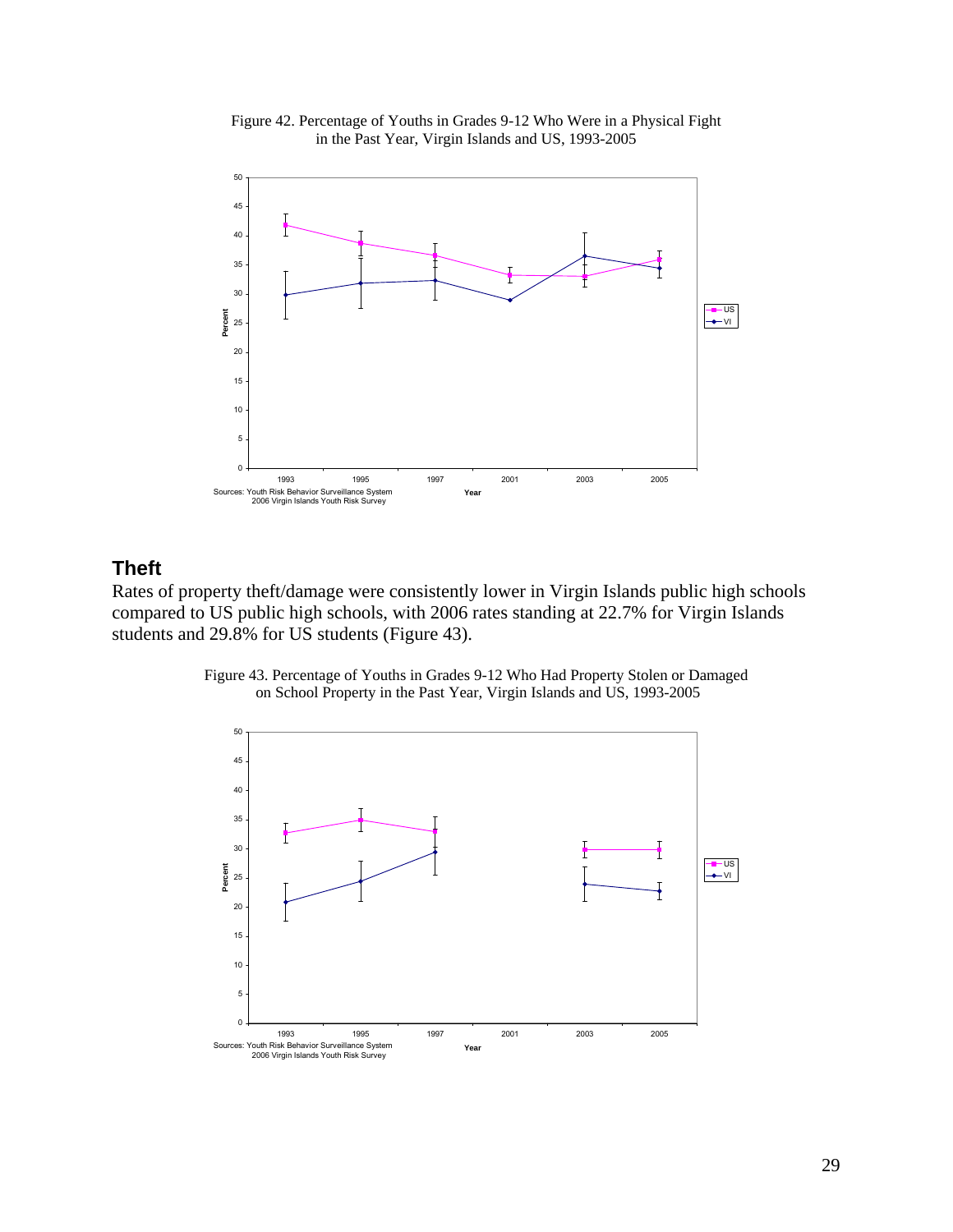#### <span id="page-32-0"></span>**Sexual Violence**

As shown in Figure 44, 16% of public high school students reported that they were touched sexually against their wishes or forced to touch someone else. Females reported higher rates of inappropriate/unwanted sexual touching compared to males (17.8% vs.  $14.2\%$ ) and  $12<sup>th</sup>$  graders seemed to report lower rates (13.7%). Figure 45 indicates that 9% of students reported being forced to have sexual intercourse, with higher rates reported by females  $(10.4\%)$ ,  $11<sup>th</sup>$  graders  $(12.0\%)$ , and  $12<sup>th</sup>$  graders  $(10.9\%)$ .

Figure 44. Percentage of Youths in Grades 9-12 Who Were Ever Touched By or Forced to Touch Someone Else Sexually Against Their Wishes, by Gender, Grade, and Race, Virgin Islands, 2006



Figure 45. Percentage of Youths in Grades 9-12 Who Were Ever Forced to Have Sexual Intercourse, by Gender, Grade, and Race, Virgin Islands, 2006



Source: 2006 Virgin Islands Youth Risk Behavior Survey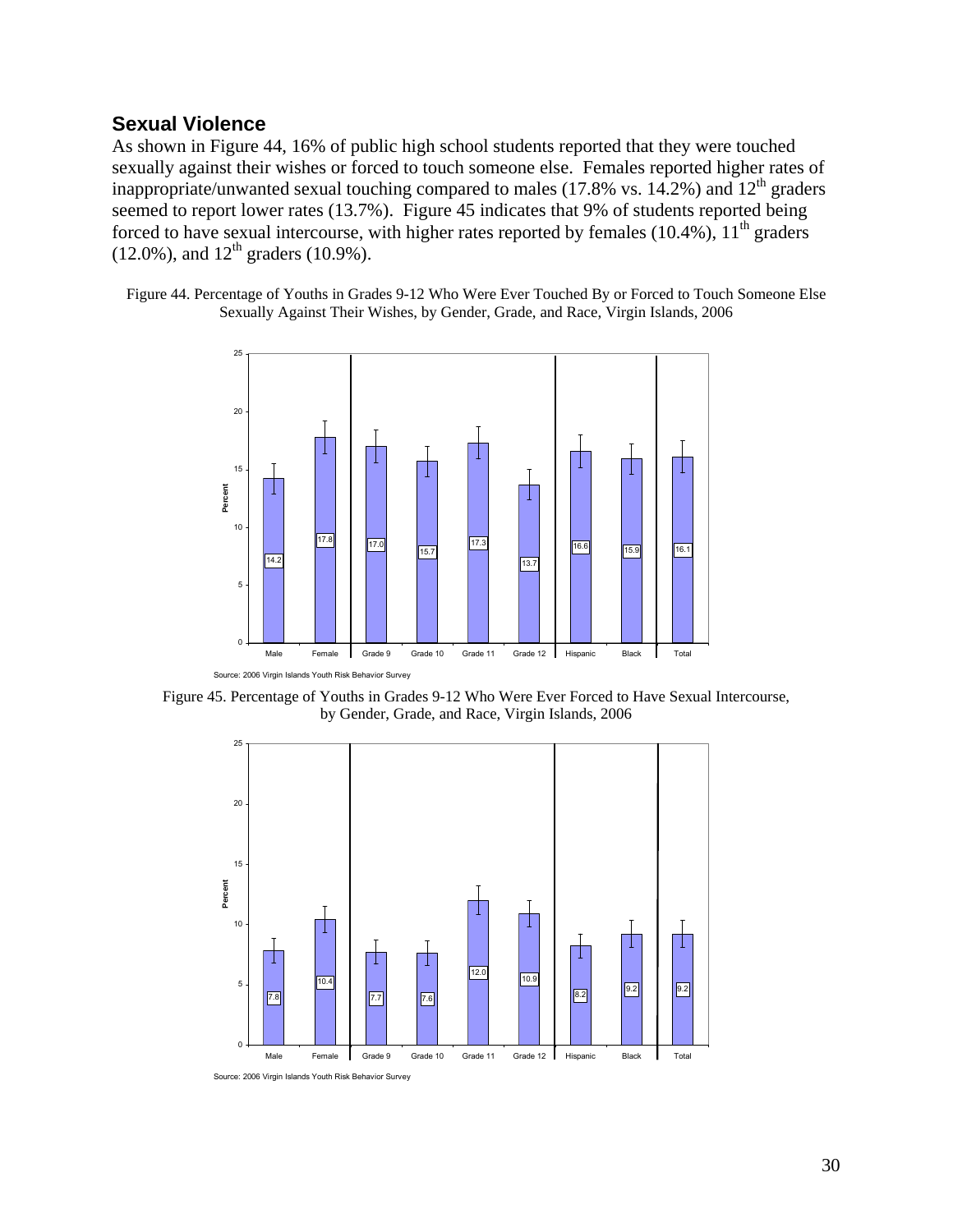#### **Bullying**

 $\overline{a}$ 

Figure 46 shows that 9.1% of students reported being bullied, with the highest rates among  $9<sup>th</sup>$ graders (11.6%) and Hispanic students  $(12.2\%)$ .<sup>[4](#page-33-0)</sup> Figure 47 displays much higher rates of bullying someone else, with 24.4% of students reporting that they bullied. Particularly high rates of bullying were reported by  $10^{th}$  graders (30.9%).



Figure 46. Percentage of Youths in Grades 9-12 Who Were Bullied in the Past 30 Days, by Gender, Grade, and Race, Virgin Islands, 2006

Figure 47. Percentage of Youths in Grades 9-12 Who Bullied Someone in the Past 30 Days, by Gender, Grade, and Race, Virgin Islands, 2006



<span id="page-33-0"></span><sup>&</sup>lt;sup>4</sup> Bullying was defined as saying or doing unpleasant things to another student to make fun of, tease, embarrass, scare, or exclude him/her.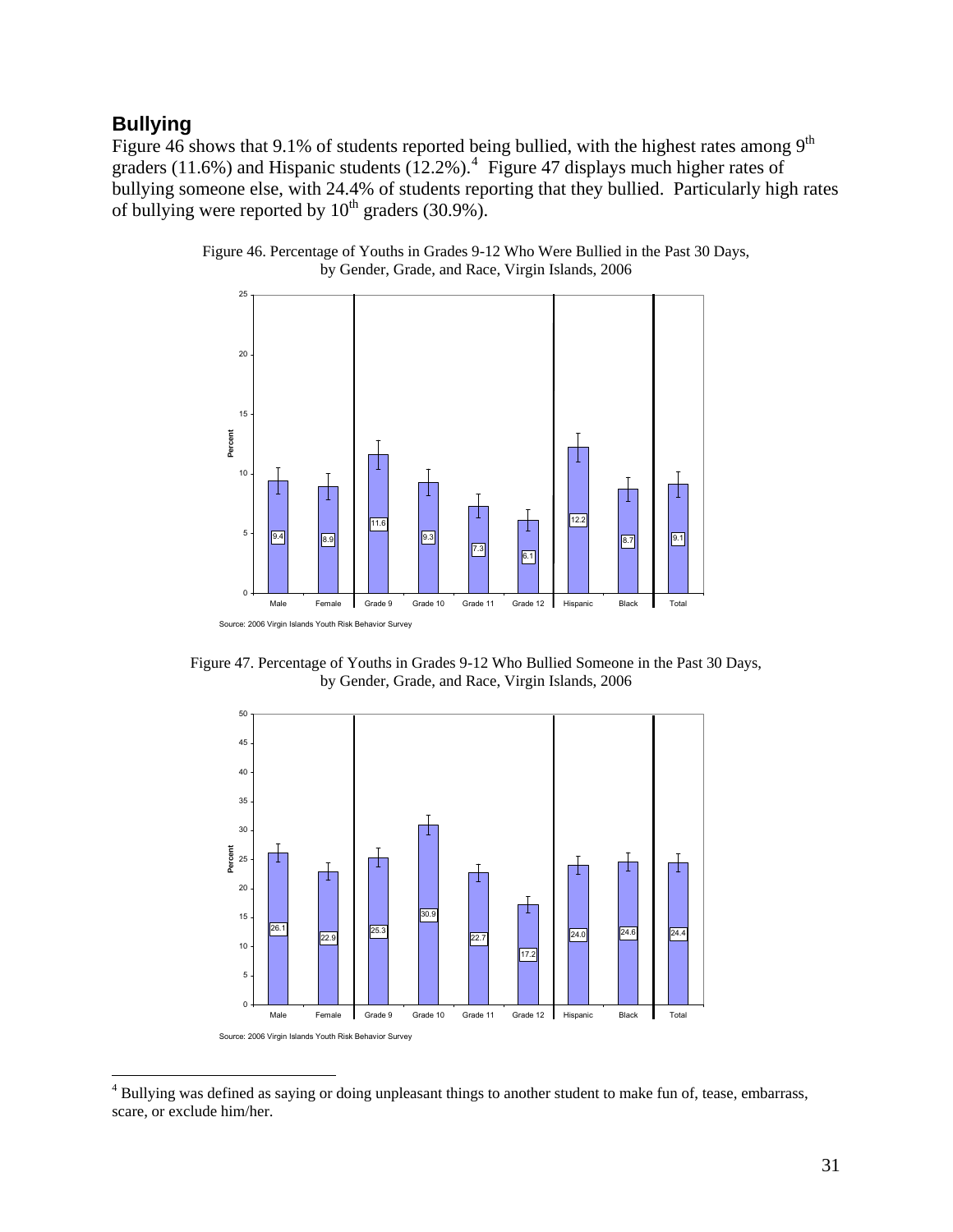#### <span id="page-34-0"></span>**Suicidal Feelings and Attempts**

In 2006, 9.1% of Virgin Islands students reported attempting to commit suicide in the last year. Rates have been relatively constant over time and similar for the Virgin Islands and the US (Figure 48). As shown in Figure 49, reported rates were three times higher among females compared to males  $(13.1\% \text{ vs. } 4.5\%)$ , and also higher among  $9^{\text{th}}$  graders  $(10.9\%)$  and Hispanic students (13.9%).





Figure 49. Percentage of Youths in Grades 9-12 Who Attempted Suicide in the Past Year, by Gender, Grade, and Race, Virgin Islands, 2006



Source: 2006 Virgin Islands Youth Risk Behavior Survey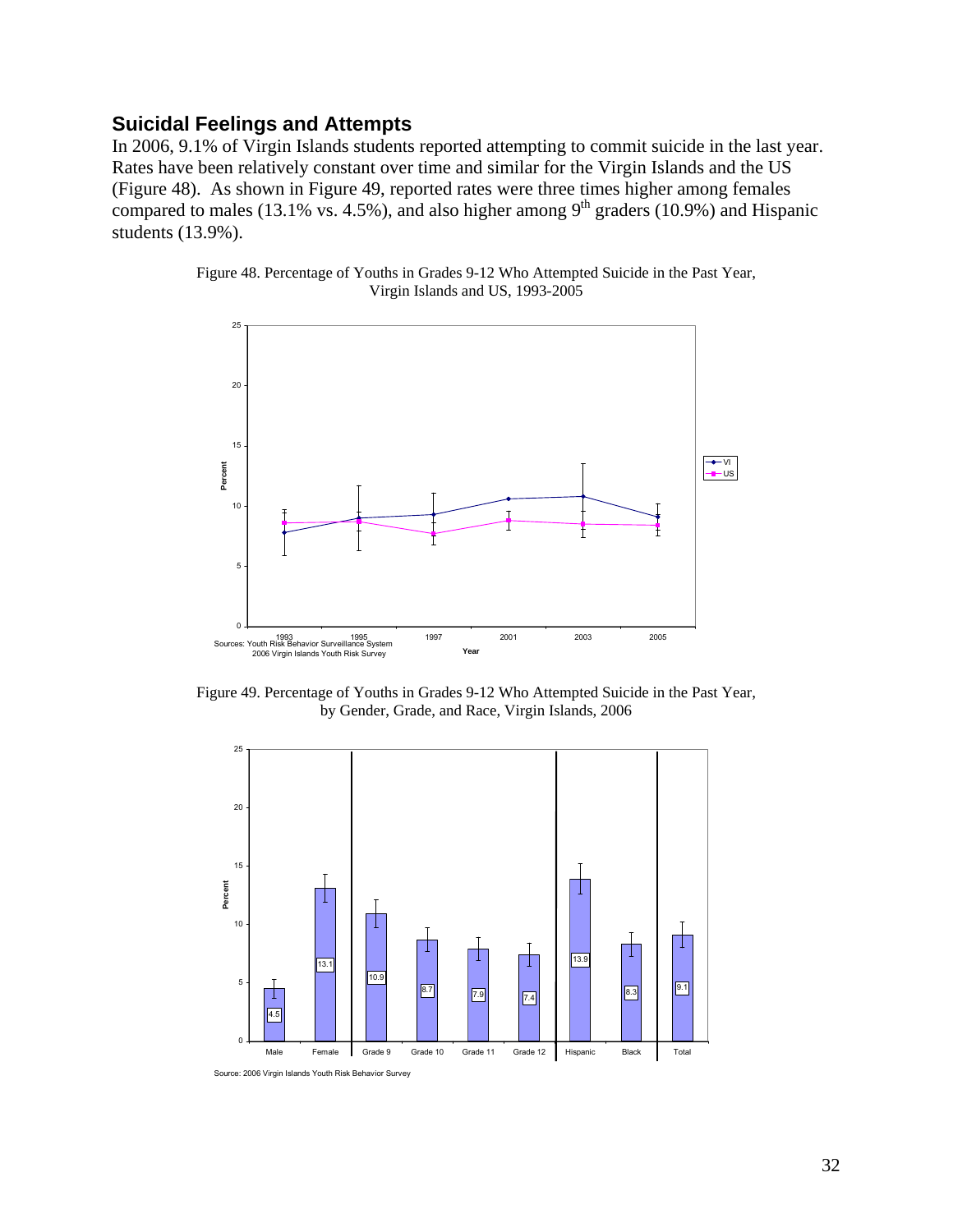<span id="page-35-0"></span>As shown in Figure 50, 2.3% of students reported a suicide attempt that resulted in injury. Such attempts were higher among females compared to males (3.0% vs. 1.5%), and were particularly high among Hispanic students (5.8%).



Figure 50. Percentage of Youths in Grades 9-12 Who Attempted Suicide Resulting in Injury in the Past Year, by Gender, Grade, and Race, Virgin Islands, 2006

#### **Summary of Violence-Related Behaviors**

School safety appears to be a greater concern among Virgin Islands public high school students compared to their US mainland counterparts: Virgin Islands youth were more likely to report not attending school for personal safety reasons, to have been threatened or injured on school property, to have been in a physical fight on school property, and to have carried a weapon on school property, compared to US students. Rates of weapons possession on campus appear to have increased significantly since 2003 among Virgin Islands public high school students, with males,  $9<sup>th</sup>$  and  $10<sup>th</sup>$  graders, and Hispanic students in Virgin Islands public high schools particularly at risk. However, rates of property theft/damage at school were higher in US mainland public schools. The data on bullying are consistent with data in the literature indicating that rates of bullying and being bullied are higher among younger adolescents and preadolescents. Also, Hispanic students, a racial/ethnic minority, reported higher rates of being bullied.

The rate of suicide attempts was much higher for females compared to males, and rates were higher among  $9<sup>th</sup>$  graders compared to students in higher grades. Hispanic students appeared also to be at risk for suicide attempts and notably for the more serious attempts resulting in physical injury.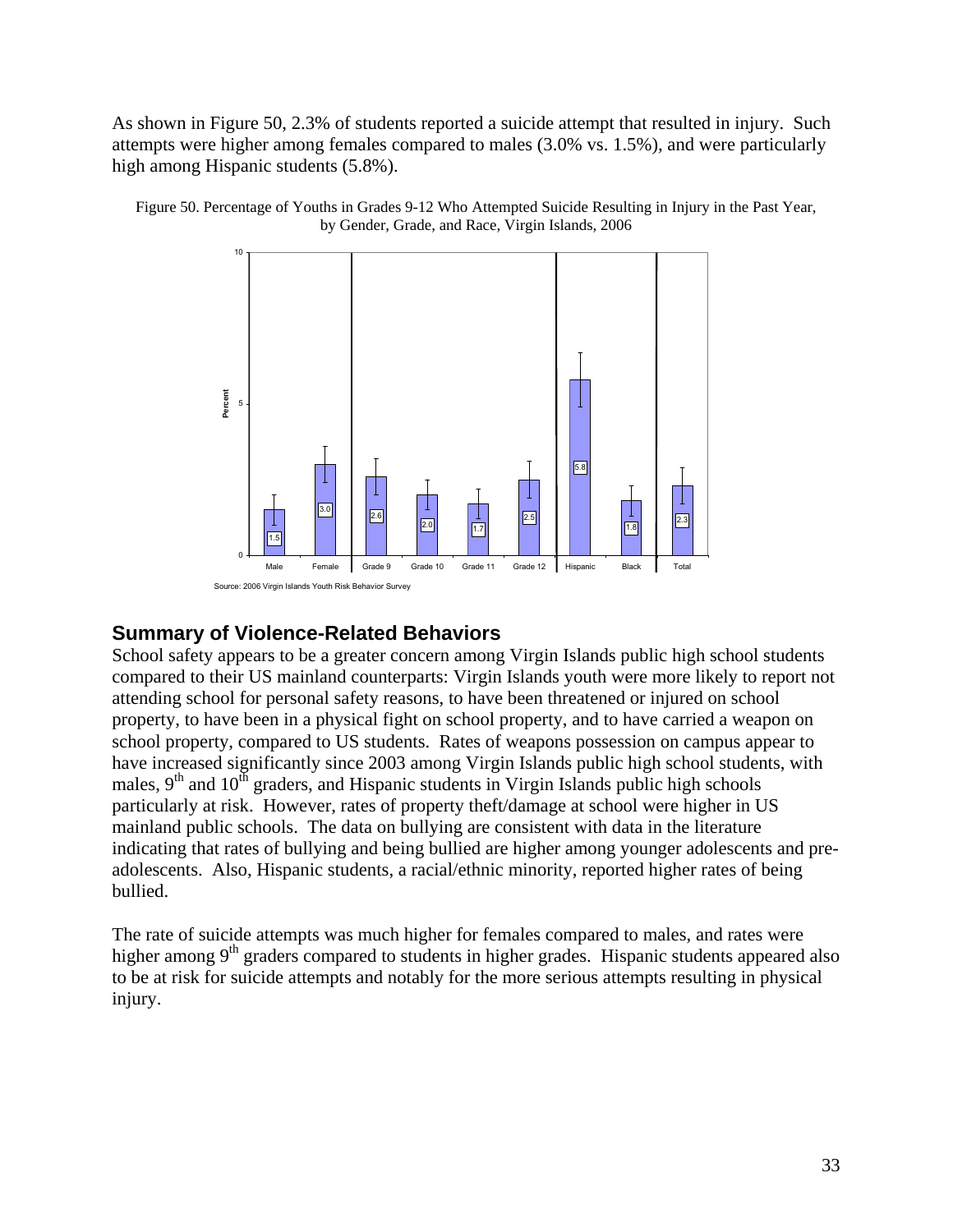#### <span id="page-36-0"></span>*Sexual Behaviors*

Figures 51-64 display data about sexual behaviors. As shown in Figure 51, Virgin Islands students have consistently reported having sex before age 13 at a higher rate than US students, although the rate in the Virgin Islands has decreased from 27.3% in 1993 to 17.6% in 2006. Figure 52 indicates that males were much more likely to report early sexual intercourse than females (30.7% vs. 6.2%).



Figure 51. Percentage of Youths in Grades 9-12 Who Had Sex Before Age 13, Virgin Islands and US, 1993-2005

Figure 52. Percentage of Youths in Grades 9-12 Who Had Sex Before Age 13, by Gender, Grade, and Race, Virgin Islands, 2006

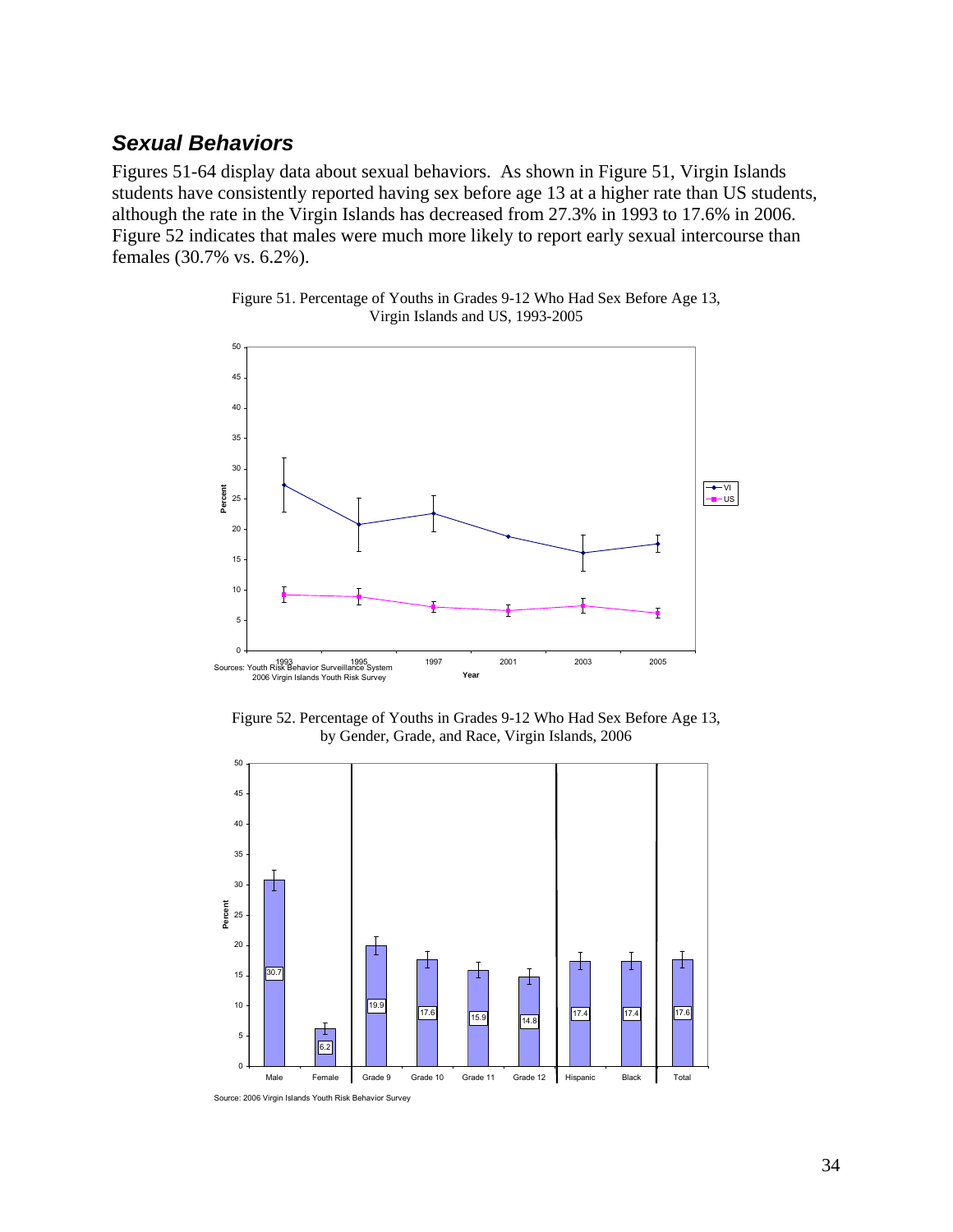Virgin Island students have consistently reported slightly higher rates of ever having sex compared to US rates, with Virgin Islands rates increasing from 48.6% in 2003 to 56.8% in 2006 (Figure 53). Subgroup analysis (Figure 54) revealed particularly high rates among males (68.7%),  $11^{th}$  graders (62.3%) and  $12^{th}$  graders (70.9%).



Figure 53. Percentage of Youths in Grades 9-12 Who Have Ever Had Sex, Virgin Islands and US, 1993-2005





Source: 2006 Virgin Islands Youth Risk Behavior Survey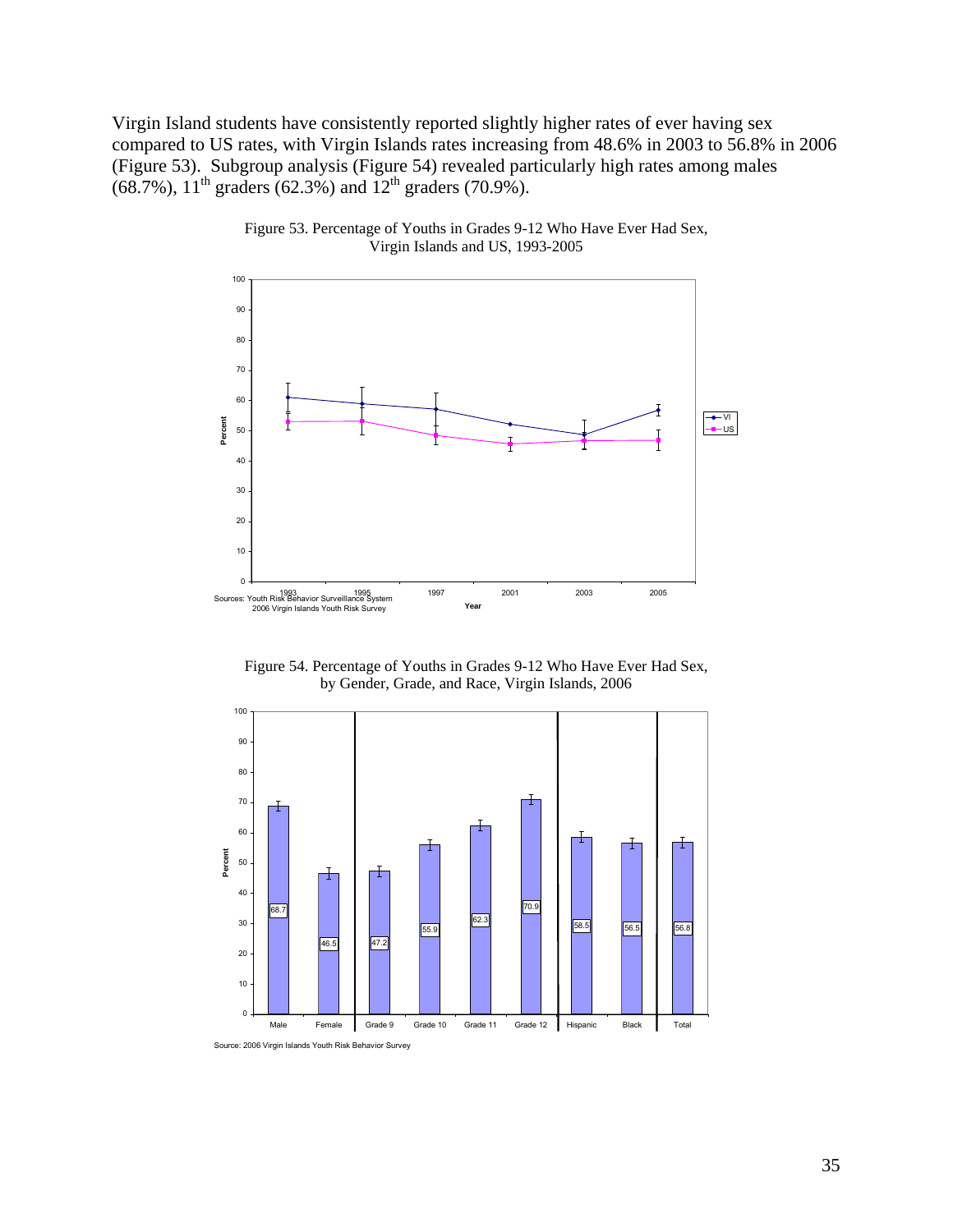Virgin Islands public high school students were more likely to report having had four or more sexual partners in their lifetime compared to US high school students (Figure 55). Virgin Islands rates appear to have increased from 18.4% in 2003 to 23.7% in 2006. Subgroup analysis showed that males (36.7%),  $11<sup>th</sup>$  graders (27.0%), and 12 graders (33.2%) were considerably more likely to report four or more sexual partners in their lifetime than other students (Figure 56).





Figure 56. Percentage of Youths in Grades 9-12 Who Have Had Four or More Lifetime Sexual Partners, by Gender, Grade, and Race, Virgin Islands, 2006



Source: 2006 Virgin Islands Youth Risk Behavior Survey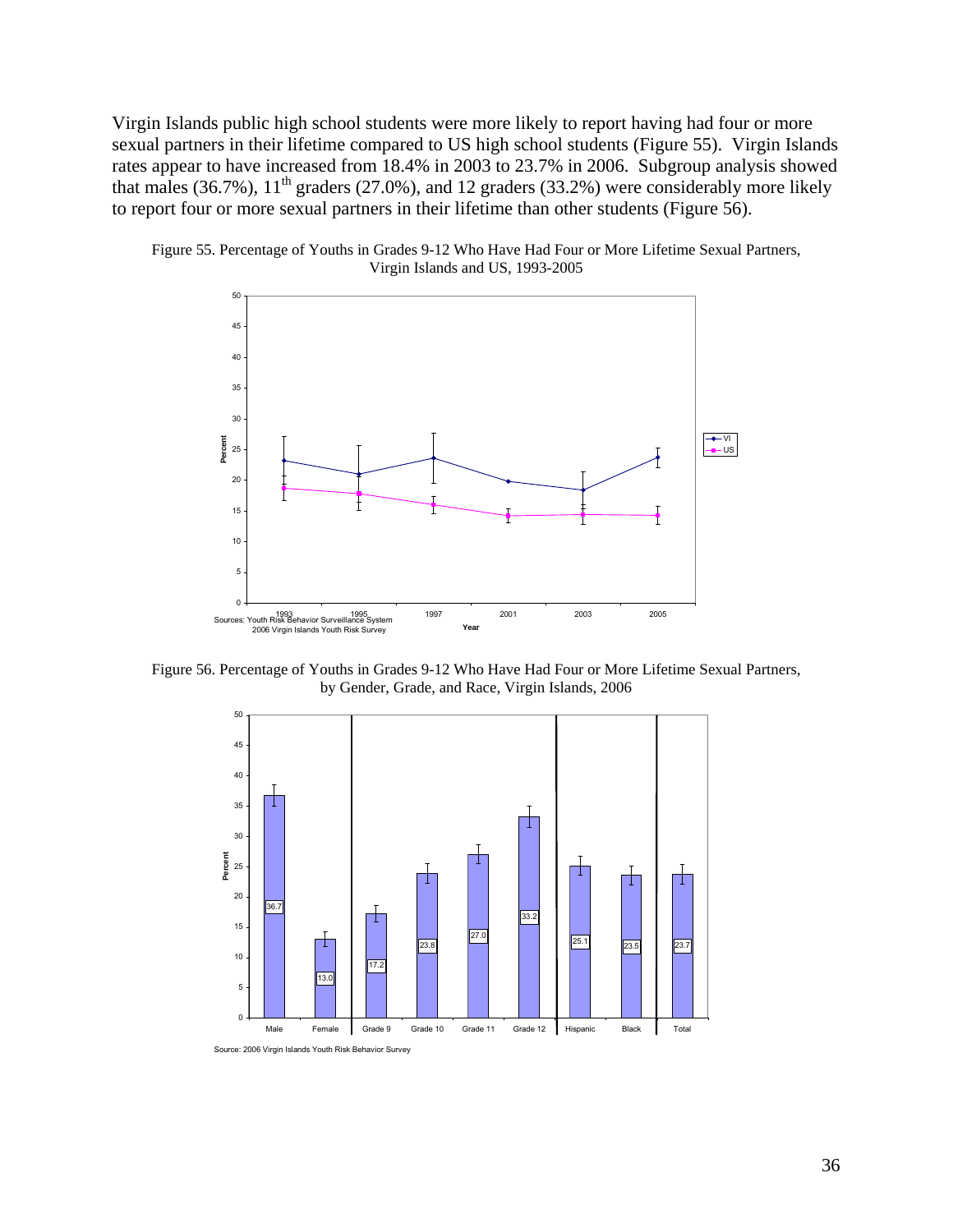Virgin Islands and US public high school students have consistently reported similar rates of having sex during the past three months (Figure 57). Virgin Islands rates, however, appear to have increased from 31.3% in 2003 to 36.9% in 2006, while US rates remained steady. Subgroup analysis showed that males  $(40.5\%)$ ,  $11<sup>th</sup>$  graders  $(41.7\%)$ ,  $12<sup>th</sup>$  graders  $(53.8\%)$ , and Hispanic students (43.0%) reported particularly high rates of recent sexual intercourse (Figure 58).



Figure 57. Percentage of Youths in Grades 9-12 Who Have Had Sex in the Past Three Months, Virgin Islands and US, 1993-2005

Figure 58. Percentage of Youths in Grades 9-12 Who Have Had Sex in the Past Three Months, by Gender, Grade, and Race, Virgin Islands, 2006

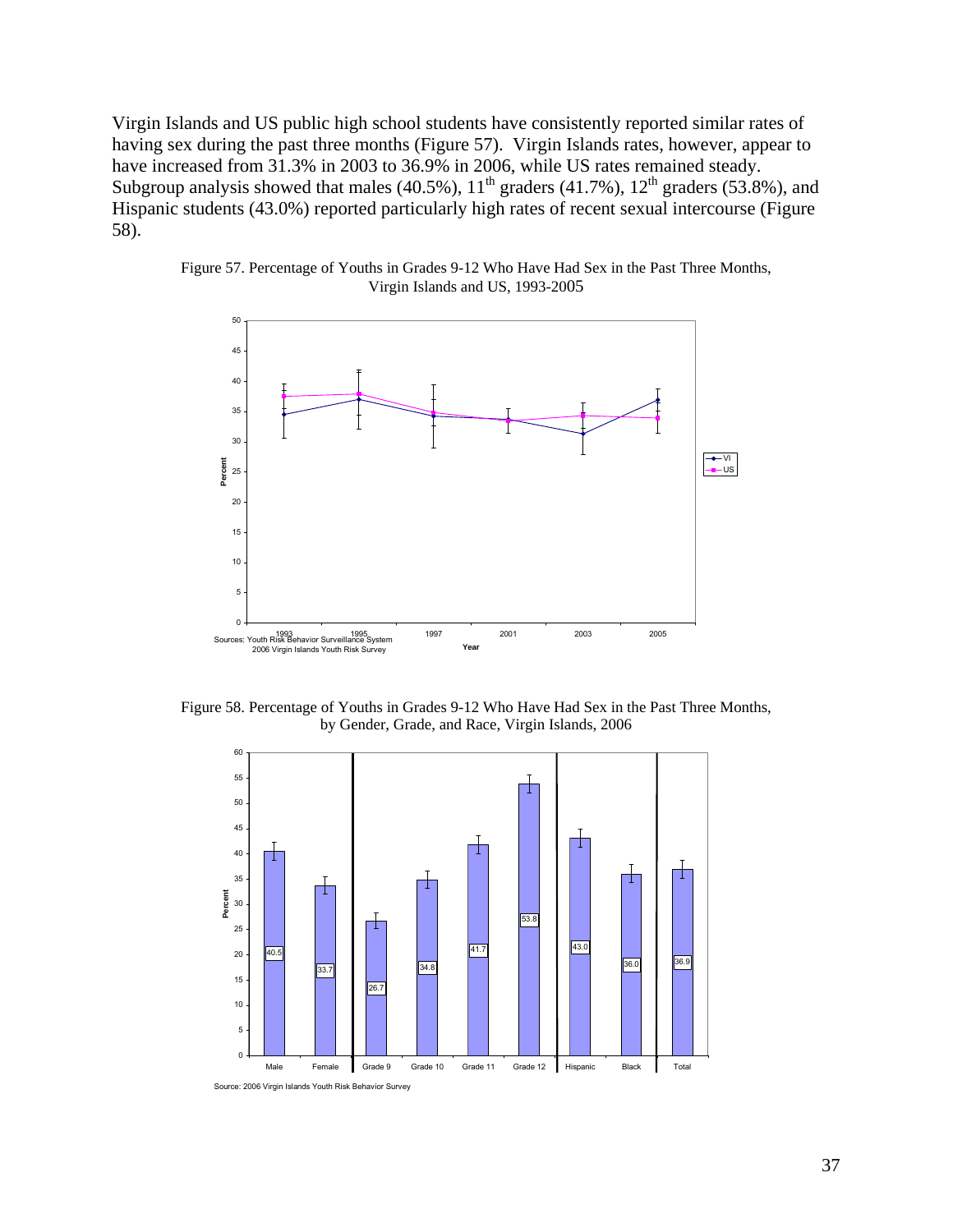As indicated in Figure 59, US students have consistently reported engaging in the risky behav ior of drinking and/or using drugs (including marijuana) before sex more frequently than Virgin Islands students, with the 2006 Virgin Islands rate standing at 9.9%. Subgroup analysis show ed that the rate for males was more than twice that for females (13.5% vs. 6.2%), and that rate s among  $9<sup>th</sup>$  and  $10<sup>th</sup>$  graders (11.9% and 10.5%) were higher than other grades (Figure 60).



Figure 59. Percentage of Youths in Grades 9-12 Who Drank or Used Drugs Before Sex, Virgin Islands and US, 1993-2005

Figure 60. Percentage of Youths in Grades 9-12 Who Drank or Used Drugs Before Sex, by Gender, Grade, and Race, Virgin Islands, 2006



Source: 2006 Virgin Islands Youth Risk Behavior Survey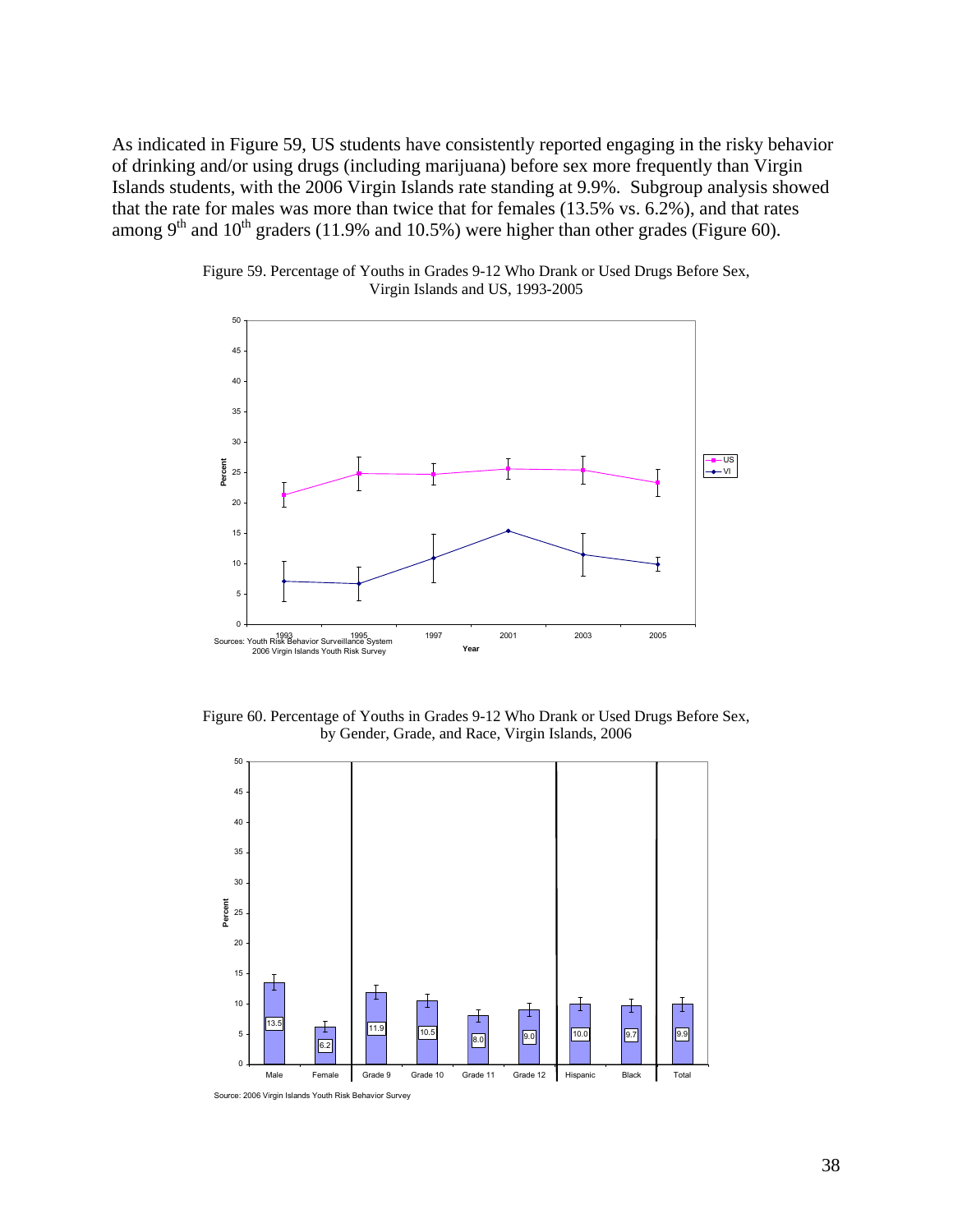(72.2% vs. 62.8%), even though Virgin Islands rates decreased substantially since 2003 (Figure  $(72.9%)$  reported higher rates of condom use than other students (Figure 62). The decline in condom use among older students is particularly noteworthy. In 2006, Virgin Islands youth reported higher rates of condom use before sex than did US youth 61). Subgroup analysis showed that males (78.7%),  $9<sup>th</sup>$  graders (78.5%), and Black students





Figure 62. Percentage of Youths in Grades 9-12 Who Used a Condom Before Sex, by Gender, Grade, and Race, Virgin Islands, 2006 100

1993 1995 1997 2001 2003 2005 Sources: Youth Risk Behavior Surveillance System 2006 Virgin Islands Youth Risk Survey **Year**



Source: 2006 Virgin Islands Youth Risk Behavior Survey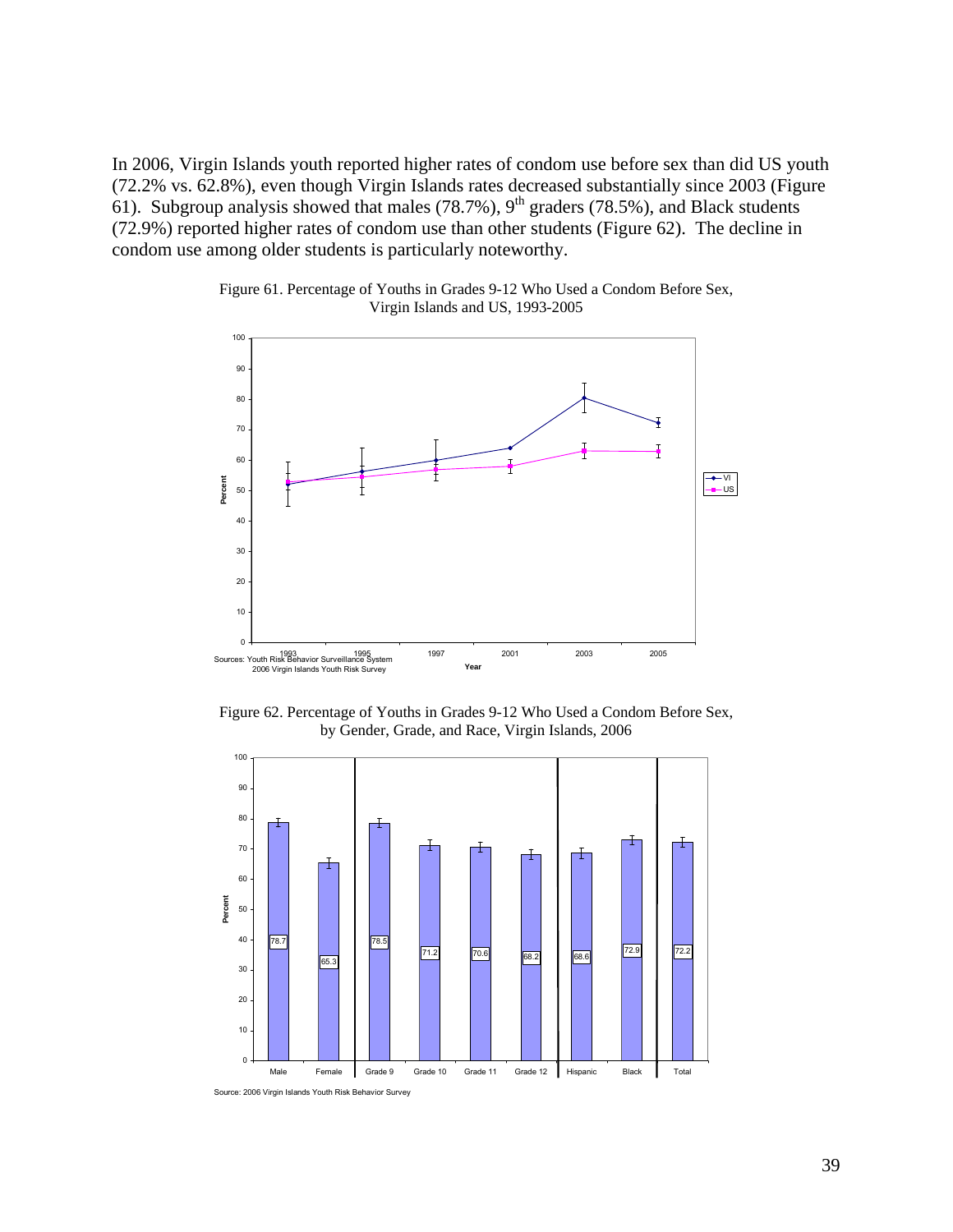As indicated in Figure 63, self-reported birth control pill use rates among public high school students have been consistently almost six times higher in the US compared to the Virgin Islands, with rates of use in the Virgin Islands never topping 5%. Overlapping confidence bands in subgroup analyses prevented us from making any definitive statements about differences between subgroups, except that there was an apparent increase in use by grade level (Figure 64).





Figure 64. Percentage of Youths in Grades 9-12 Who Used Birth Control Pills to Prevent Pregnancy, by Gender, Grade, and Race, Virgin Islands, 2006



Source: 2006 Virgin Islands Youth Risk Behavior Survey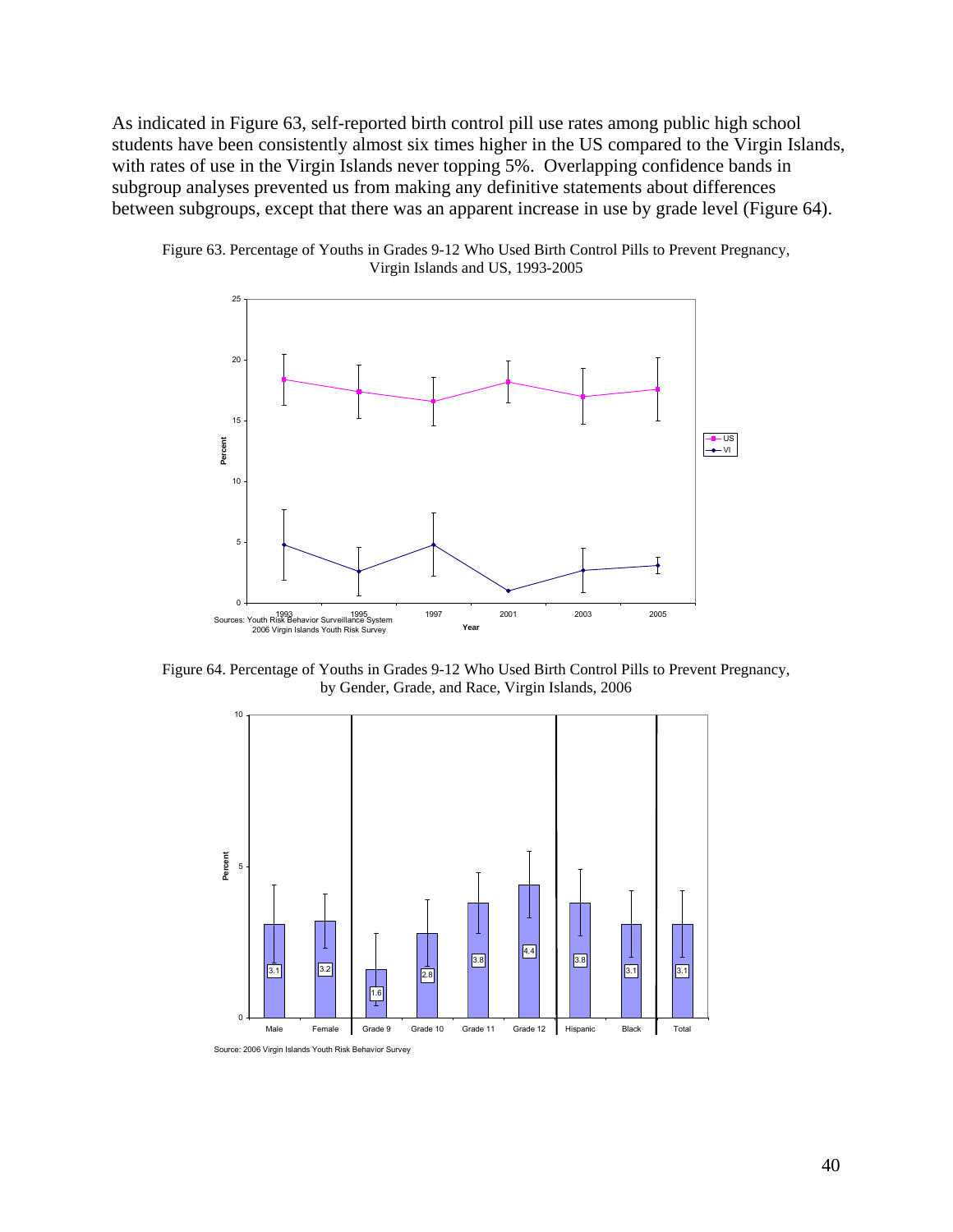#### <span id="page-43-0"></span>**Summary of Sexual Behaviors**

Rates of several sexual behaviors assessed by the VI YRBS were less favorable for Virgin Islands public high school students compared to US students: Virgin Islands students were more likely to have had sex (rates increased significantly from 2003), three times more likely to have had sex before age 13, more likely to have had four or more partners (rates increasing from 2003), and much less likely to have used birth control pills before last intercourse. On the positive side, Virgin Islands high school students were less likely to engage in some risky sexual behaviors. For instance, Virgin Islands youth were less likely to drink and use drugs before sex and were more likely to use a condom before intercourse, compared to US mainland public high school students.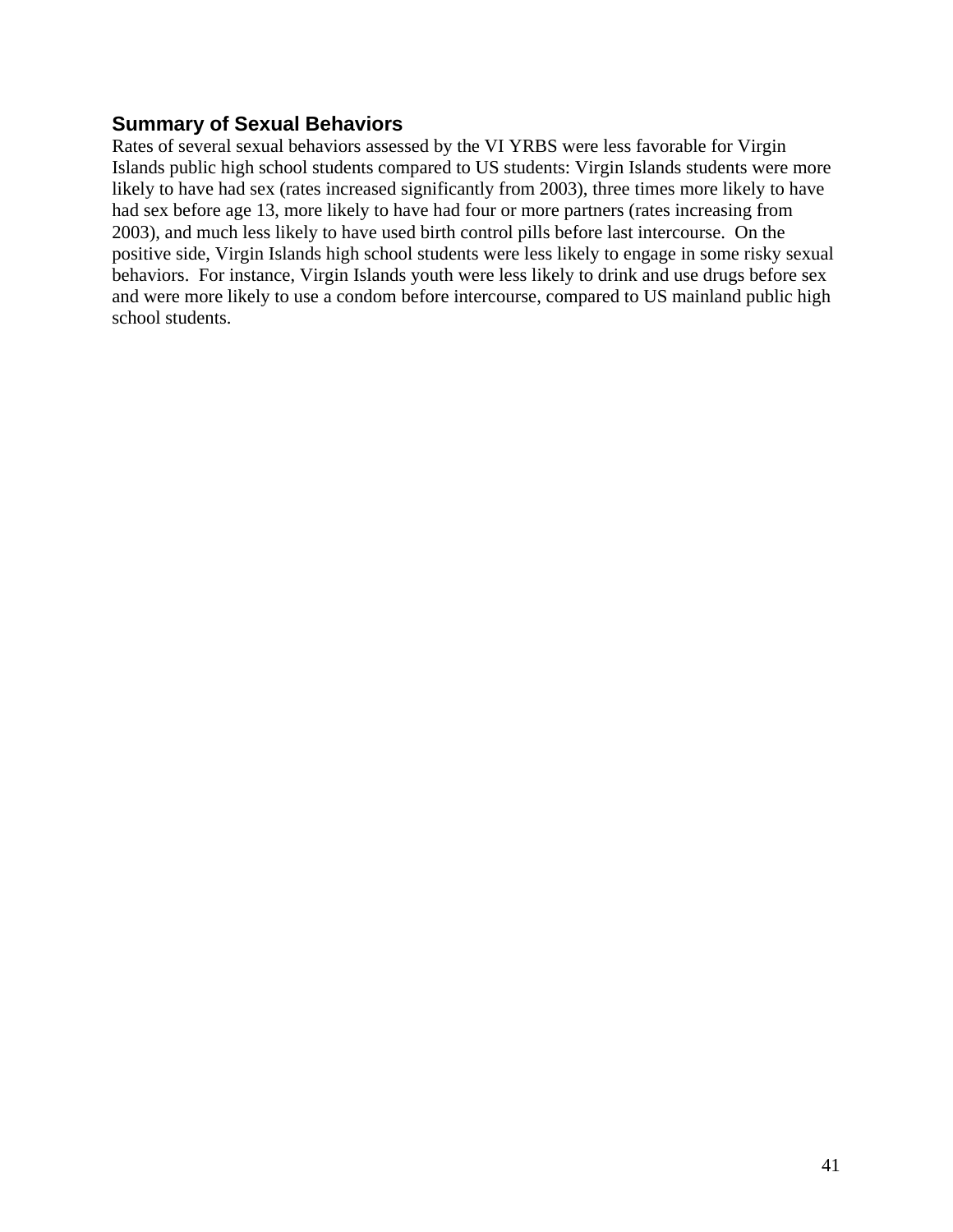## <span id="page-44-0"></span>*Factors Related to Substance Use*

In this section, we provide data on factors that are related to substance use. Some of these factors appear to increase the risk of substance abuse (e.g., favorable attitudes towards substance use), some appear to provide protection against substance abuse (e.g., school bonding), and others simply increase our understanding of how adolescents navigate a world in which they may be exposed to substances (e.g., whom they would turn to discuss substance abuse and related problems).

#### **Student Attitudes Favorable Towards Drug Use**

We asked students how wrong they thought it was for someone their age to smoke cigarettes, drink alcohol, or smoke marijuana. Students responded on a scale from 1 (very wrong) to 4 (not wrong at all). On average, students had negative attitudes towards substance use (mean score of 1.89), indicating that they thought substance use was "wrong" (Figure 65). Subgroup differences were minimal, with males and  $12<sup>th</sup>$  graders slightly less likely to indicate that drug use was wrong.



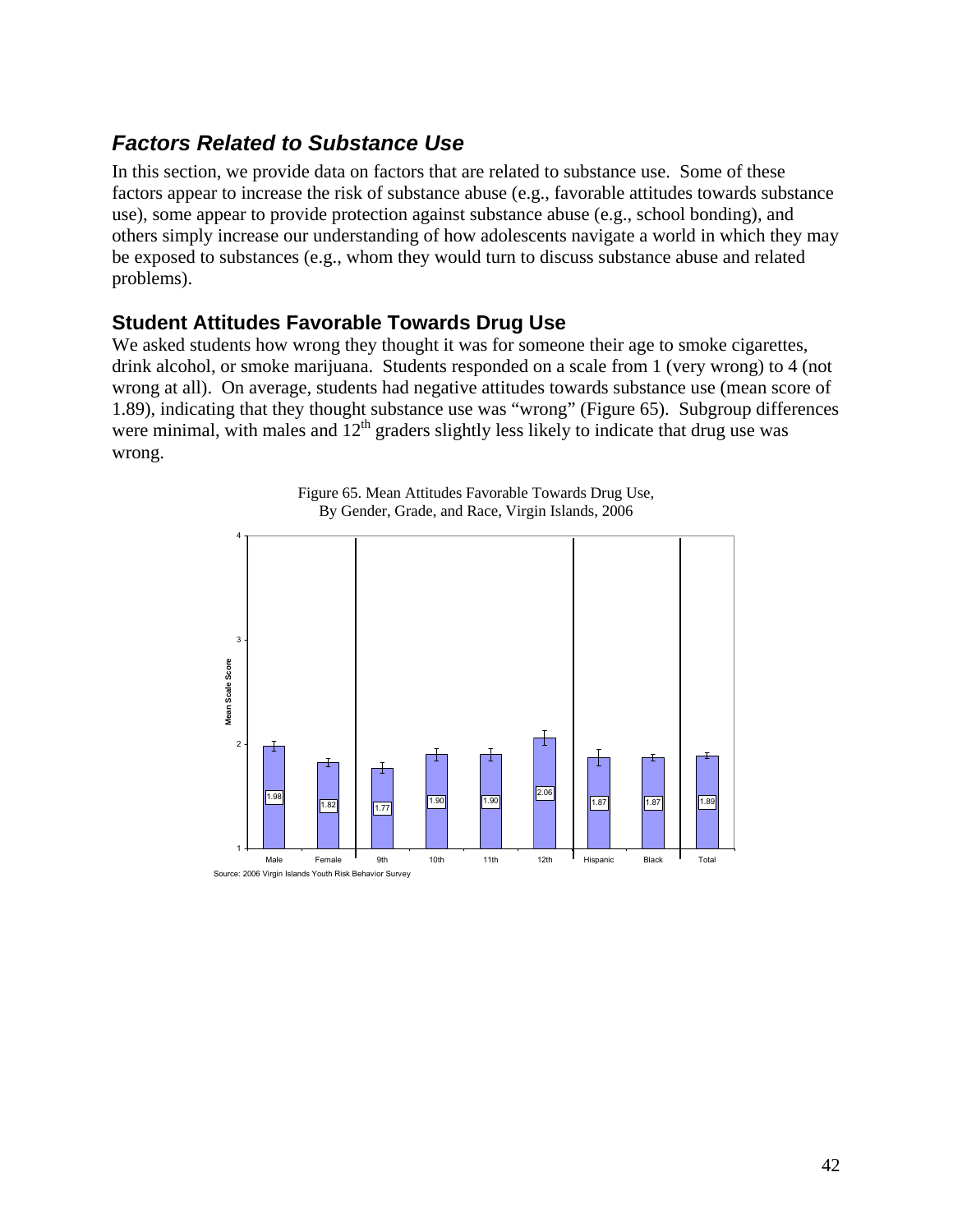#### <span id="page-45-0"></span>**Community Norms Favorable to Drug Use**

Students rated community norms associated with substance use (e.g., "If a kid smoked marijuana in your neighborhood, would he or she be caught by the police?"). Students reported community norms that were favorable to drug use (mean score  $= 3.15$  on a scale of 1 to 4; Figure 66).





#### **Perceived Availability of Drugs**

Students reported that drugs were readily available in their communities (mean score = 2.99 on a 1 to 4 scale; Figure 67). Males and  $12<sup>th</sup>$  graders were more likely to report this availability.



Figure 67. Mean Perceived Availability of Drugs Scale Score, By Gender, Grade, and Race, Virgin Islands, 2006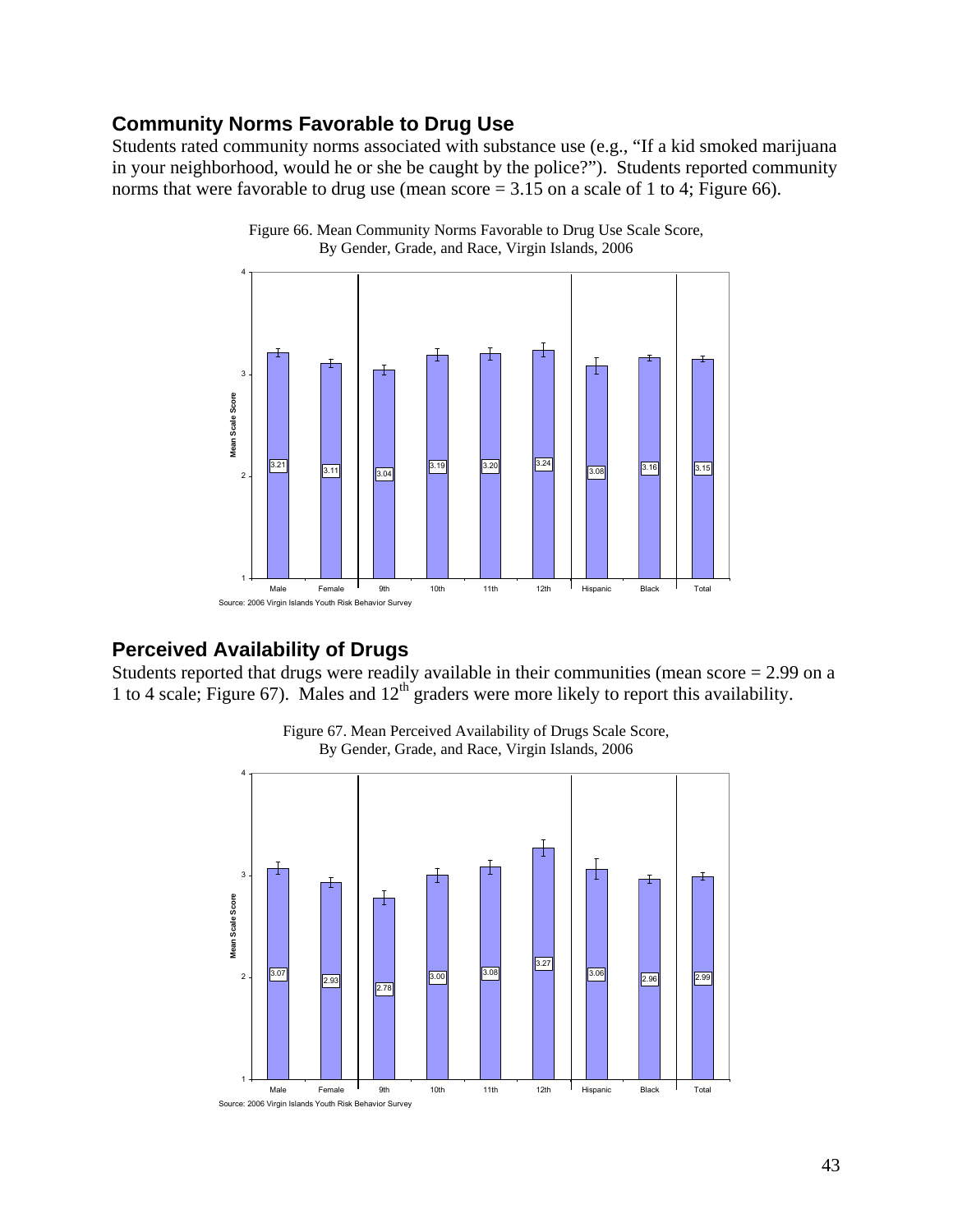#### <span id="page-46-0"></span>**Student Antisocial Behaviors**

As shown in Figure 68, a relatively high percent of students reported engaging in an antisocial behavior at least once during the past year: 28% attacked someone, 20% were suspended from school, 13% were drunk or high at school, 11% sold illegal drugs, and 9% carried a handgun.



Figure 68. Percentage of Students Reporting that they Engaged in Various Antisocial Behaviors in the Past Year, Virgin Islands, 2006

#### **Peer Substance Use**

On average, students reported that 1.6 of their best friends used alcohol and 1.1 used marijuana in the past year (Figure 69). Differences among subgroups were minimal.



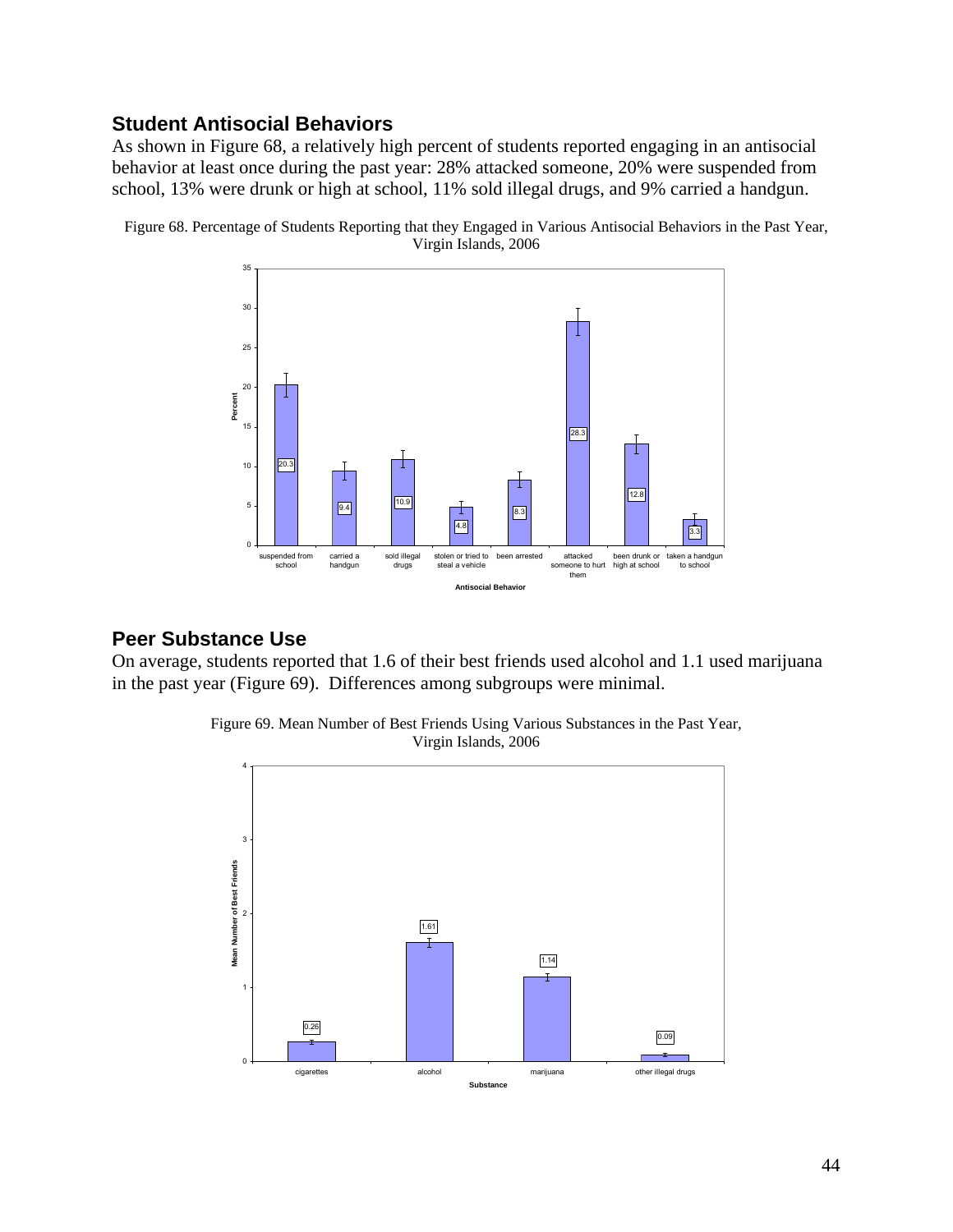#### <span id="page-47-0"></span>**Parental Attitudes Favorable to Drug Use**

Virgin Islands public high school students indicated low levels of parental tolerance/acceptance of drug use (mean scale score = 1.52, Figure 70). Subgroup differences were minimal.



Figure 70. Mean Parental Attitudes Favorable to Drug Use Scale Score, By Gender, Grade, and Race, Virgin Islands, 2006

### **Family History of Substance Abuse**

A high percent of students reported severe family alcohol or drug problems (39.5%), with females, Hispanic students, and  $11<sup>th</sup>$  and  $12<sup>th</sup>$  graders reporting higher rates of severe alcohol or drug problems in the home (Figure 71).



Figure 71. Youths in Grades 9-12 Reporting a Family Member with a Severe Alcohol of Drug Problem, Virgin Islands, 2006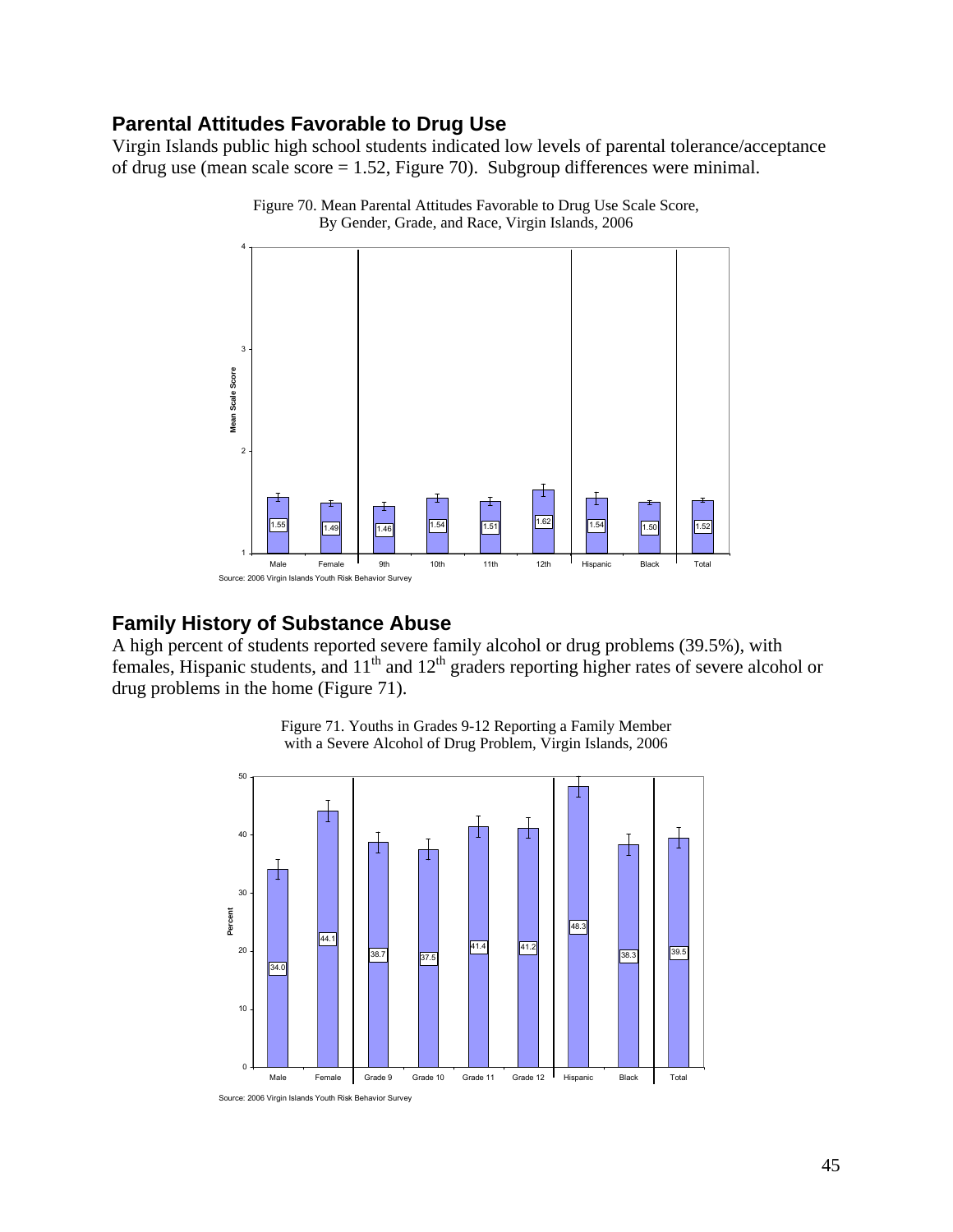#### <span id="page-48-0"></span>**Other Adults and Drug Use/Antisocial Behavior**

A high percent of students reported knowing an adult who had engaged in antisocial behaviors (Figure 72).





#### **Perceived Risk of Drug Use**

Students perceived that the risk of harm from using substances was relatively high (overall mean  $= 3.24$ , Figure 73), with females scoring slightly higher than males. Other subgroup differences were minimal.



Figure 73. Mean Perceived Risk of Drug Use Scale Score, By Gender, Grade, and Race, Virgin Islands, 2006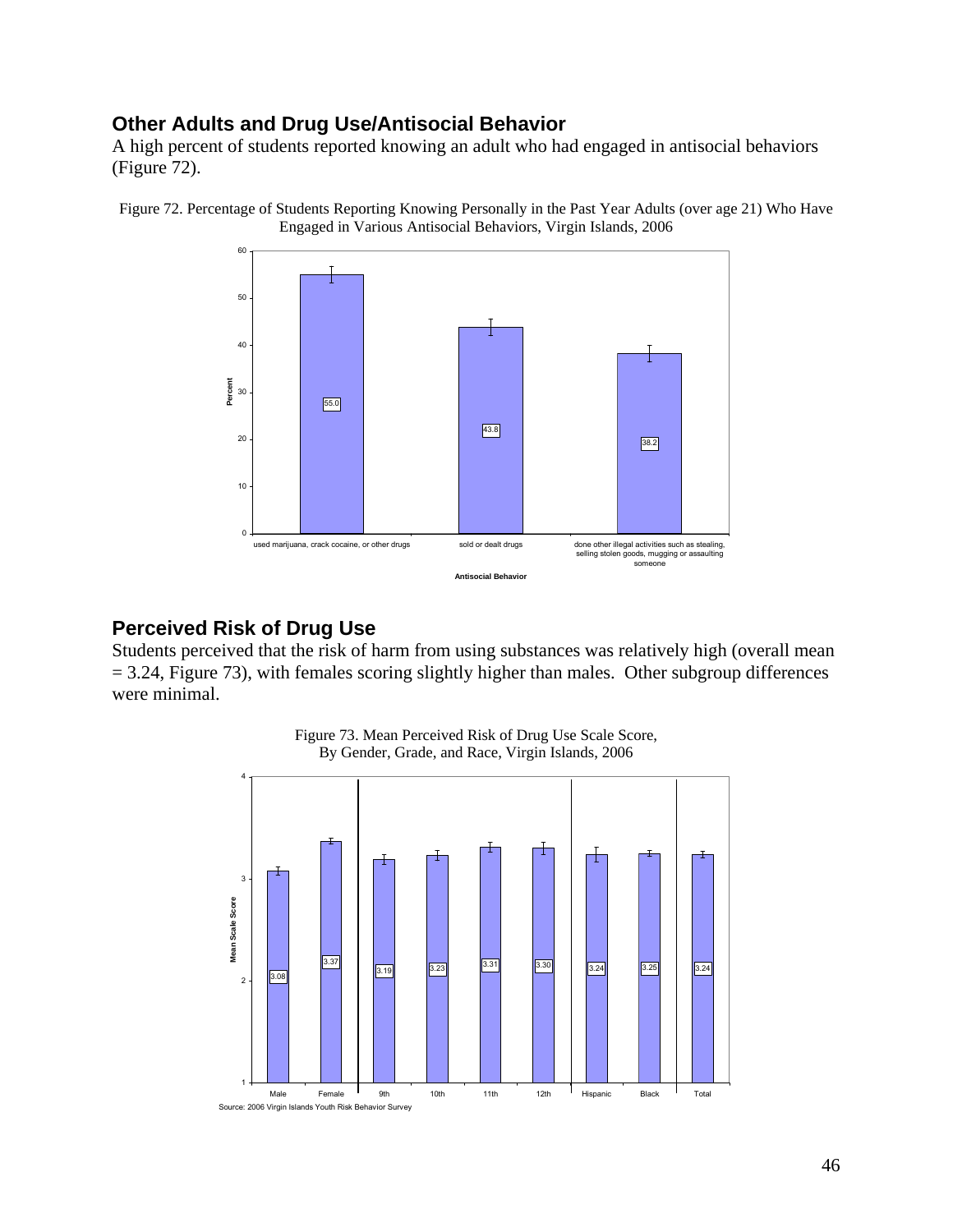#### <span id="page-49-0"></span>**Prosocial Involvement**

Students reported limited prosocial involvement (e.g., time spent with a club or a social organization), with an overall mean scale score of 2.10 on a 4-point scale (Figure 74). Males,  $9<sup>th</sup>$ graders, and Hispanic students were less likely to be positively involved in their communities.



Figure 74. Mean Prosocial Involvement Scale Score, By Gender, Grade, and Race, Virgin Islands, 2006

#### **Effective Family Management**

Students reported a moderate level of effective family management (i.e., clear family rules and monitoring). The overall mean was 2.78 (out of 4) and subgroup differences were minimal (Figure 75).



Figure 75. Mean Family Management Scale Score, By Gender, Grade, and Race, Virgin Islands, 2006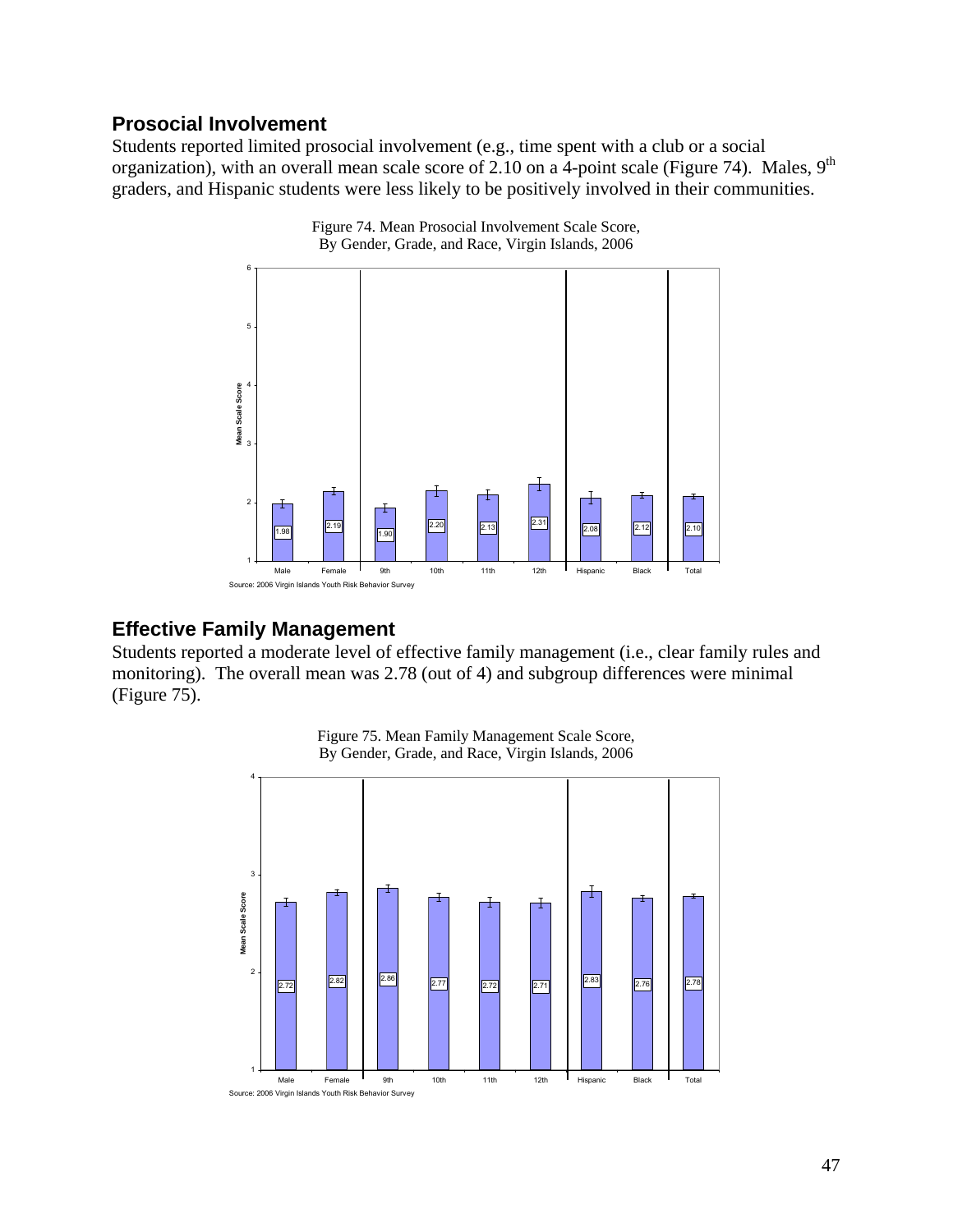## <span id="page-50-0"></span>**School Bonding**

As shown in Figure 76, Virgin Islands students reported a moderate level of school bonding (overall mean = 3.50 out of 5). Subgroup differences were minimal.



Figure 76. Mean School Bonding Scale Score, By Gender, Grade, and Race, Virgin Islands, 2006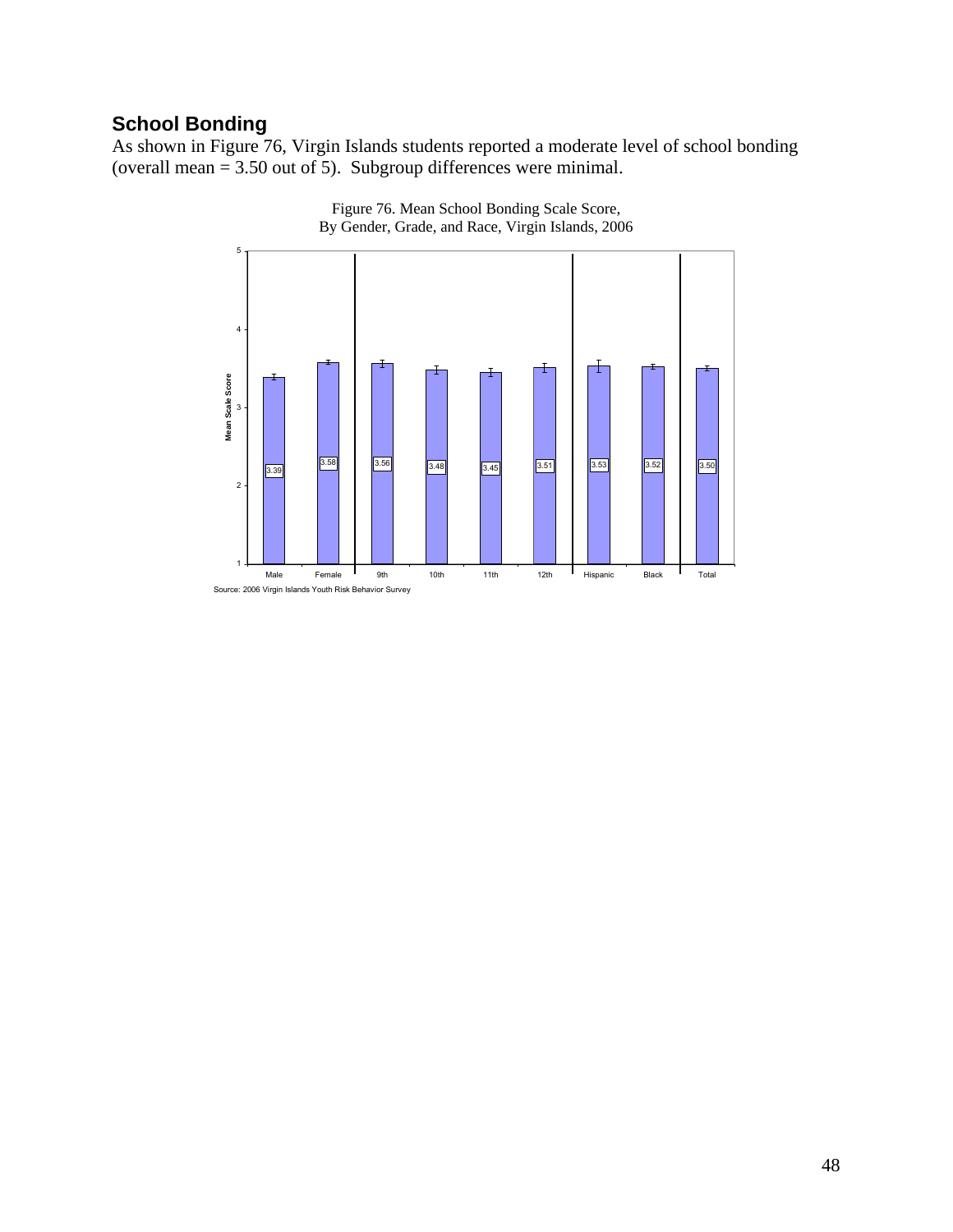#### **Truancy**

Nearly 40% of public high school students reported skipping school one or more days during the four weeks prior to the survey, half of whom reported skipping for only one or two days (Figure 77). However, over 5% reported skipping school for 6 or more days. Of the 40% reporting cutting class for one or more days, males,  $10^{th}$  and  $12^{th}$  graders, and Hispanic students were more likely to cut class, compared to other demographic subgroups (Figure 78).



Figure 77. Number of Days Cut Class During the Past Year, Youths in Grades 9-12, Virgin Islands, 2006

Figure 78. Percentage of Students in Grades 9-12 Who Cut Class for One or More Days During the Past Year, By Gender, Grade, and Race/Ethnicity, Virgin Islands, 2006

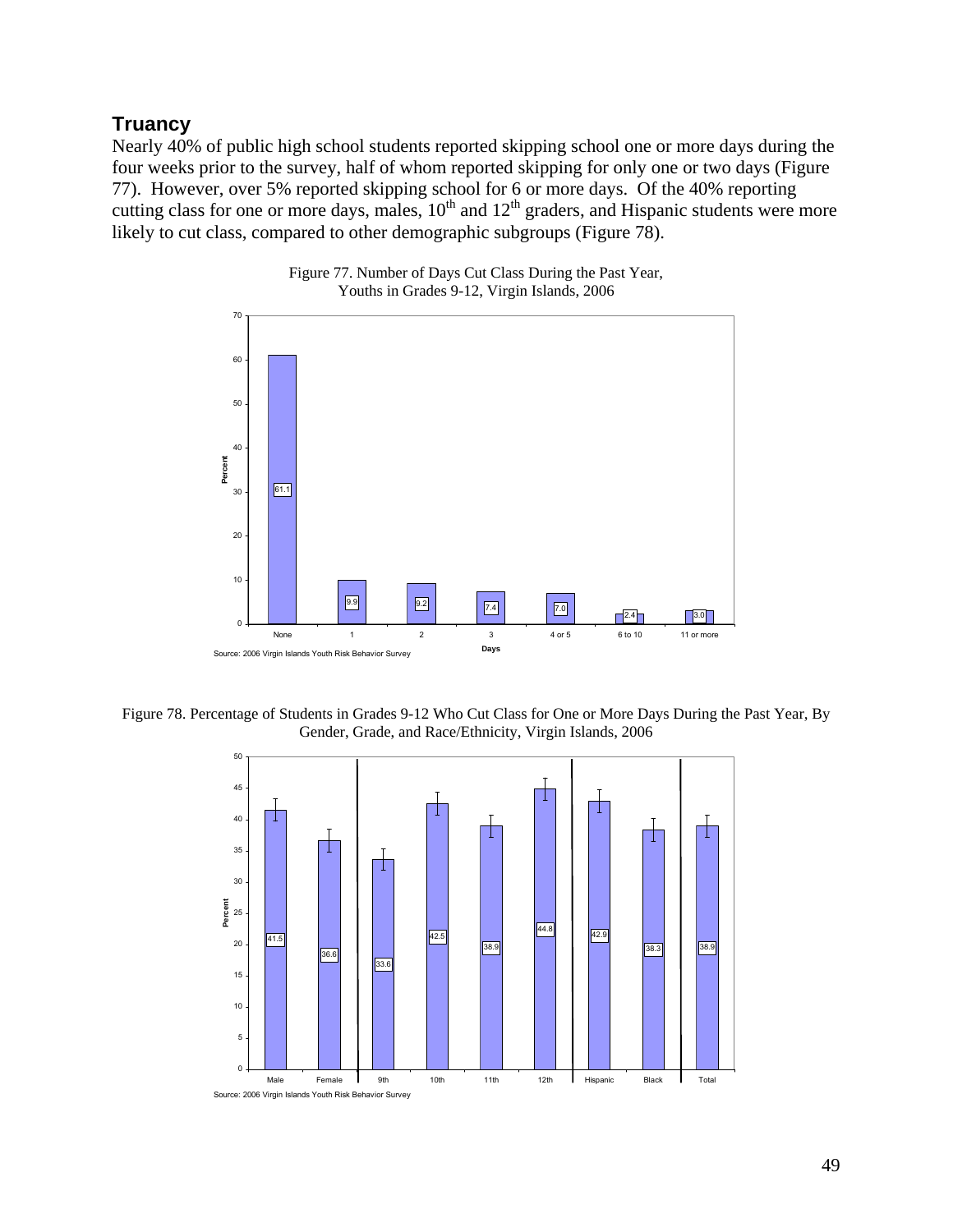#### <span id="page-52-0"></span>**Grades in School**

Students reported getting mostly B's and C's in school, on average, during the past year (Figure 79). Only 2.5% reported receiving "mostly D's" and "mostly F's," though even more (5.4%) were unsure. Females,  $12<sup>th</sup>$  graders, and Black students were more likely to report receiving mostly A's and B's in the past year (Figure 80). Because  $12<sup>th</sup>$  graders were much more likely (78.0%) to report receiving high grades and because there was an increase across grade levels, there may have been a cohort effect whereby the more successful students remained in school.





Figure 80. Percentage of Youths in Grades 9-12 Receiving mostly A's and B's in School During the Past Year, By Gender, Grade, and Race/Ethnicity, Virgin Islands, 2006

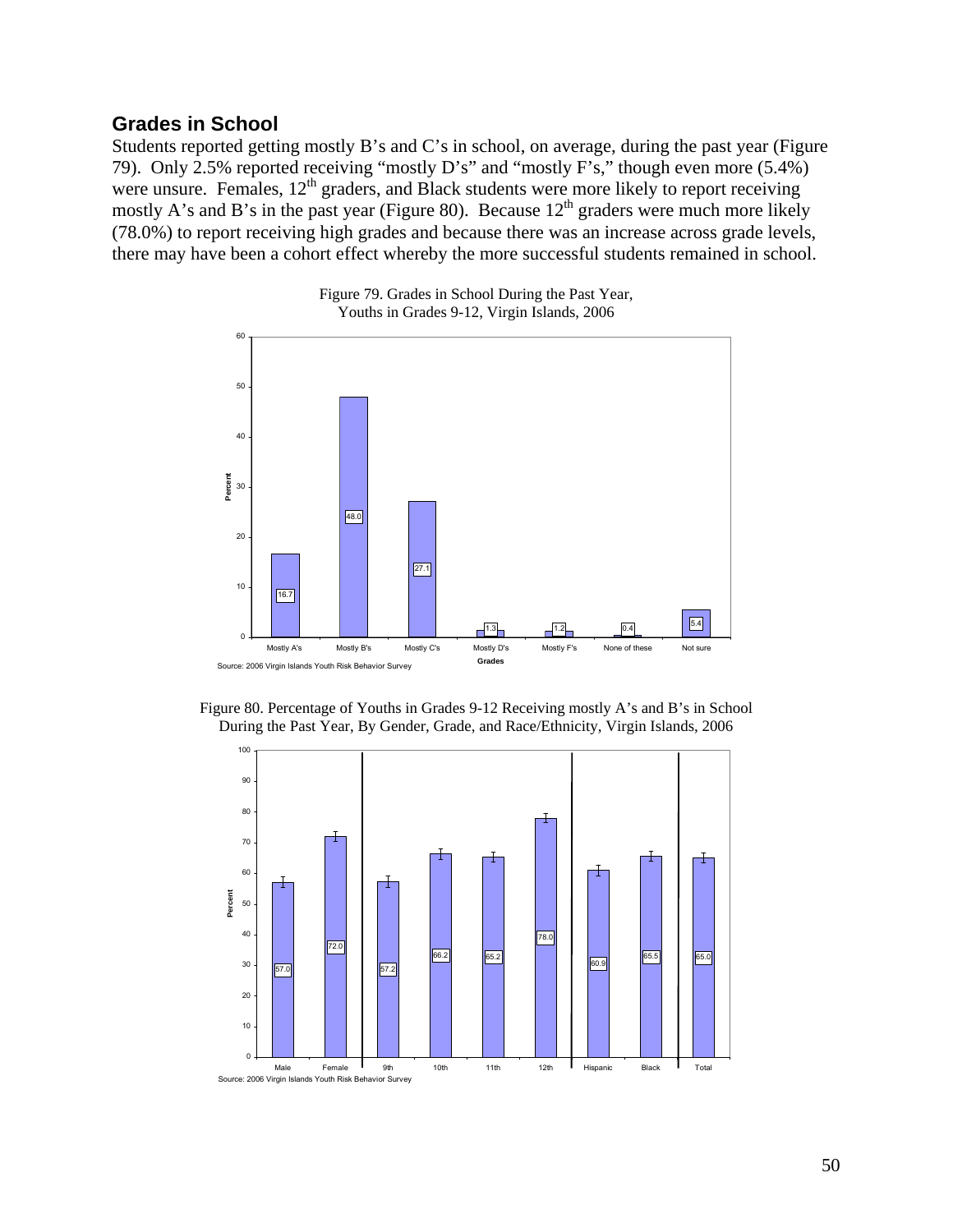### <span id="page-53-0"></span>**Religiosity**

Approximately 81% students reported attending religious services or activities, with females and Black students being more likely to attend services than others in the subgroups (Figure 81).



Figure 81. Percentage of Youth in Grades 9-12 Reporting Attending Religious Services or Activities, By Gender, Grade, and Race, Virgin Islands, 2006

#### **Attachments with Others**

Students were most likely to talk to a parent (30%), friend their own age (26%), or an adult friend (13%) about a substance use problem they might have (Figure 82).



Figure 82. Most Likely Person to Talk to About a Substance Use Problem, Youths in Grades 9-12, Virgin Islands, 2006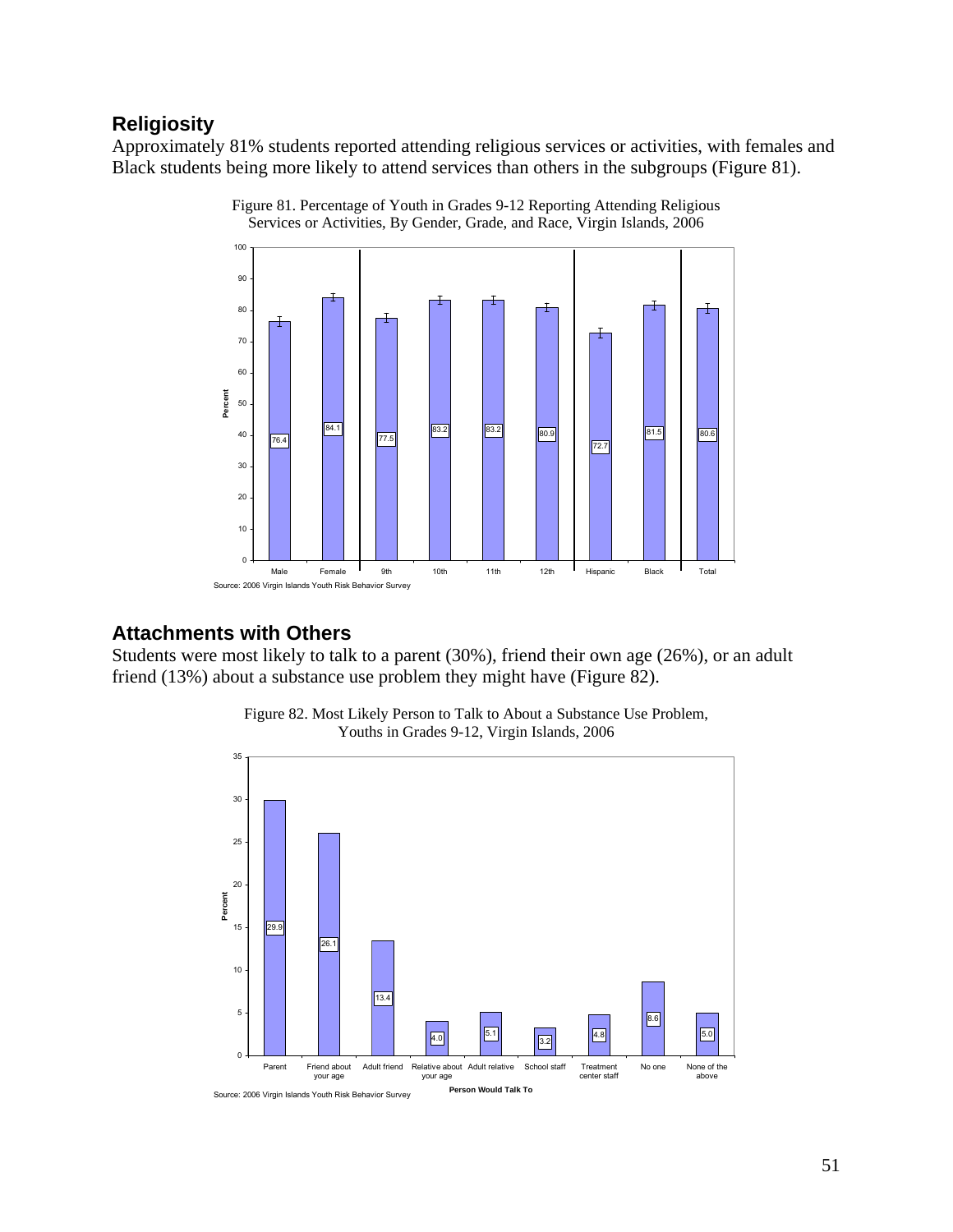<span id="page-54-0"></span>Finally, the majority of students (56%) reported they had spoken to parents or an adult in the family about AIDS or HIV, 85% reported having an adult in their life to turn to for advice, and 63% reported that their parents ask them at least weekly about how they are doing in school.

#### **Summary of Factors Related to Substance Use**

In examining data on factors related to substance use, we found many positive findings among Virgin Islands public high school students. Students generally reported that they feel substance use is wrong and that there is a high degree of risk in using substances. They also reported that their parents generally feel that substance use is wrong. Students reported effective family management, positive school bonding, attachment to other adults and friends, and a high degree of attendance at religious services. All of these factors can help create an environment of low risk of, and high protection against, substance abuse. On the negative side students reported community norms favorable to substance use, perceptions that it is easy to obtain substances, antisocial behaviors, family histories of substance abuse, knowledge of other adults who use substances and have engaged in antisocial behaviors, truancy, and low levels of participation in prosocial behaviors. Subgroup analyses revealed that Hispanic students are particularly likely to report higher levels of risk factors and lower levels of protective factors than other students.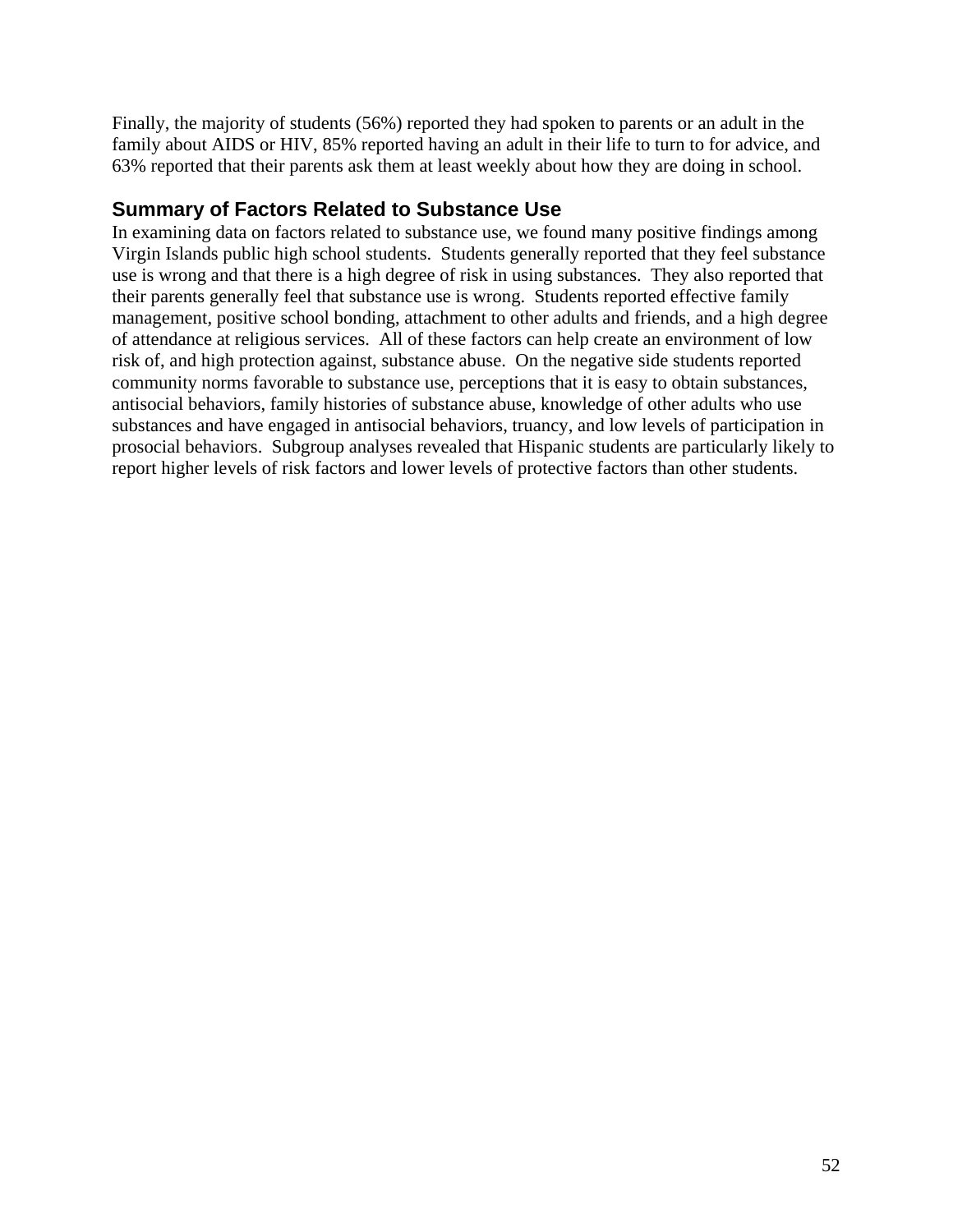## <span id="page-55-0"></span>*Public-Private School Differences*

Below we report results for which there were statistically significant  $(p<.05)$  differences by enrollment in public compared to private high schools. As indicated in the Sample Demographics section, private school survey respondents included significantly more upper classmen and males, so any differences should be interpreted with these sample differences in mind. Ideally, these differences would be controlled using modeling procedures such as regression analysis, but such analyses are beyond the scope of this report, which is intended more to summarize the results for both public and private school respondents and note any major differences between these subsamples. Because there were relatively few private school respondents, we report only overall results for the sample (unweighted) and provide no subgroup analyses within the private school respondent subsamples.

#### **Alcohol Use**

Private school students were more likely than public school students to report binge and any alcohol use in the past month (Figure 83).



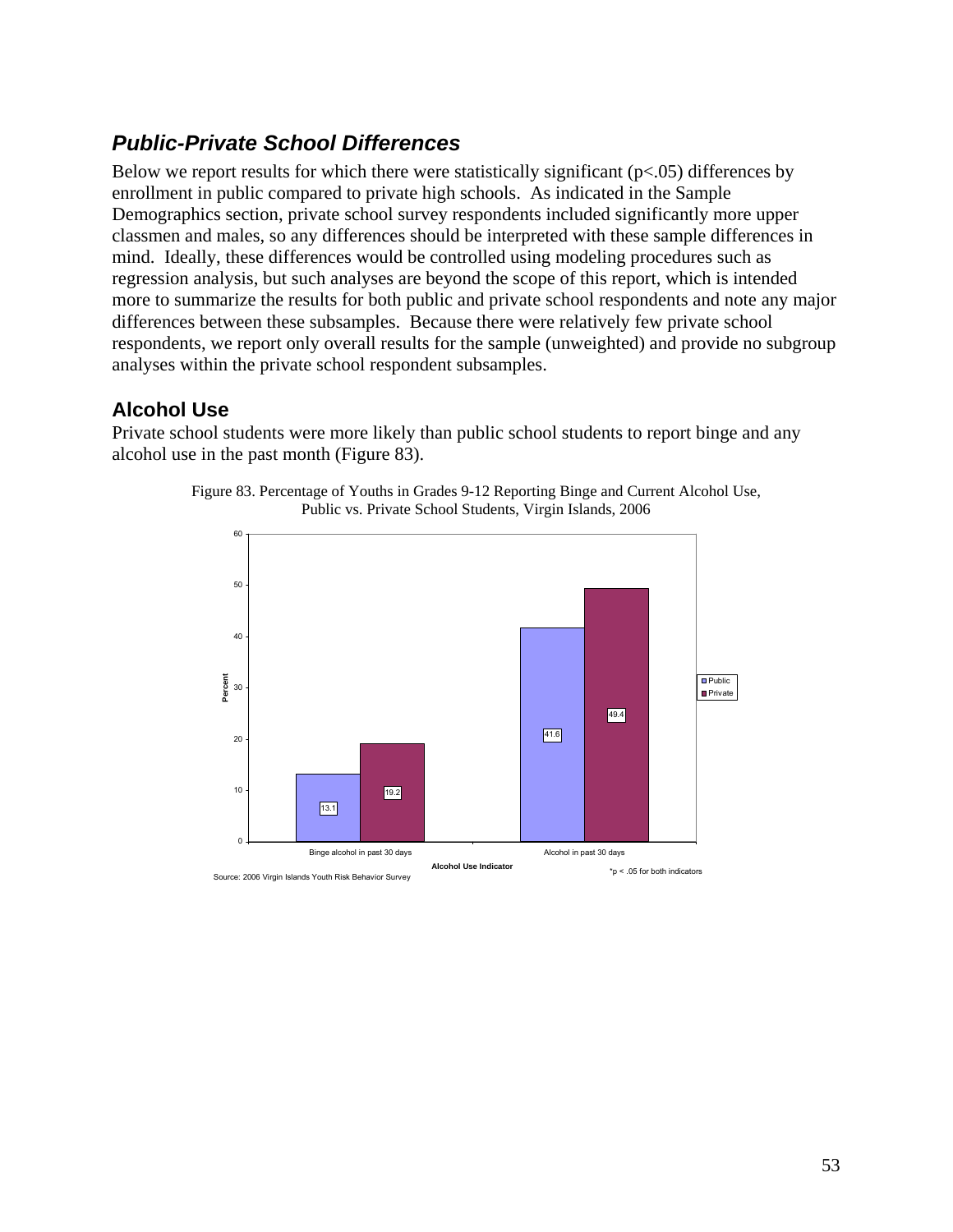### <span id="page-56-0"></span>**Sources for Obtaining Alcohol**

Private school survey respondents who were current alcohol users were more likely to report obtaining alcohol by getting it from someone else, stealing it, or obtaining it some other way. In contrast, public school students were more likely to report obtaining alcohol by giving someone else money to buy it or getting it in their home (Figure 84).





#### **Cigarette Use**

Private school students were more likely than public school students to report first smoking cigarettes before age 13, smoking in the past month, smoking almost daily, and exposure to second-hand smoke (Figure 85).



Figure 85. Percentage of Youths in Grades 9-12 Reporting Cigarette Use, Public vs. Private School Students, Virgin Islands, 2006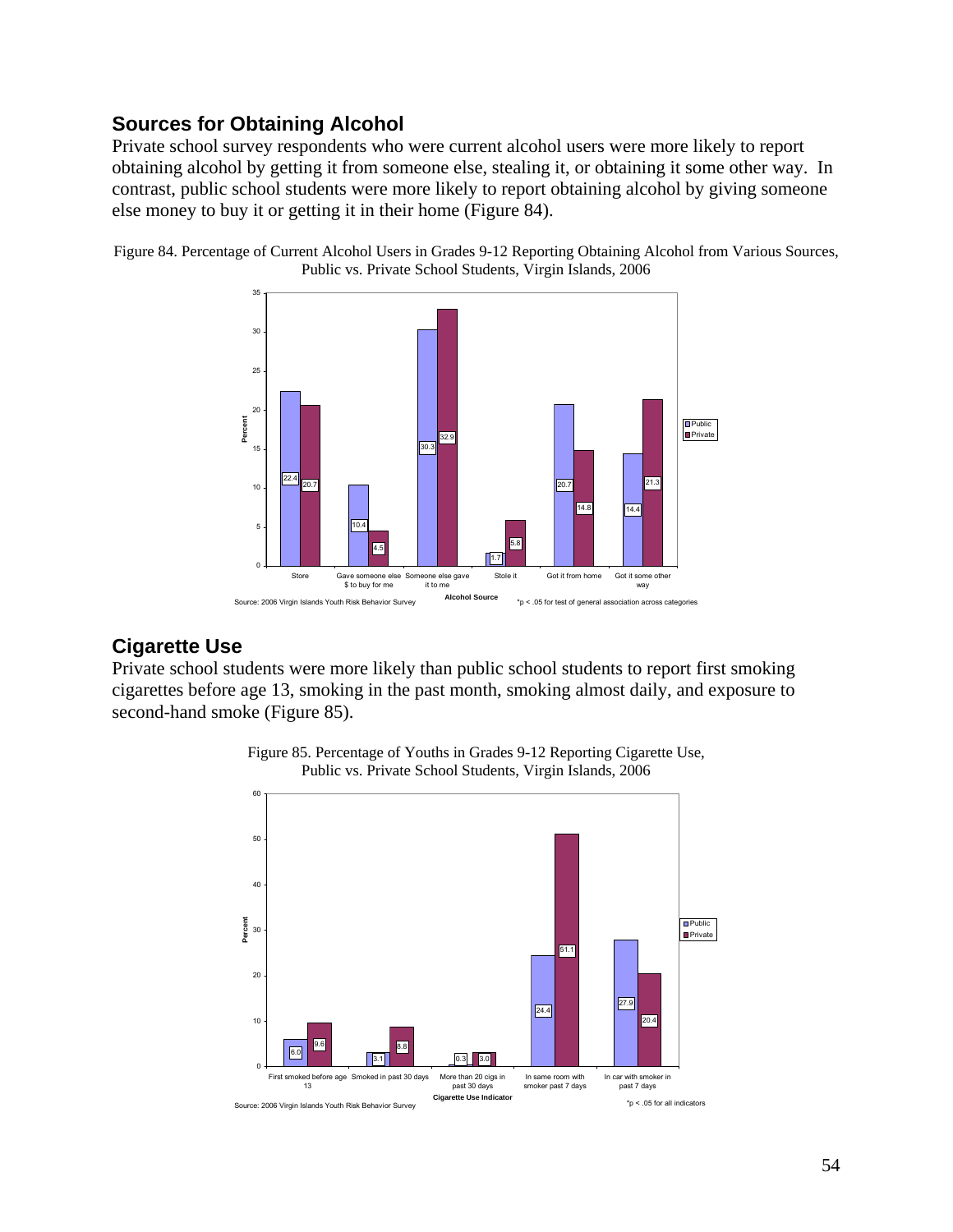#### <span id="page-57-0"></span>**Illicit Drug Use**

Private school students were more likely than their public school counterparts to report marijuana use in the past month and lifetime hallucinogen use (Figure 86).





#### **Sexual Behavior**

Public school students were more likely than private school students to report early sexual intercourse and less likely to report using birth control pills. Private school students were more likely to report using alcohol before last having intercourse (Figure 87).



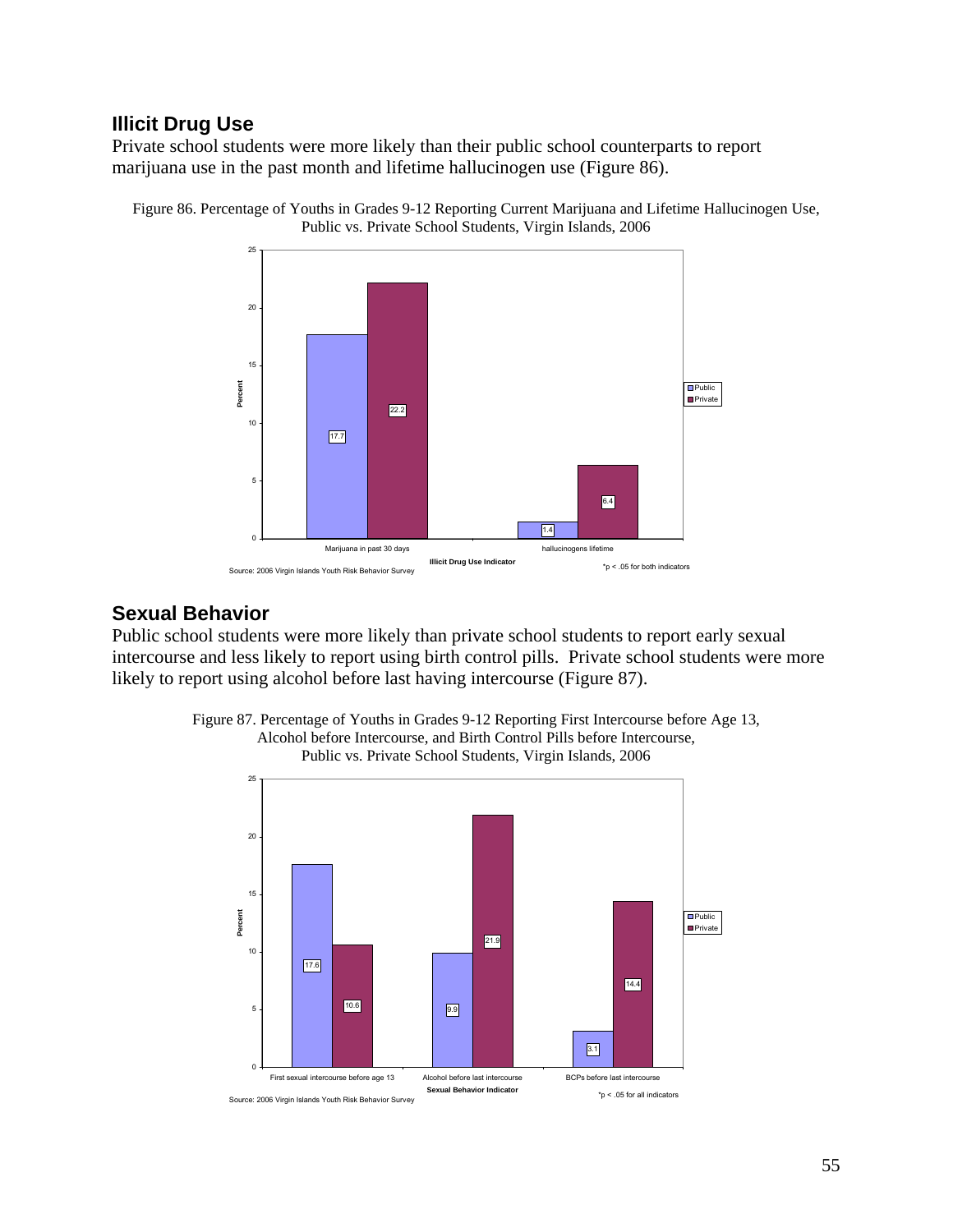#### <span id="page-58-0"></span>**Discussing a Substance Use Problem**

Private school students were much less likely to speak to a parent and much more likely to speak to a peer about a substance use problem (Figure 88).



Figure 88. Most Likely Person to Talk to About a Substance Use Problem, Public vs. Private School Students, Virgin Islands, 2006

### **Truancy**

Private school students were less likely to report skipping one or more classes in the past month compared to public school students (Figure 89).



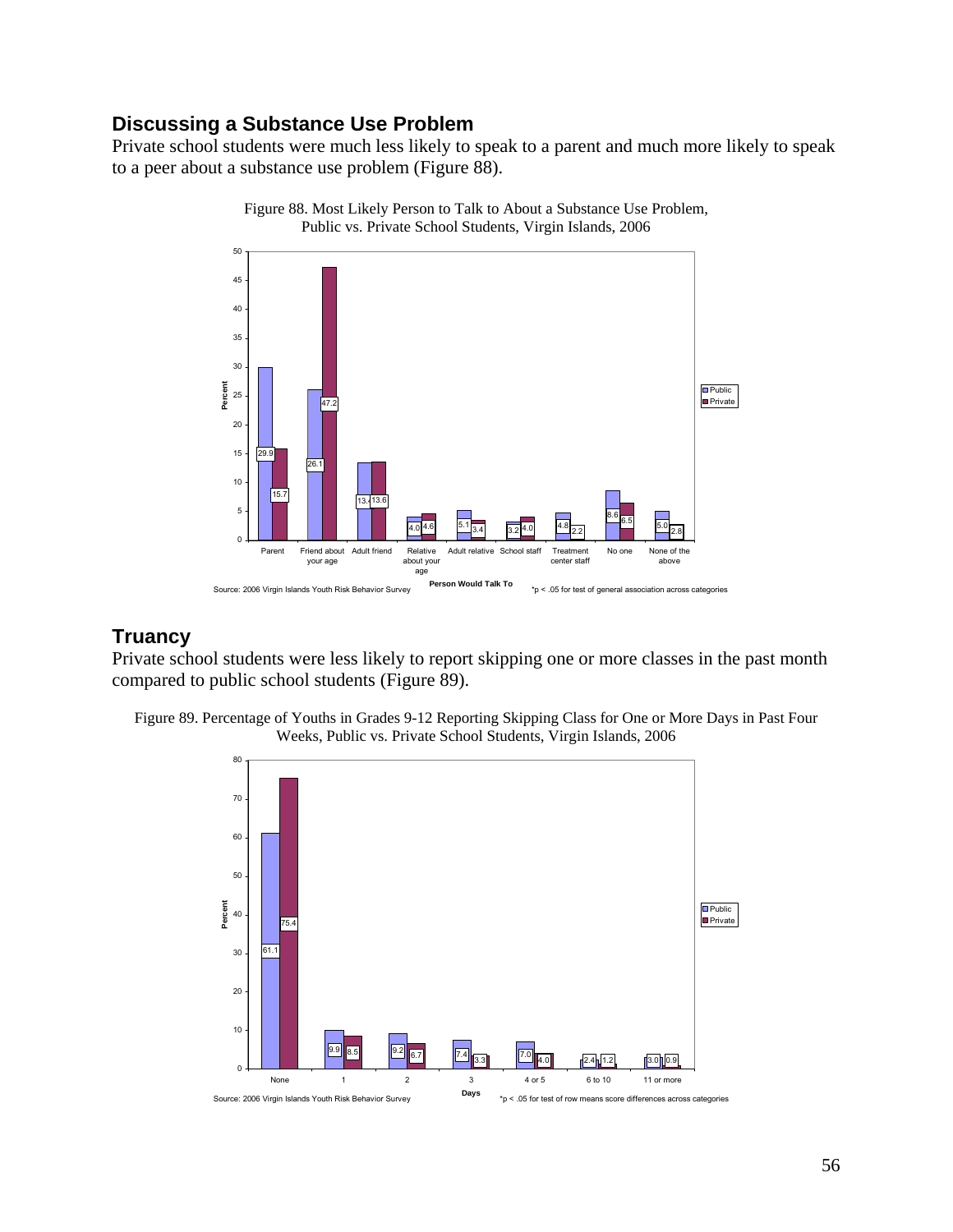#### <span id="page-59-0"></span>**Grades in School**

Private school students were more likely to report receiving mostly A's and less likely to report receiving mostly C's, compared to public school students (Figure 90).



Figure 90. Grades in School during the Past Year, Public vs. Private School Students, Virgin Islands, 2006

#### **Personal Safety and Bullying**

Private school students were more likely to report drinking and driving, being a passenger in a car with a drinking driver, having personal property damaged at school, and being physically abused by a girlfriend/boyfriend or being touched by/forced to touch someone against their wishes (Figure 91). However, private school students were less likely to avoid attending school for safety reasons.



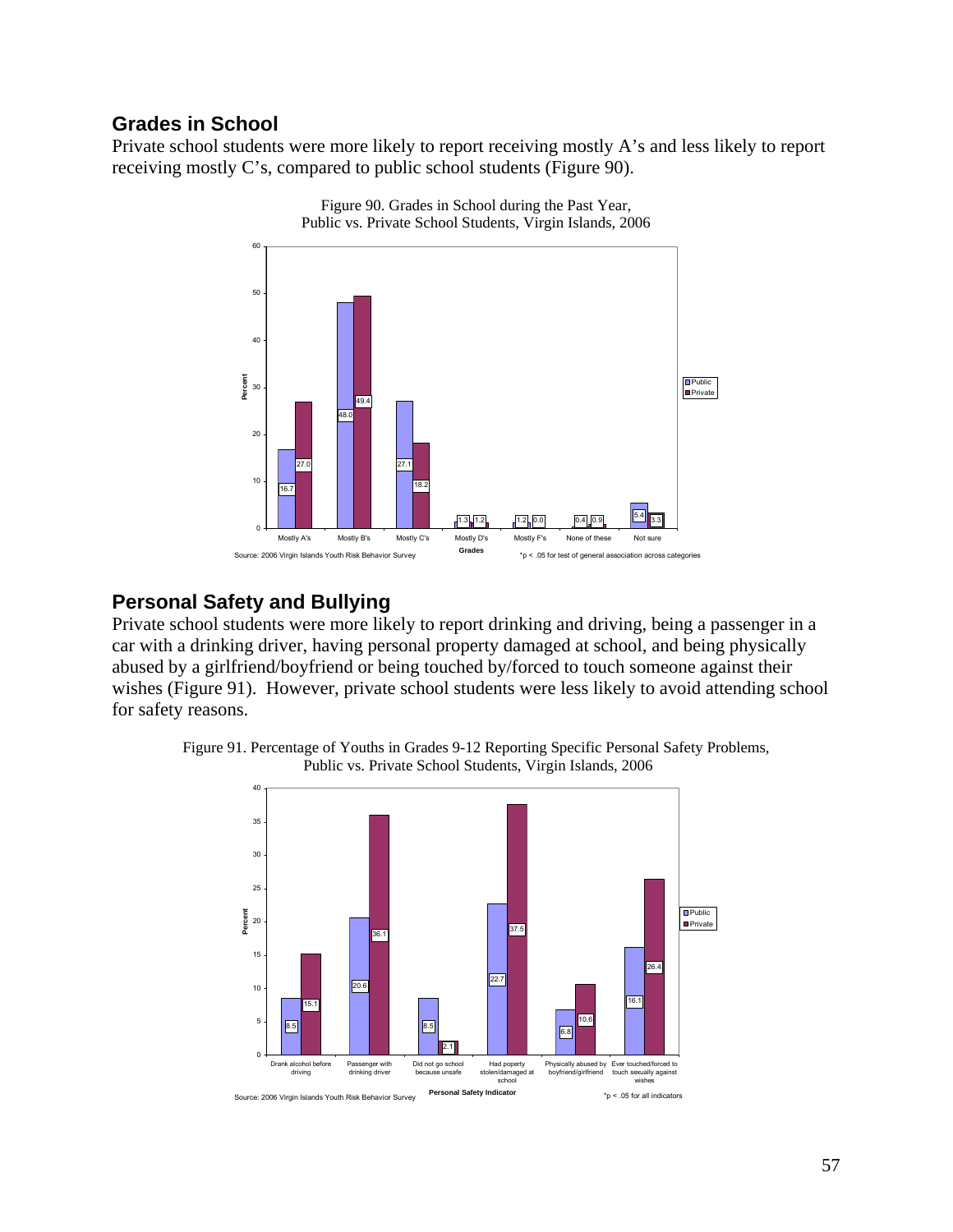<span id="page-60-0"></span>Private school students were more likely than public school students to report being bullied by or bullying someone (Figure 92).





#### **Summary of Public-Private School Differences**

Although we did not adjust for age and sex differences, private school students reported a number of risk factors and risk behaviors at significantly higher rates compared to their public school counterparts. While demonstrating more school connectedness (lower truancy rates and higher grades), private school students were more likely to steal alcohol and report a number of personal safety problems related to substance use, such as drunken driving, property damage at school, physical/sexual abuse by a girlfriend or boyfriend, and bullying or being bullied. They were also less likely to engage their parents in a discussion of a substance use problem. These higher risk factor rates, coupled with higher substance use rates, particularly cigarette smoking, binge drinking, illicit drug use (marijuana and hallucinogens), and alcohol use before intercourse, paint a picture of a high risk environment. On the other hand, private school students did appear to report lower rates of early sexual behavior (intercourse before age 13) and were more likely to use birth control pills before intercourse.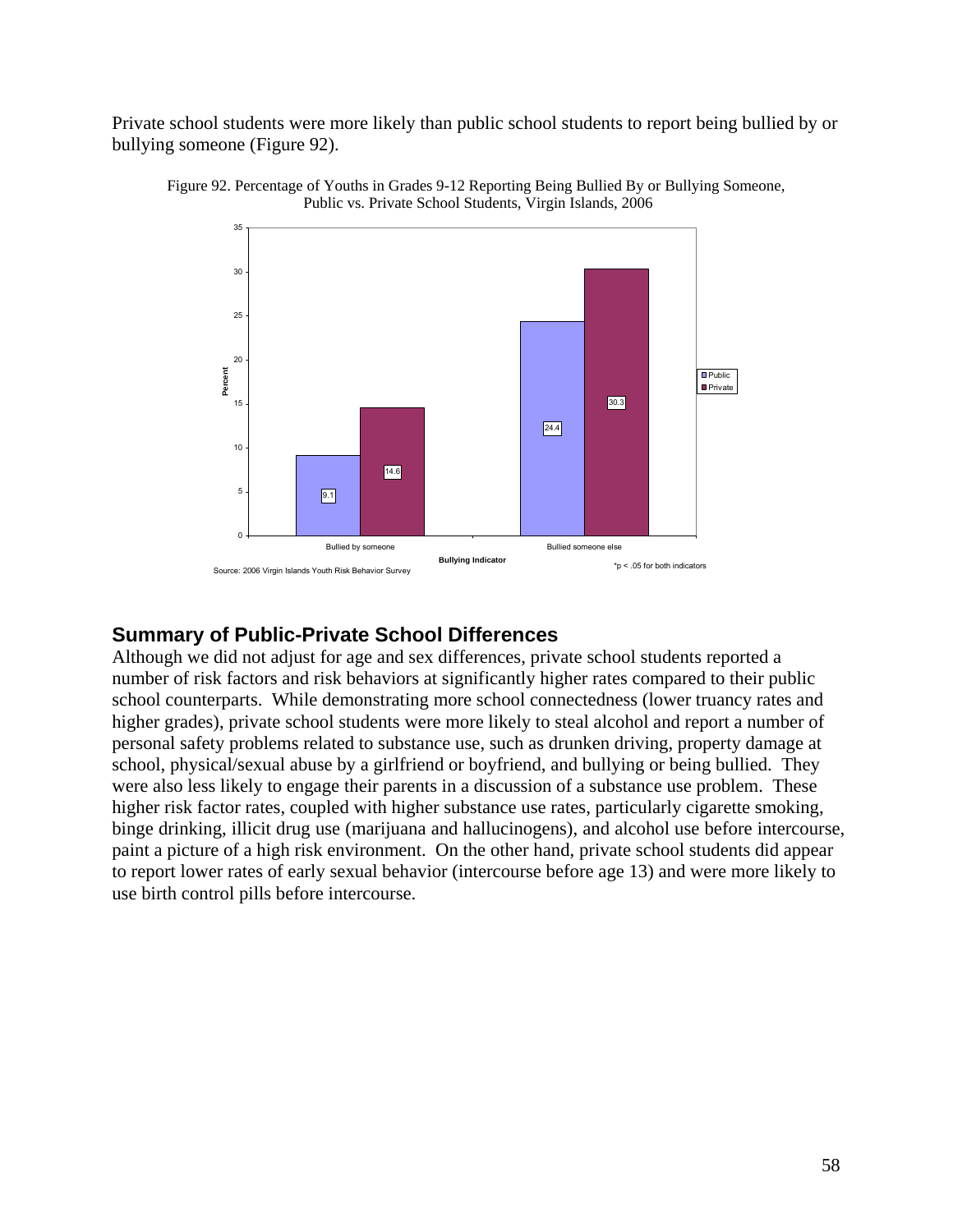## <span id="page-61-0"></span>**Discussion**

Several key findings emerge in this report. First, Virgin Islands public high school students have historically reported that they first engaged in risky behaviors (i.e., substance use and sexual activity) at an earlier age than students from the US mainland. Second, this high level of early use has typically not translated into higher levels of current use of substances for Virgin Islands students, but it has translated into higher levels of some sexual activity (e.g., current sexual activity and number of sex partners). Third, data from the 2006 Virgin Islands survey suggest that there have been substantial increases in substance use and sexual activity in the Virgin Islands, but not in the US. Fourth, males and Hispanic students generally report higher rates of substance use than other groups. Fifth, the data are mixed with regard to factors that are related to substance use, with Virgin Islands students reporting favorably on some but not others. Notably, the factors that were most favorable tended to be focused on the individual and peers (e.g., student attitudes, peer use, and perceptions of risk) and the factors that were least favorable tended to focus on the family and community (e.g., family history of substance use, community norms favorable to substance use, and low prosocial involvement). Finally, the data suggests that private high school students engage in some risky substance behaviors at higher rates than public school students (e.g., drunken driving, cigarette use, binge drinking, and marijuana use).

To understand the potential implications of adolescent substance use and sexual activity, it may be helpful to examine these data in the context of other data on risky behaviors among adolescents and adults in the Virgin Islands. Data from the SEOW Epidemiological Profile indicated that rates of heavy alcohol use by Virgin Islands adults were higher than on the US mainland. The Epidemiological Profile also indicated that most of the consequences of alcohol and drug use occur at higher rates in the Virgin Islands compared to the US, especially among younger age groups (18- to 34-year olds), with homicides and fire-arm related death rates five to seven times higher in the Virgin Islands compared to the US in this age range. In addition, HIV/AIDS case rates (all ages) in the Virgin Islands are substantially higher in the Virgin Islands. Thus, even though the VI YRBS did not detect especially high levels of substance use relative to US mainland youth, the consequences of that use are all too prevalent among adults, both young and old, on the Virgin Islands. Given this high prevalence of substance use consequences among young adults, the increase from 2003 to 2006 in many risky behavior indicators among adolescents is alarming.

Data from this survey can be used to help Virgin Island stakeholders (in particular, the Division in collaboration with the VIP SIG PAC) focus prevention efforts in the coming years. For instance, the subgroup analyses clearly indicate that some prevention efforts should focus on the minority Hispanic population. In addition, prevention efforts could be directed towards broad family and community targets, thereby decreasing perceived drug availability, altering community norms tolerating use, addressing adult use, and providing more opportunities for adolescent prosocial involvement in their communities.

# **Final Thoughts**

Findings from the 2006 VIYRBS can help focus prevention efforts on the groups most at-risk and on the problems that are currently most pressing. Forthcoming data from the 2007 survey will provide additional evidence to help verify the rates, subgroup differences, and temporal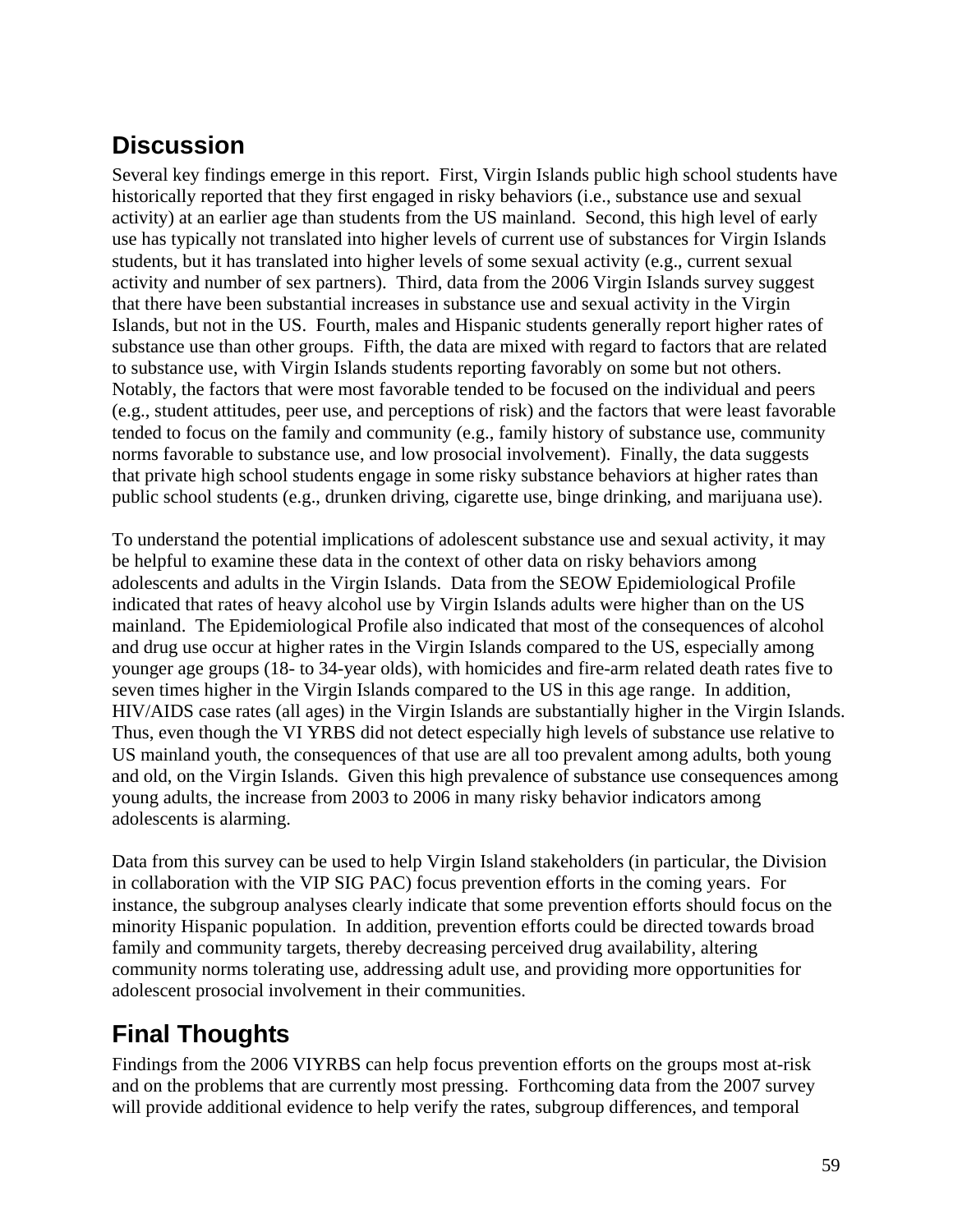trends noted in 2006. Future surveys of private school students will need to confirm the accuracy of our characterization of private schools as a high risk environment or whether these differences compared to public school students are due more to the higher proportions of males and  $12<sup>th</sup>$  graders in the private school subsample, among whom we would expect to see higher rates of these risk factors and risk behaviors.